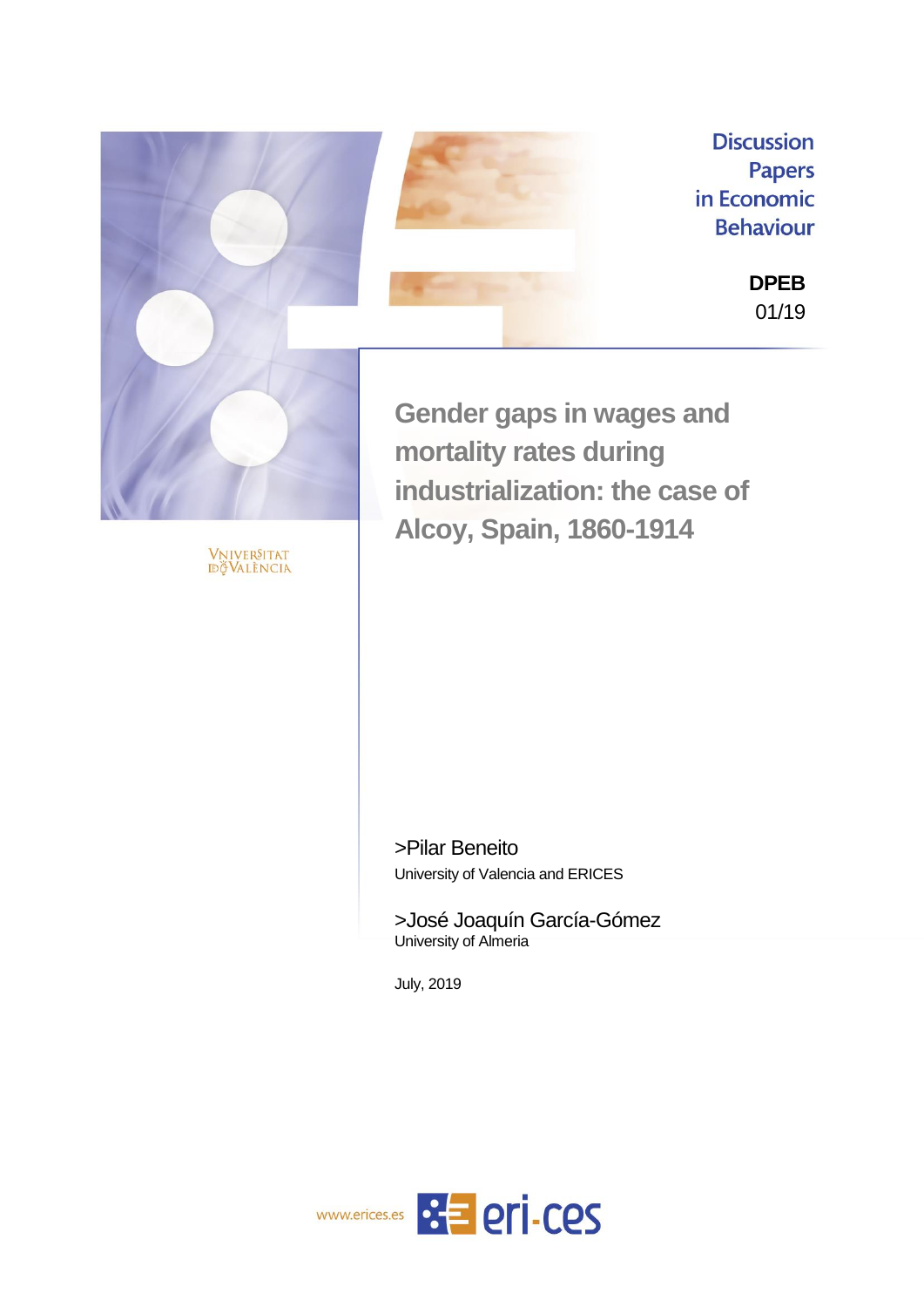# Gender gaps in wages and mortality rates during industrialization: the case of Alcoy, Spain, 1860-1914

Pilar Beneito<sup>a</sup> and José Joaquín García-Gómez<sup>b</sup>

## **Abstract**

What role did women play during industrialization? Interpretations of this key period of our history have been largely based on analyses of male work. In this paper, we offer evidence of the effects of women's involvement in the industrialization process that took place in Alcoy, Spain, over the period 1860-1914. Using data drawn from historical sources, we analyse labour-force participation rates and wage series for women and men in the textile industry and three other sectors of activity (education, health and low-skill services). We then connect the gender pay gaps with life expectancy indicators. Our results suggest that women's contribution to household income might have favoured the female life-expectancy advantage, an effect that seems to have been channelled through a reduction in the relative mortality rates of female infants and girls, at the expense of a higher mortality rate of working-age women.

Keywords: Female paid work, industrialization, gender wage gap, female mortality advantage.

JEL Codes: J16, J31, N33, O14

<sup>a</sup> University of Valencia, Spain, and ERI-CES

**b** University of Almeria, Spain.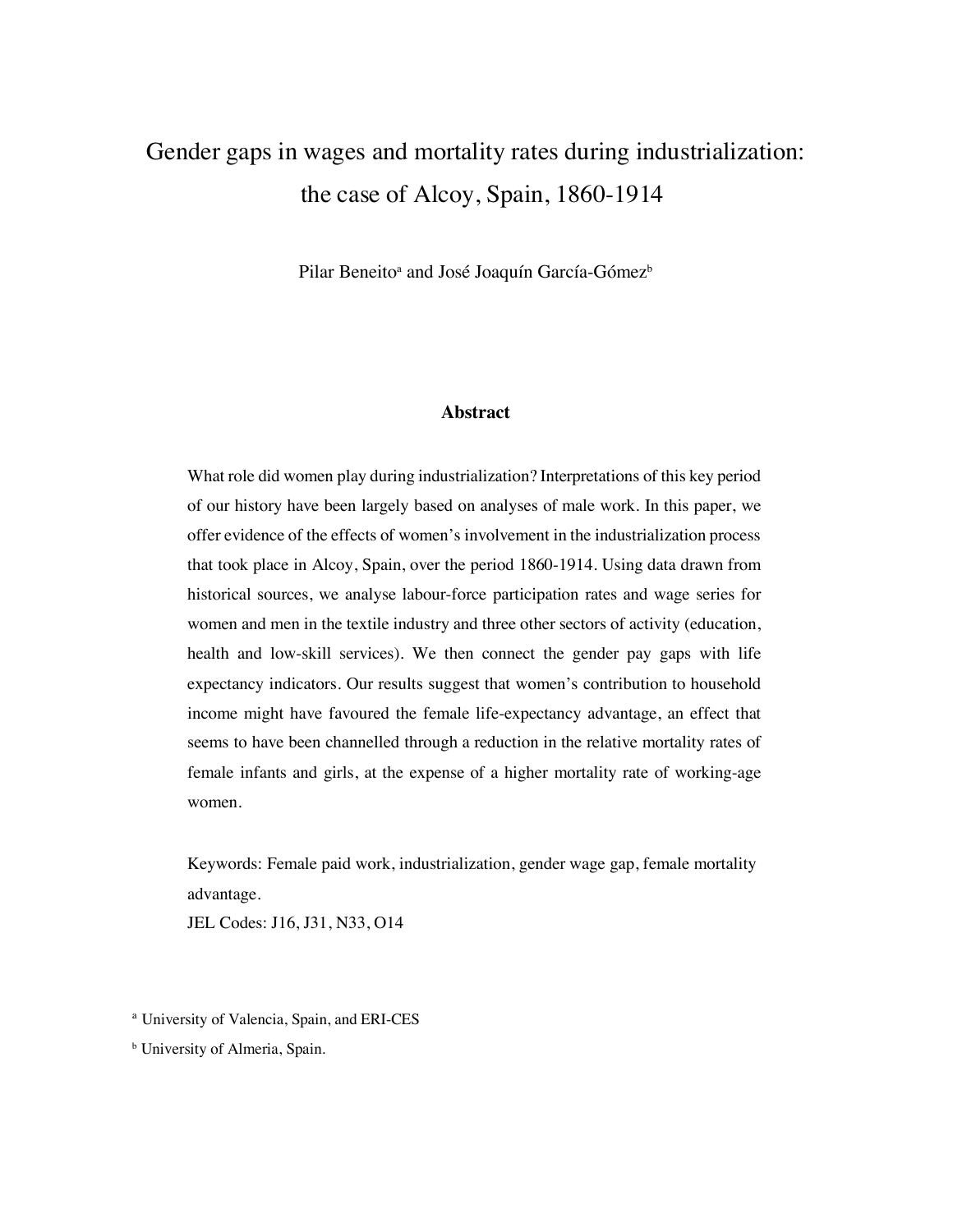## **1. Introduction**

The Industrial Revolution opened up unprecedent opportunities for women to enter the labour market and carry out paid work. The shift of labour away from agriculture towards industry in many places, predominantly the textile industry—made the female population an abundant and dexterous labour force available to take on many of the tasks carried out in the factories. However, previous studies of industrialization have tended to overlook women's role in that process and instead have focused exclusively on the analysis of male work.

The participation of women in the labour market brought about substantial changes in their status in society. The interpretation of whether or not these changes were beneficial for women varies depending on whether historians take an optimistic or pessimistic perspective. According to the optimistic view (Neil McKendrick, 1974; Joyce Burnette, 1997; Jan de Vries, 2008), women would have enjoyed greater relevance and recognition in society because of their increased contribution to household income. According to the pessimistic view (Maxine Berg and Pat Hudson, 1992; Maxine Berg, 1993; Sara Horrell and Jane Humphries, 1995), women experienced great disadvantages during this period; indeed, they suffered a serious deterioration in their well-being due to the harsh working conditions. Hence, when studying the origin of female participation in the labour market, researchers have turned their attention to two particular aspects: on the one hand, the change in female earnings relative to male earnings brought about by the industrial revolution; and on the other hand, how women's participation in the labour force impacted their life conditions. These two aspects are at the centre of two classical, and recently renewed, lines of research: the analysis of gender wage gaps (Francine D. Blau and Lawrence M. Kahn, 2017), and the history and causes of female advantage in life expectancy (Claudia Goldin and Adriana Lleras-Muney, 2018; Francisco Beltrán-Tapia and Domingo Gallego-Martínez 2018, 2017).

A better understanding of the origins of female labour market participation is essential to help interpret current gender gaps in wages and the evolution of female life conditions. In this paper, we aim to contribute in this direction by analysing data on labour market indicators and mortality rates in the Spanish city of Alcoy for the period 1860-1914. Following major data collection efforts drawing from historical archives and other sources, we firstly report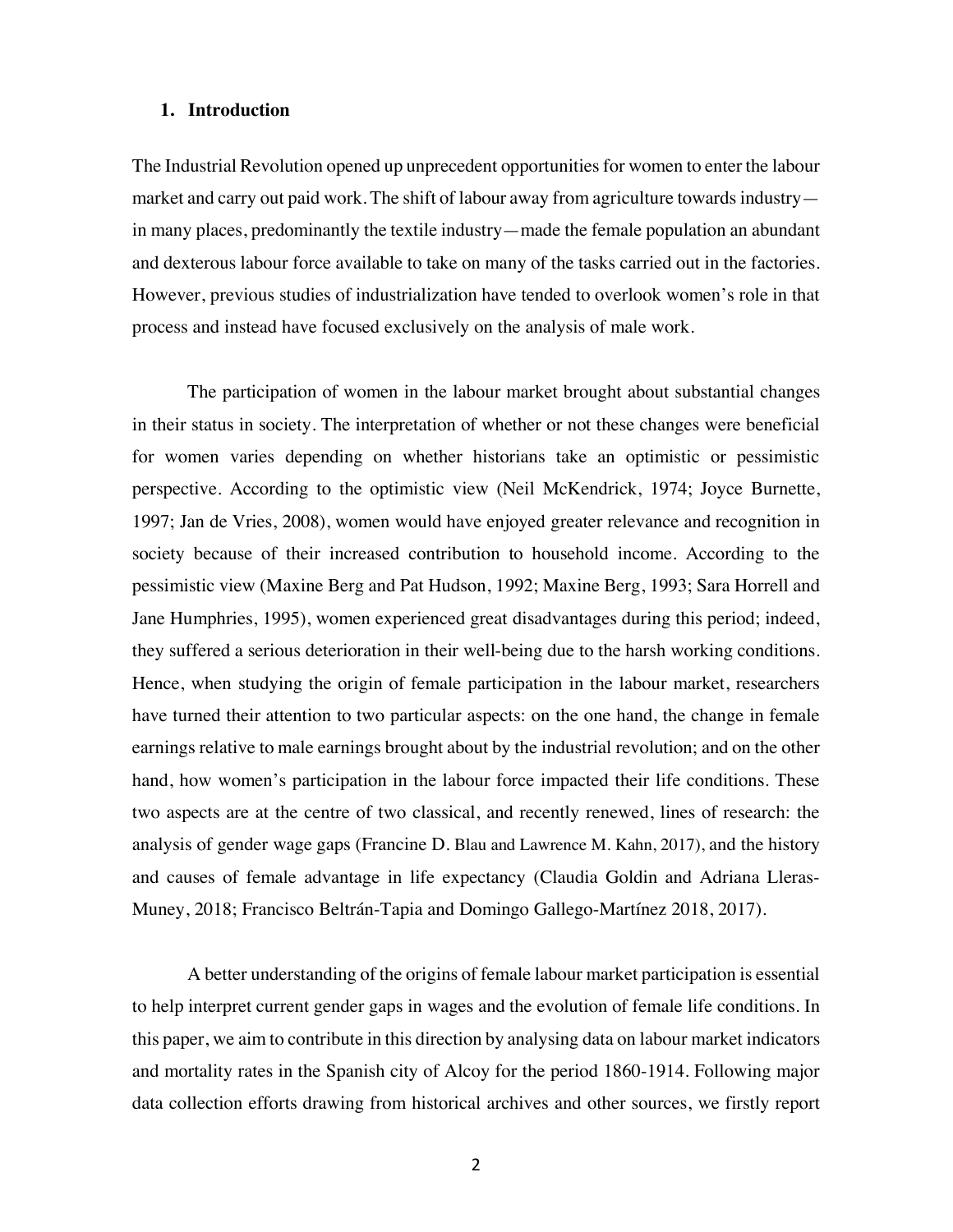and analyse female labour-force participation rates in Alcoy, which point to the substantial participation of women in the economic development of the city in that period. Secondly, and more importantly, we construct and analyse series of gender gaps in average daily wages paid in the city's key economic sector, the textile industry. We complement this information with gender wage gaps in three other sectors of activity of lesser importance in that period: education, health and low-skill services. Finally, we connect the labour-market gender gaps in industry with the so-called female advantage in life expectancy and gender gaps in mortality rates.

The city of Alcoy is considered representative of the Industrial Revolution in Spain, not only in contemporaneous reports of that period (for instance, Pascual Madoz, 1846, Real Academia de Medicina 1879; Ricardo Revenga, 1904), but also by modern historians (Jordi Nadal, 2003; Antonio Parejo, 2006). Thanks to its geographical location, Alcoy enjoyed the advantages of having hydraulic energy and wool from the sheep that were herded in the surrounding area. This endowment of factors helps explain the early development of a wool industry and the subsequent predominance of the textile industry in the process of industrialization that took place in this city over the 19<sup>th</sup> century. Along with Sabadell and Tarrasa in Catalonia, Alcoy remained one of the leading Spanish textile producers until the later decades of the  $20<sup>th</sup>$  century. Given its historical importance, there are numerous studies of Alcoy's industrialization process (e.g. Joaquim Cuevas, 1999; Javier Puche, 2011; José J. García-Gómez, 2016; José J. García-Gómez and Antonio Escudero, 2018); however, none of these previous analyses have directly addressed the role of women in that process.

Previously, during the so-called 'Industrious Revolution' starting in the  $17<sup>th</sup>$  century, women and children had emerged as an abundant, cheap and dexterous labour force, extremely valuable in a textile sector that remained largely unmechanized at that point (Carmen Sarasúa, 2018). Gradually, women abandoned agricultural and domestic work and assumed a central role in the putting-out system that became common in the  $18<sup>th</sup>$  century (Maxine Berg, 1991; Joyce Burnette, 1999). In the putting-out system, merchants acquired raw materials that they distributed among rural households, where some of the family members, mainly women, took on the tasks of spinning and weaving the fabrics (Robert Allen, 2009). New technological developments and the mechanization of the tasks gave rise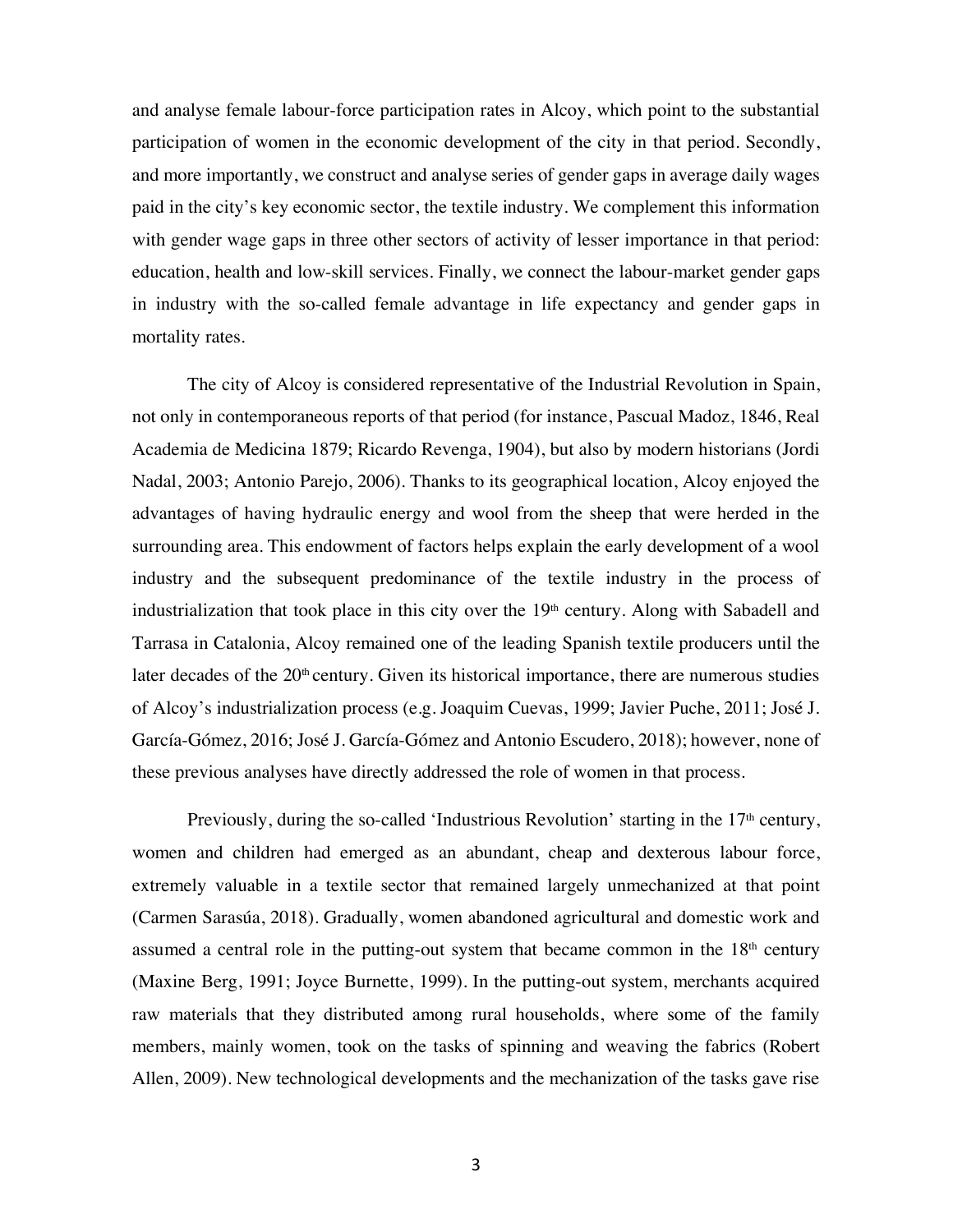to the onset of industrialization, which centralized the work in the factory (David Landes, 1969; Joel Mokyr, 1990). Many workers in the putting-out system lost their jobs, but many others, particularly women, found jobs in many of the tasks carried out in the factories (Maxine Berg and Pat Hudson, 1992).

As the industrialization process became more established, women joined the labour force at a slower rate; thus, the evolution of women's labour-force participation during industrialization followed a U-shape curve (Carmen Sarasúa, 2018). Beyond statistical problems, such as the likely under-registration of women as workers in the official censuses (Jane Humphries and Carmen Sarasúa, 2012), women increasingly left the labour market as male earnings, and thus family income, rose (Maxine Berg, 1991; Jan de Vries 2008; Angelique Janssens, 1997).

Female labour-force participation would not start to increase again until female educational levels began to catch up with those of men (Claudia Goldin, 1995). Alternative explanations for this slowdown rely on the possible effects of technological changes, which would have made men's physical strength a more valuable asset in the increasingly mechanized factories (Joyce Burnette, 1997, 2008). Along with this, there was a variety of institutional and social discriminatory practices, as well as the actions of the male-dominated unions (Angela V. John, 1983; Gertjan de Groot, 2001), which were eventually reflected in labour legislation in many European countries restricting the work of women. Examples of this include the constraints on women working in the mines and factories of Great Britain (1842), France (1874), Belgium (1889), Germany (1900), Italy (1907), Spain (1897, 1908) and Greece (1912), among other.<sup>1</sup>

In order to go a step further in the analysis of the female contribution, it is necessary to quantify women's earnings as compared to men's. In this regard, the scarcity of data and

 $<sup>1</sup>$  An extensive list of the social legislation in Europe can be found in the convention adopted at the General</sup> Conference of the International Labour Organization, concerning the Employment of Women on Underground Work in Mines of all kinds (Geneva, 1933), pp. 9-22.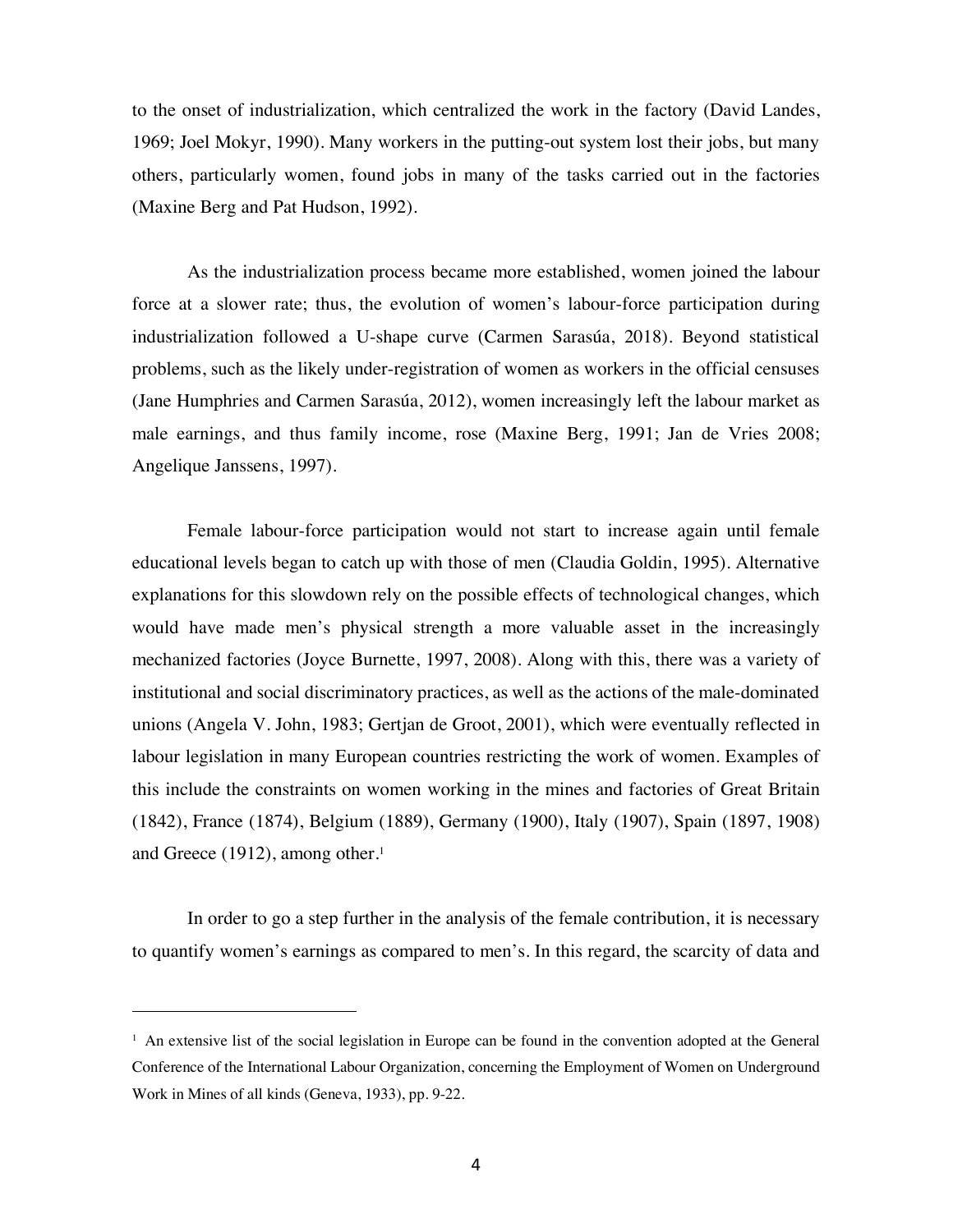official statistics in the currently existing registries impose important limitations on the analysis (Jane Humphries and Carmen Sarasúa, 2012). Some of these scarce data reveal that, for example, female wages in Great Britain were around 60% of male wages in the preindustrialization period, with this figure dropping to around 35%-50% during the expansion of industrialization (Joyce Burnette 1997, 2008). During the French industrialization, female wages were around 50% of male wages in the textile industry (Donald Cox and John Vincent Nye 1989). The corresponding figure for Germany is around 50% (Gerhard Bry 1960), around 58%-65% for Sweden (Gosta Bagge, Erik Lundberg and Ingvar Svennilson, 1933), and between 42% and 66% in the United States (Claudia Goldin, 1990). The available data for Spain indicate that women's earnings during the  $19<sup>th</sup>$  and mid- $20<sup>th</sup>$  centuries range from 40 % to 70 % of men's earnings (Álvaro Soto Carmona, 1989; Pedro Pérez Castroviejo, 1992; Enriqueta Camps, 1995; Raimon Soler, 1997; Cristina Borderías and Pilar López, 2001; Luisa Muñoz, 2012; Margarita Vilar, 2014).

Therefore, the critical role played by women during industrialization is beyond doubt, as is the fact that discrimination against women in the labour market started as soon as mechanization eliminated jobs and male wages increased. But how did the participation of women in the labour market affect the standard of living in that period of history and, in particular, gender differences in these living conditions?

In contrast to the gender earning gap in favour of men, many studies have shown a female advantage in mortality rates and life expectancy in many parts of the world (Anna Barford et al., 2006; Steven Austad, 2006; Hiram Beltrán-Sánchez et al., 2015; Mark Cullen et al., 2016). A recent study by Claudia Goldin and Adriana Lleras-Muney (2018) reports that this advantage in favour of women has not been constant over time; indeed, only Swedish women seemed to live longer than their male counterparts before the mid-19<sup>th</sup> century. This gap appeared around the mid-19<sup>th</sup> century in Britain and France and in the late  $19<sup>th</sup>$  century in the United States.

Two countervailing effects on life conditions followed female participation in paid work during industrialization. On the one hand, as the level of household income increased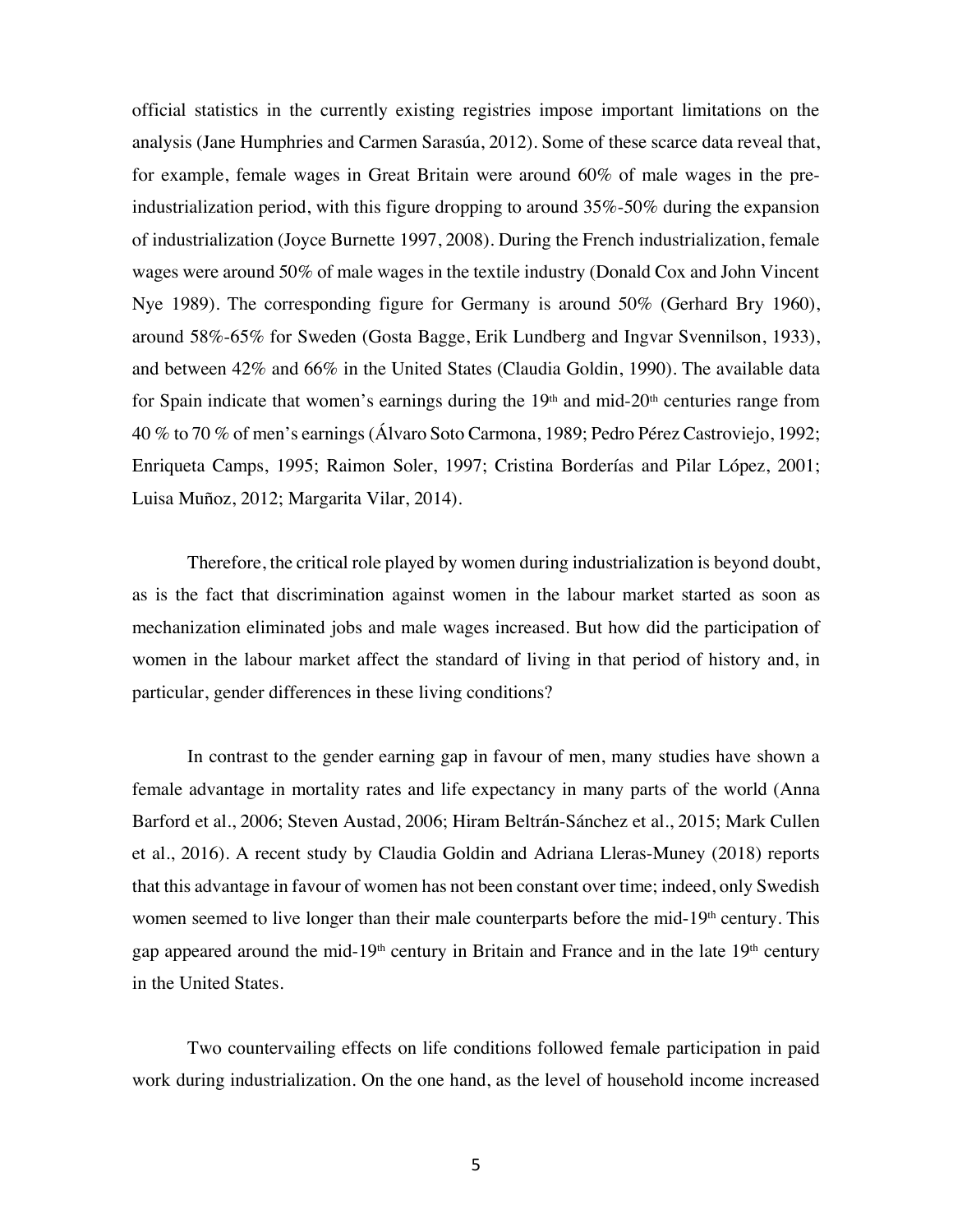thanks to women's greater contribution, household members would have been able to enjoy better nutrition and sanitary conditions. However, this *income-enhancing* effect could have been undermined by the harsh working conditions faced by women as their participation in the labour market intensified.

Even if we accept that women's participation in the labour market would have resulted in significant impacts in terms of their households' standard of living, it remains unclear why this would affect female and male life expectancy differently. In this regard, the recent works by Beltrán and Gallego-Martínez (2017 and 2018) about the "*missing girls*" anomaly in Spain in the 19<sup>th</sup> century, strongly suggest that girls suffered from discrimination and fatal neglect early in life, that is, that parents treated their sons and daughters differently in terms of food and care. The authors specifically mention "*the presence of wage labour opportunities for women* (...)" (op. cit. 2018, p. 1) as a possible source of beneficial effects in girls' survival.

Contrary to the hypothesis of girls being discriminated against inside their households, Claudia Goldin and Adriana Lleras-Muney (2018) find no evidence that differences in mortality were due to differences in nutrition by gender. Furthermore, they review evidence from other sources that equally fail to support the hypothesis of an unequal allocation of resources between boys and girls within the household (see Claudia Goldin and Adriana Lleras-Muney, 2018, for a complete list of references therein). Using data on causes of deaths in Massachusetts from 1887 to around 1930, they argue instead that females between the ages of 5 and 25 had a disadvantage in mortality from infectious diseases; when infectious disease prevalence fell—according to the authors, largely due to public health interventions in the early  $20<sup>th</sup>$  century—women benefited relatively more than men. However, as it seems to have happended with the incidence of the infectious deseases, the higher spending levels on nutrition and health within the household, even if equally distributed between male and female members, might have had different impacts depending on gender.

Thus, the analysis of the possible channels through which the reduction in gender wage gaps could have ended up affecting the relative life expectancy of men and women is certainly complex. While we are aware of the inherent difficulties of the analysis, in the last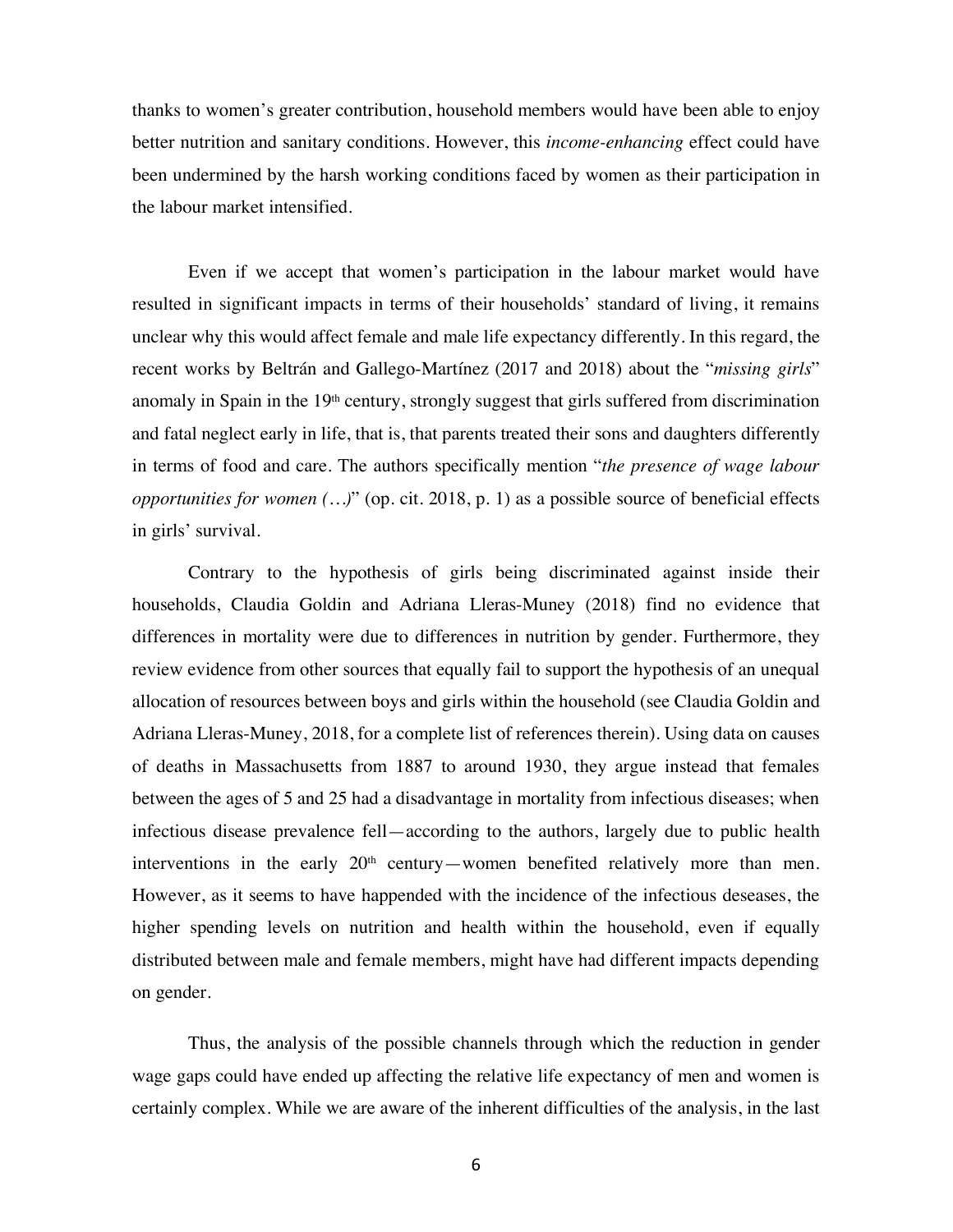part of the paper we attempt to contribute to this debate by connecting the observed gender gaps in wages and labour-force participation rates with the gaps in life expectancy and mortality rates. To this end, we estimate the impact of gender wage gaps on gender gaps in mortality at different ages, while controlling for the probable joint impact of public health expenditures.

In summary, we analyse gender inequalities in both earnings and life expectancy using the excellent natural experiment provided by Alcoy during the first Industrial Revolution; moreover, we explore the relationship between these gaps. Our work contributes to the existing literature on at least three fronts. Firstly, we present unpublished series of female labour-force participation rates in industry in Alcoy covering the period 1860-1914, which allows us to describe the role played by women in the workforce at that time. Secondly, we construct measures of gender wage gaps and analyse these gaps in the textile industry, along with gender wage gaps in the main occupations in education, health and low-skill services. We analyse the periods of convergence and divergence in these wage gaps, both at a descriptive level and econometrically controlling for the influence of other variables such as gender gaps in literacy rates over the period or public expenditures on education and health. Thirdly, we construct a measure of life expectancy at birth and mortality rates separately for men and women over the period and examine the link between the gender wage gaps in industry and these indicators of life conditions. In doing so, we qualify existing evidence by addressing the relationship between gender wage gaps and gender mortality differences for different age intervals, while controlling for important covariates such as labour-force participation rates or public health expenditure.

The rest of the paper is structured as follows. In Section 2 we present the sources of data used and detail the methodology used to construct the series. In Section 3, we describe the social and economic context of Alcoy at that time, on the basis of the obtained female labour-force participation rates and complementary information, and compare our data with other available sources. Section 4 is devoted to the descriptive and econometric analysis of the gender wage gaps, while in Section 5 we present the econometric estimation of the relationship between gender wage gaps and mortality rates. Finally, in Section 6 we present the conclusions drawn from the analysis.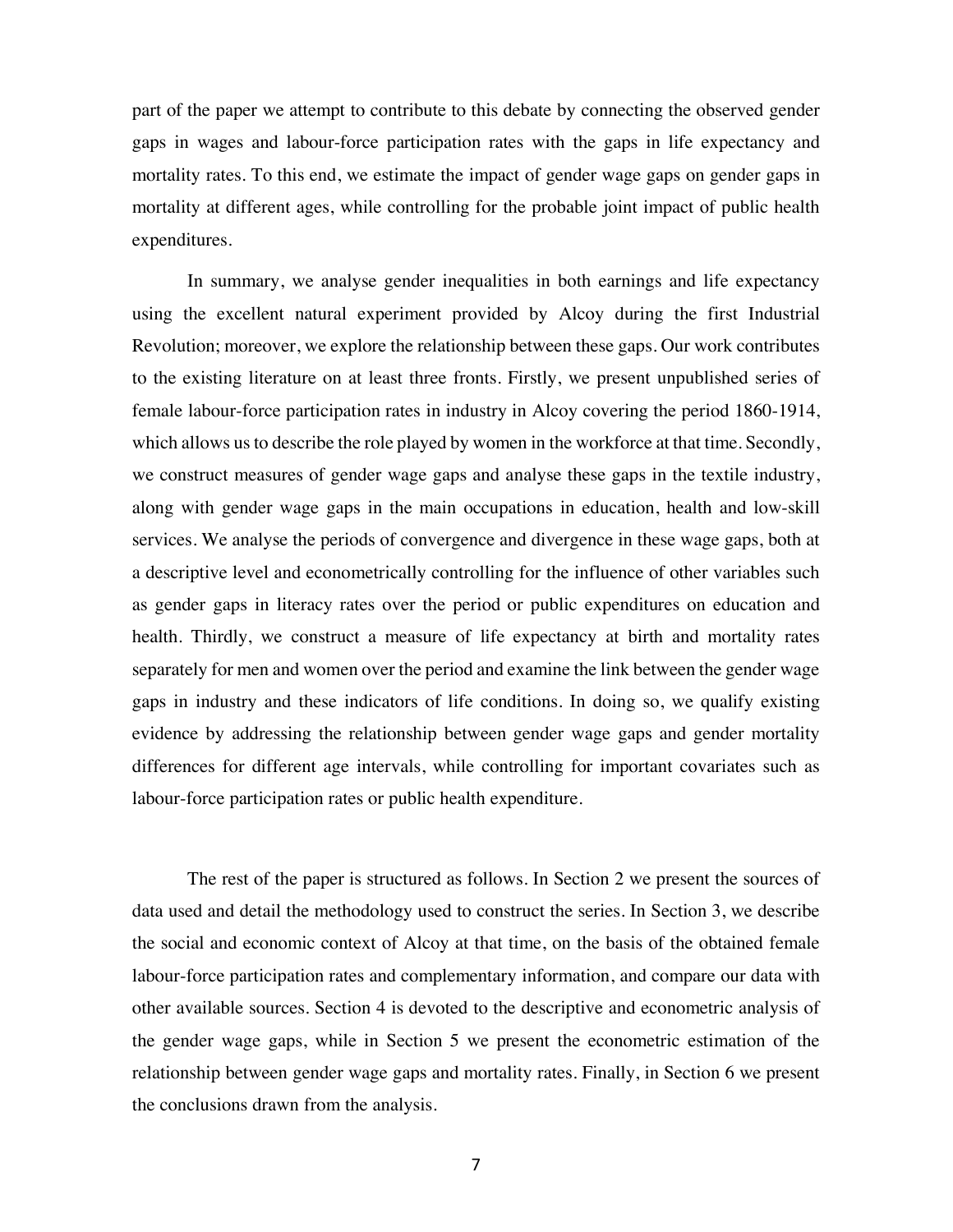## **2. Sources of data and series construction.**

The first empirical contribution of our work lies in the arduous data compilation process carried out in order to construct the wage series by gender and across four economic sectors in Alcoy during the industrialization period spanning from 1860 to 1914. These four sectors are the textile industry, which is by far the most important and representative sector of the economy of Alcoy in that period; the education sector (schoolteachers); the health sector (doctors and midwifes); and the low-skill service sector (workers such as janitors, gardeners, or maids). These four sectors were selected on the basis of both data availability and the fact that they represent the most important sectors in Alcoy during industrialization, given that the agricultural sector did not play a relevant role in this city and virtually no women worked in it. The period of time for which data is available both for men and women and for the four abovementioned economic sectors runs from 1860 to 1914. Thus, our analysis is restricted to that period of time.

Besides the series of wages, throughout our analysis we present and work with data series of other important economic and demographic variables. On the one hand, along with life expectancy and mortality rates differentiated by gender, we construct genderdifferentiated measures of labour-force participation rates and literacy rates, all of which will be used in the regression analysis below and connected with the wage gap variables. On the other hand, we also gathered data on public spending that the municipality of Alcoy allocated to health and education during those years. These expenditures will be used as covariates in the econometric estimation to control for the potentially relevant effect of state contribution on the relationships under study.

In this section, we detail the different sources of information used and how the variables of the analysis have been constructed. We leave the analysis of these variables for the sections that follow.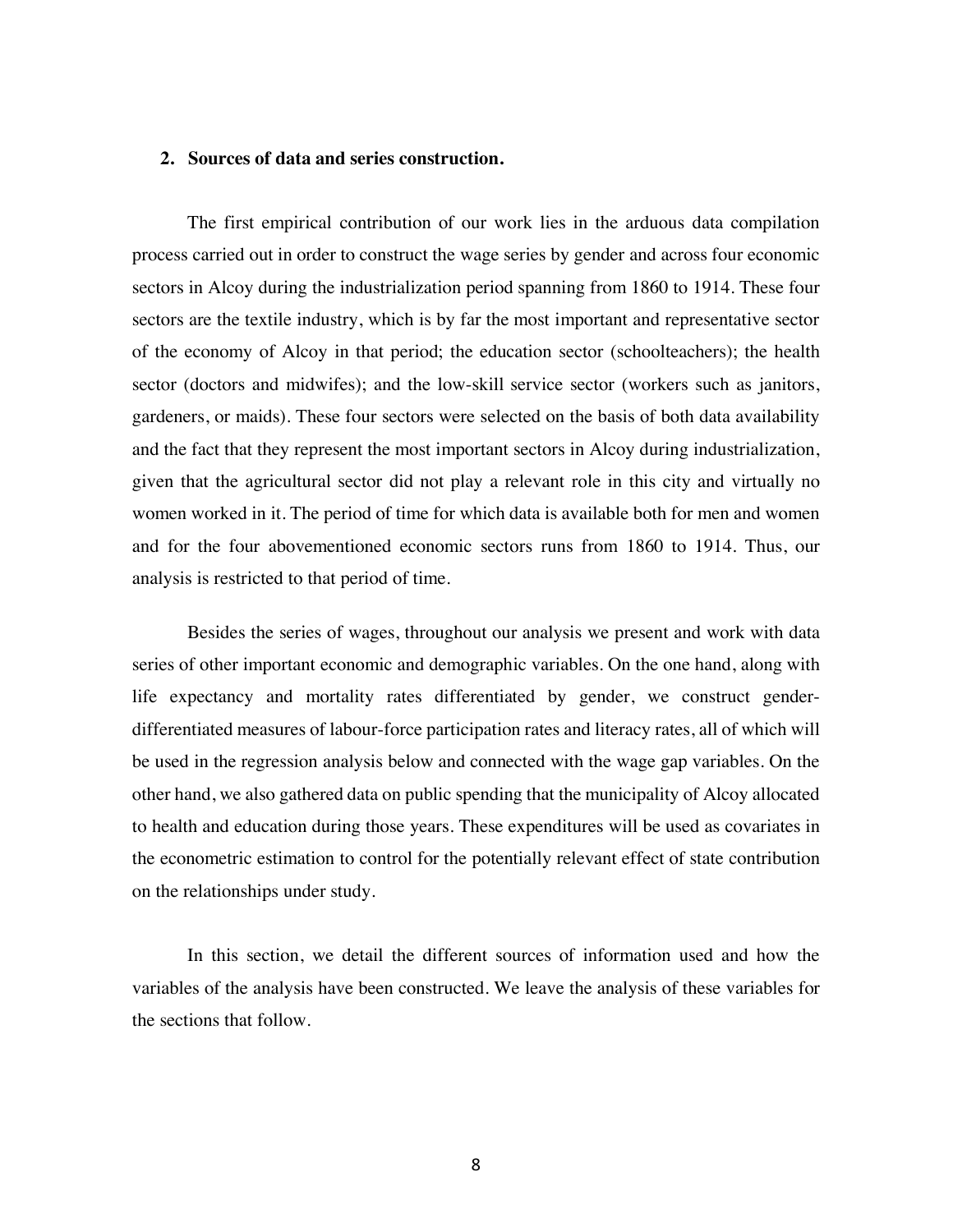*Labour-Force Participation Rates.* The data used to construct the labour-force participation rates by gender come from several sources of official statistics collected at different times by the municipal administration of Alcoy, as required by Spain's central government. They are:

- In 1803: "*Interrogatorio sobre las artes, oficios, fábricas de Alcoy*", (Survey of the arts, trades, and factories in Alcoy).
- In 1856: "*Estadística industrial*", (Industrial statistics)
- In 1884: "*Información oral y escrita practicada por la Comisión de Reformas Sociales en la provincia de Alicante*", (Oral and written information collected by the Committee for Social Reforms in the province of Alicante).
- <sup>-</sup> In 1914: "*Estadística obrera en 25 de octubre de 1914*", (Labour statistics on 25<sup>th</sup> October 1914).

These sources provide the number of working men and women in the city over the years, which we divide by the male and female working-age population, respectively, taken from the official censuses carried out in Alcoy from 1857 onwards (we have considered working age to cover the range from 10 to 70 years old, given the lack of an official definition of working age in that period).

*Wages in the textile industry.* The industrial wages refer to the textile industry, which was the most important industrial segment in the city. The sources used in this case are:

- From 1860 to 1890: the minute books from the *Real Fábrica de Paños de Alcoy* (an institution which emerged from the early association of textile manufacturers created in the  $16<sup>th</sup>$  century), preserved in its Archive (Archive of the Royal Factory of Fabrics of Alcoy). These books contain information about contracts as well as technical, political, commercial and labour issues faced by the manufacturers, including information on average wages paid by gender and year in the city's textile factories.
- From 1890 onwards the data come from the *Libros-Padrones de Cédulas Personales* (Census Books of Identity Cards). These identity cards, created in 1854, were the basis for the personal income tax. It was compulsory for the inhabitants of Alcoy to apply for a card and subsequently renew it. In the renewal documents, the applicant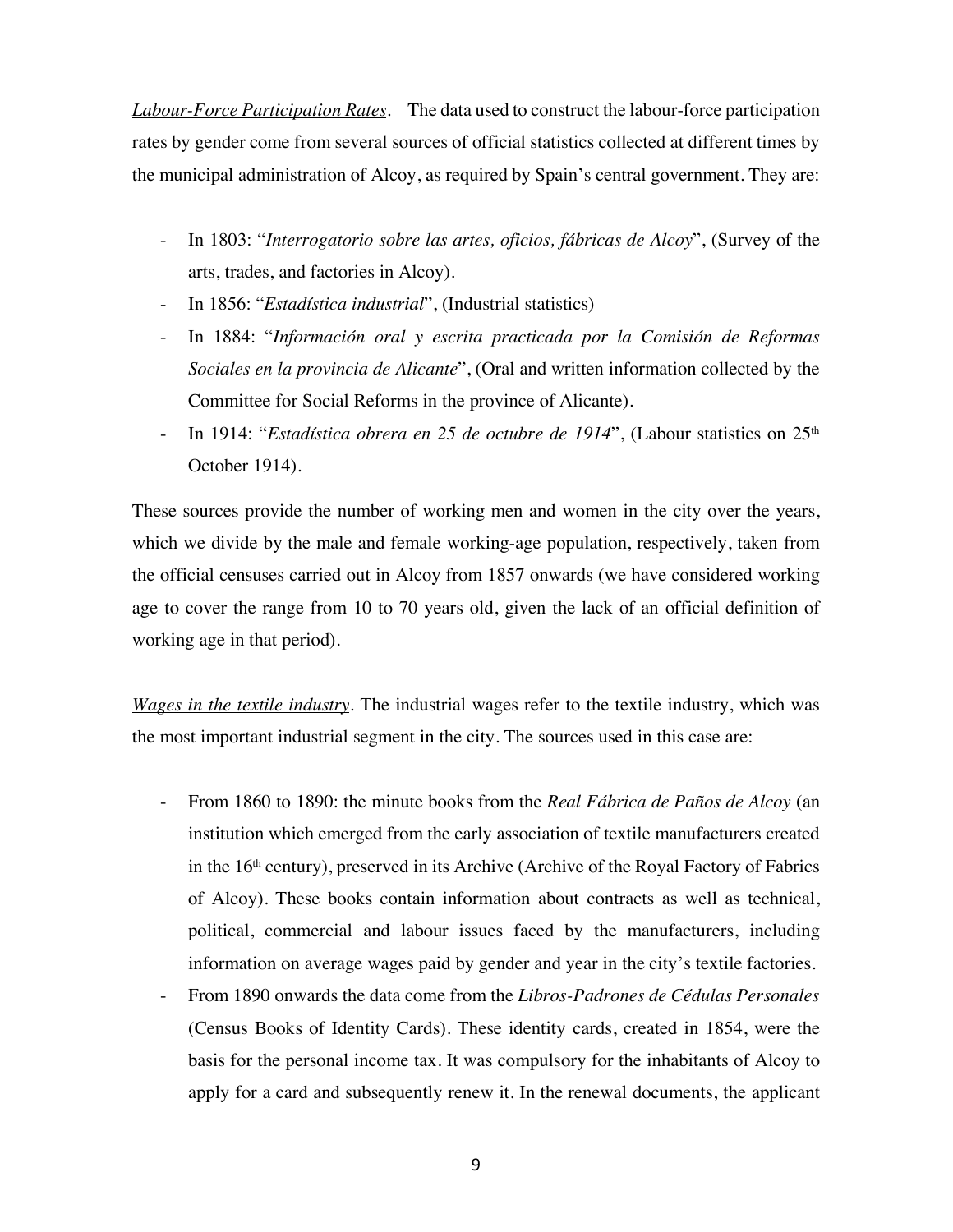was asked about their job and wage; this information was not compulsory and was thus voluntarily provided. The data we have collected on wages in the textile industry have then been averaged per year and gender (over the whole period, we examined a total of around five hundred cards for men, and around two hundred for women).

The data we have compiled yields possibly one of the most important salary databases for that period in Spain, particularly considering the gender disaggregation of the wages.

*Wages in the education sector (schoolteachers), in the health sector and in the low-skill service sector*: These wages were paid by the municipality of Alcoy, and the source of information is the officially approved municipal budgets, where the municipality specified the wages paid to the public workers. In particular:

- In the case of the education sector, the wages correspond to the same job (schoolteacher) for both men and women.
- In the case of the health sector, the wages correspond to different jobs: men were doctors and surgeons, while women were midwives (many of whom also helped as nurses in Alcoy's hospital).
- In the case of the low-skill service sector, the information gathered corresponds to the wages paid to low-skill workers in the hospital, school and city hall, who provided their services as gardeners, cleaners, cooks, caretakers, etc.

The number of teachers per year in Alcoy's municipal school did not exceed 6 men and 4 women. As for the hospital, the available data for men and women refer to around 13 doctors and to 20 midwives/nurses per year, respectively. Thus, these wages cannot be considered important drivers of the economic level of the city in that period; however, we consider them highly interesting from the point of view of the comparison with the industrial wage gaps, and also for historical reasons since such data are fairly rare for this period.

In all cases, the data refer to daily nominal wages in each sector by gender and year. They have been deflated to get real wages using the cost-of-living index estimated in José J.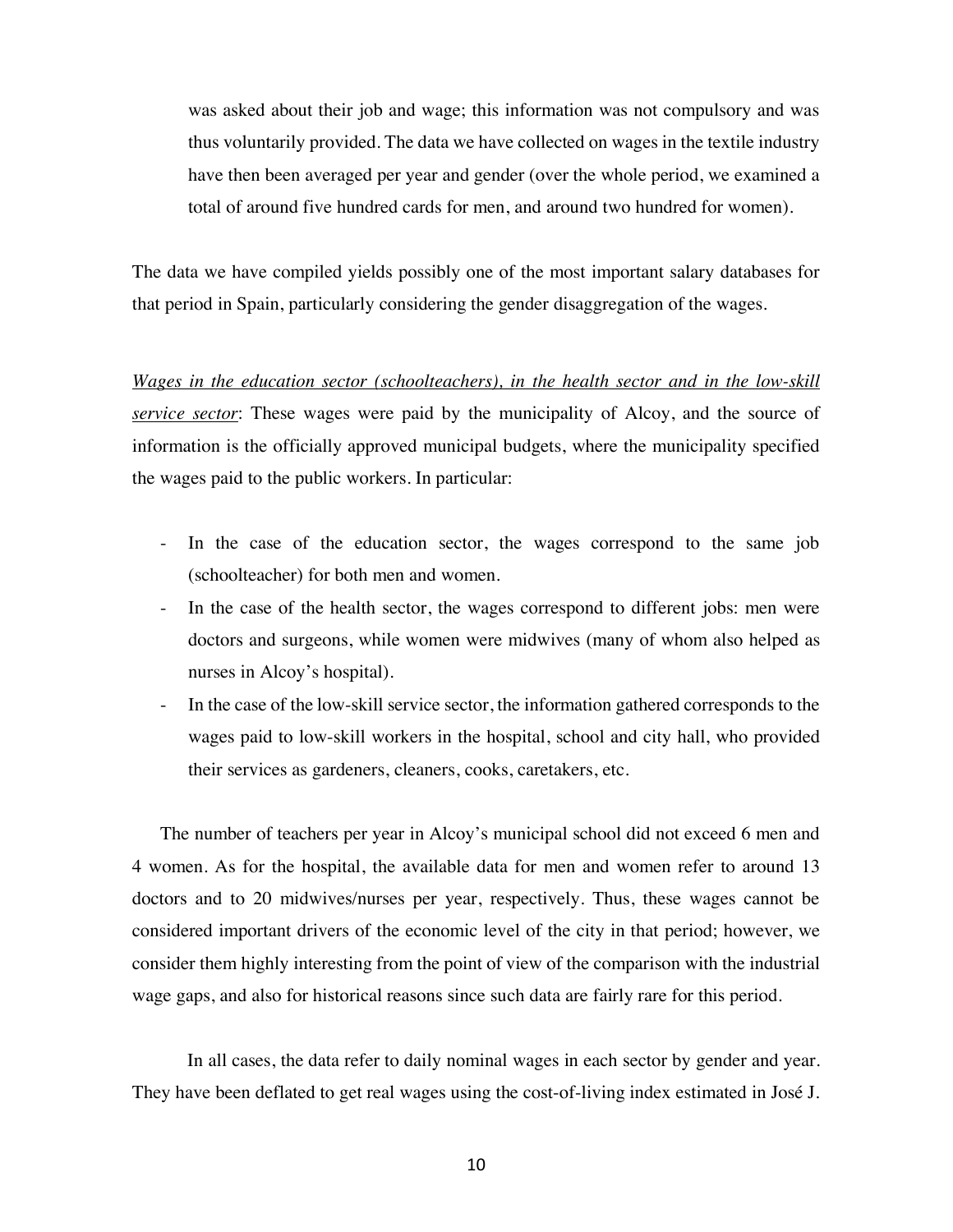García-Gómez and Antonio Escudero (2018) for the city of Alcoy and for all the years in the period 1860-1914.2 Thus, our variables are sector-year measures of male and female wages in real pesetas per day. As a result, we end up with measures for 440 wages (4 sectors, 55 years, 2 genders).

*Mortality rates by gender*: Female and male mortality rate series have been constructed using the data available in Ángel Beneito (1993) for the period 1860-1876, the death registry books preserved in the *Registro Civil* (civil registry) since the 1870s, the official population censuses and statistics on the *Movimiento Natural de la Población* (Natural Population Movement) from the *Instituto Nacional de Estadística* (the Spanish National Statistics Institute). In particular, this research draws on the available censuses for 1860, 1877, 1887, 1897, 1900 and 1910. From this information we have built mortality tables by gender and age cohorts following an actuarial model (Enrique Vázquez, Francisco Caamaño, John Silvi and Anne Roca, 2003). Mortality rates are defined as the ratio between the number of deaths of people of a given gender and age in a year, and the total population of the same gender and age in that year. The rates are constructed for the census years, and interpolated for the years in between. In the case of infants, we have complemented the census information with data on the number of births each year (taken from Ángel Beneito, 1993) to correct for the under-registration of infants under one year of age, which was common in that period.

*Public expenditures on health and education (real, per-capita), and literacy rates*: The series of public expenditure on health and education between 1860 and 1914 come from the officially approved budgets of the municipality of Alcoy, available at the *Archivo Municipal de Alcoy*. They are real per-capita measures (divided by the number of inhabitants of Alcoy and deflated as described above for wages). Finally, literacy rates by gender come from the

<sup>&</sup>lt;sup>2</sup> The price index is a Laspeyres type index based on more than 36,000 retail prices for food, energy, clothing and rent in Alcoy. These prices come from the logbooks of the *Archivo Municipal de Alcoy* (Municipal Archive of Alcoy), the *Archivo Histórico del Instituto Nacional de Estadística en la Provincia de Alicante* (Historical Archive of the National Statistics Institute in the Province of Alicante), as well as from the accounting books of the hospital of Alcoy. The basket of consumer goods was defined and updated in 5 years: 1852, 1868, 1884, 1897 and 1912. For more methodological details, see García-Gómez and Escudero (2018), op.cit.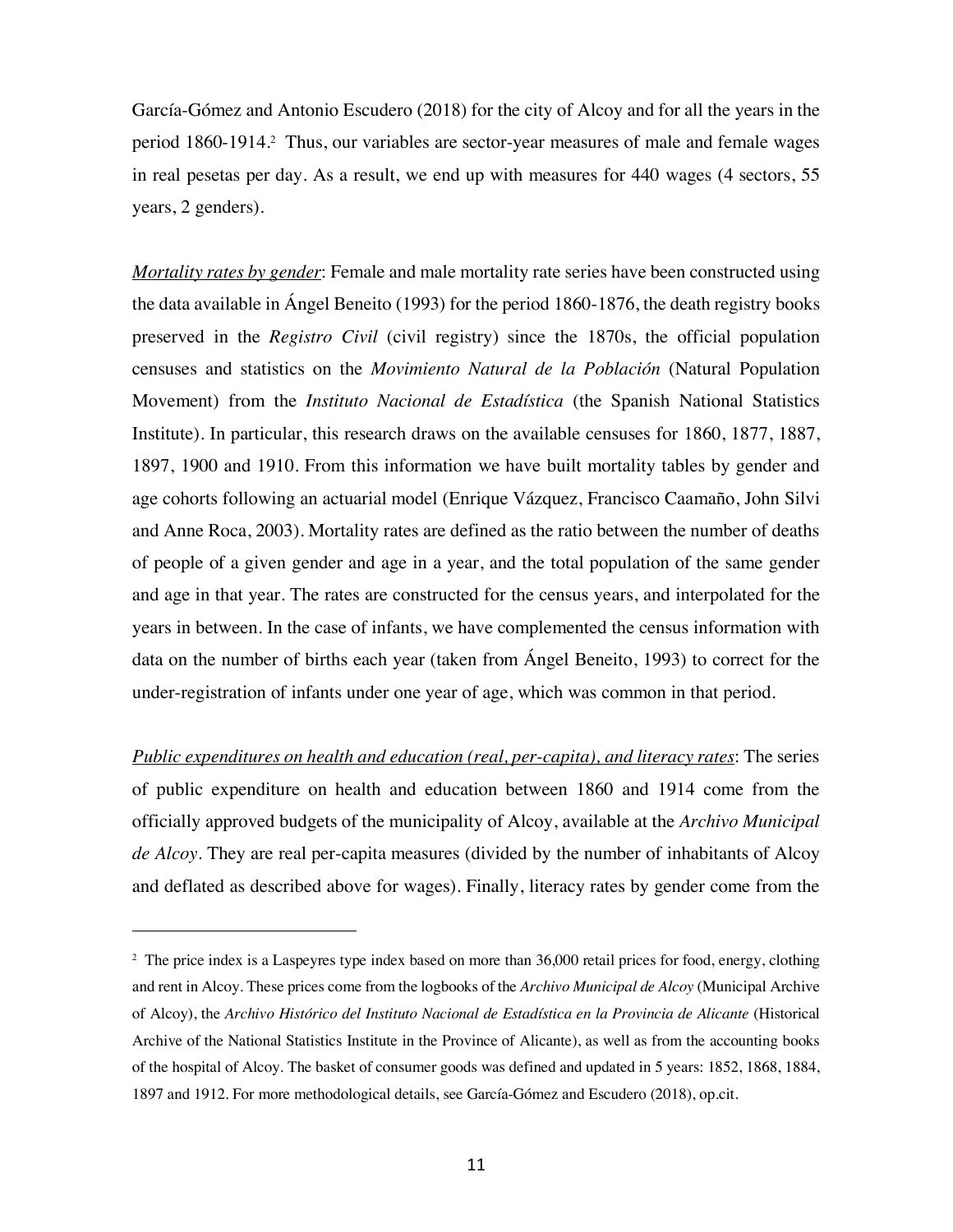official censuses and statistics available at the *Archivo Municipal de Alcoy* and the *Instituto Nacional de Estadística.*

Before we undertake the analysis of the gender wage gaps and the gender mortality gaps in Sections 4 and 5, in the next section we offer a general description of the economic and social context of Alcoy during the period 1860-1914, based on the rest of information collected (male and female labour-force participation rates, public expenditures and literacy rates).

## **3. Economic and social context.**

Alcoy is a city located in the South-East of Spain, in the Valencian Community (province of Alicante). The city's population is nearly 60,000 as of 2018, and was around 25,000 in 1860. Thanks to Alcoy's geographical location, the city enjoyed the advantage of having hydraulic energy and wool from the sheep that were herded in the surrounding area. However, the lack of cultivable land due to its mountainous, arid environment meant that there was no substantial agricultural sector in Alcoy, with farming tasks generally reserved for men. The carding and spinning of wool was done in peasants' households located out of town, while the beating, weaving and dying tasks were undertaken in the city by craftsmen organized in guilds.

In the late  $18<sup>th</sup>$  century, high transaction costs forced traders to abandon the puttingout system and concentrate production in factories with hydraulic machinery (Lluís Torró, 1994). Thanks to its entrepreneurs, trained workforce and hydropower, as well as the progressive mechanization of the tasks in the factories, by the mid-19th century Alcoy had become the second-largest wool producer in Spain, behind the area of Sabadell and Tarrasa in Catalonia. Indeed, it remained one of the leading producers of Spanish textiles until the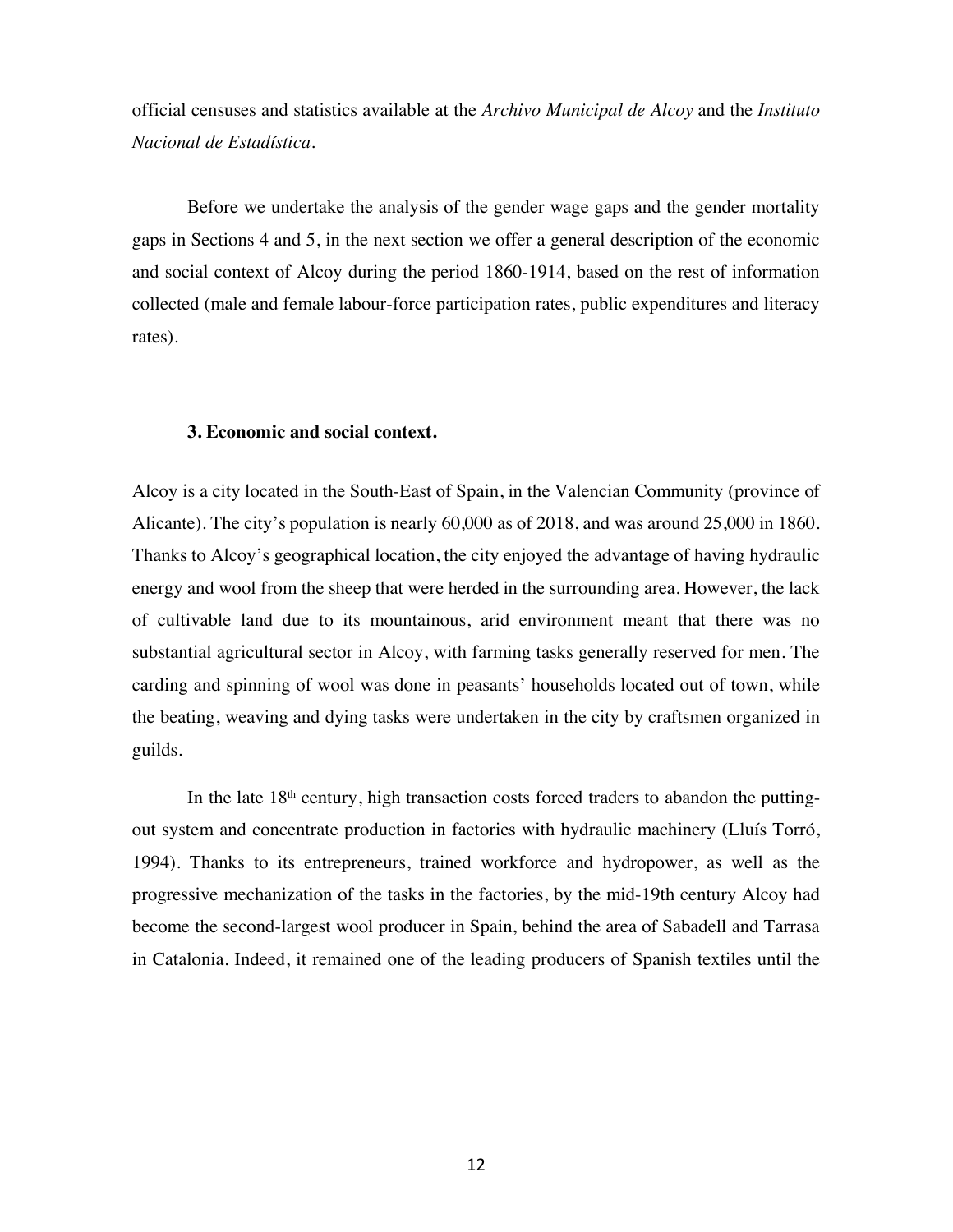late  $20^{\text{th}}$  century.<sup>3</sup> In addition, taking advantage of synergies with the textile industry, a paper industry developed in the city, and by 1856 it had become Spain's second-largest producer of paper (Enrique Cerdá, 1967, and Jordi Nadal, 2003). The third most important industrial sector in Alcoy during this period was the metallurgical industry (Rafael Aracil and Mario García, 1974).

The development of the textile industry opened up unprecedent opportunities for women to enter the labour market, whether working inside the factories or at home. There are significantly more data on the labour-force participation and wages of women in industry, as well as related information and reports. The reports of the *Comisión de Reformas Sociales* (Committee for Social Reforms, 1985 [1889-1893]) constitute a valuable source of informal statements that also shed light on the social and economic environment of the city of Alcoy in that period.

According to one of the available reports, that of the *Weavers Society* in 1884, (p. 119), "*women search for employment outside their home out of sheer necessity, because their husbands' wages do not suffice to meet the needs of the family. This, besides being morally detrimental due to the bad manners of many of those employed in the workplace and the neglect of young children, notably undermines the work of men in several jobs because women occupy men's posts while being paid much less, which makes manufacturers prefer women to men".* The report also adds that: "*In many cases the woman of Alcoy works in her own home (…). In the industry, they undertake tasks such as the selection of rags* (…) *and, as far as possible, the trend should be to banish women from factories, replacing them with men, and relegating them to their home, which is their true place*", (p. 44). These testimonies provide evidence that women's labour-force participation was understood as justified only in cases of necessity, when they had to contribute to the household earnings. Moreover, it was

<sup>&</sup>lt;sup>3</sup> Given the lack of data on the Spanish production of wool in the 19<sup>th</sup> century, some authors have used tax data to infer the level of production in different locations in Spain. These data suggest that in 1856, around 30% of all Spanish wool production came from Terrassa and Sabadell, in Catalonia, and 10% from Alcoy (Jordi Nadal 2003).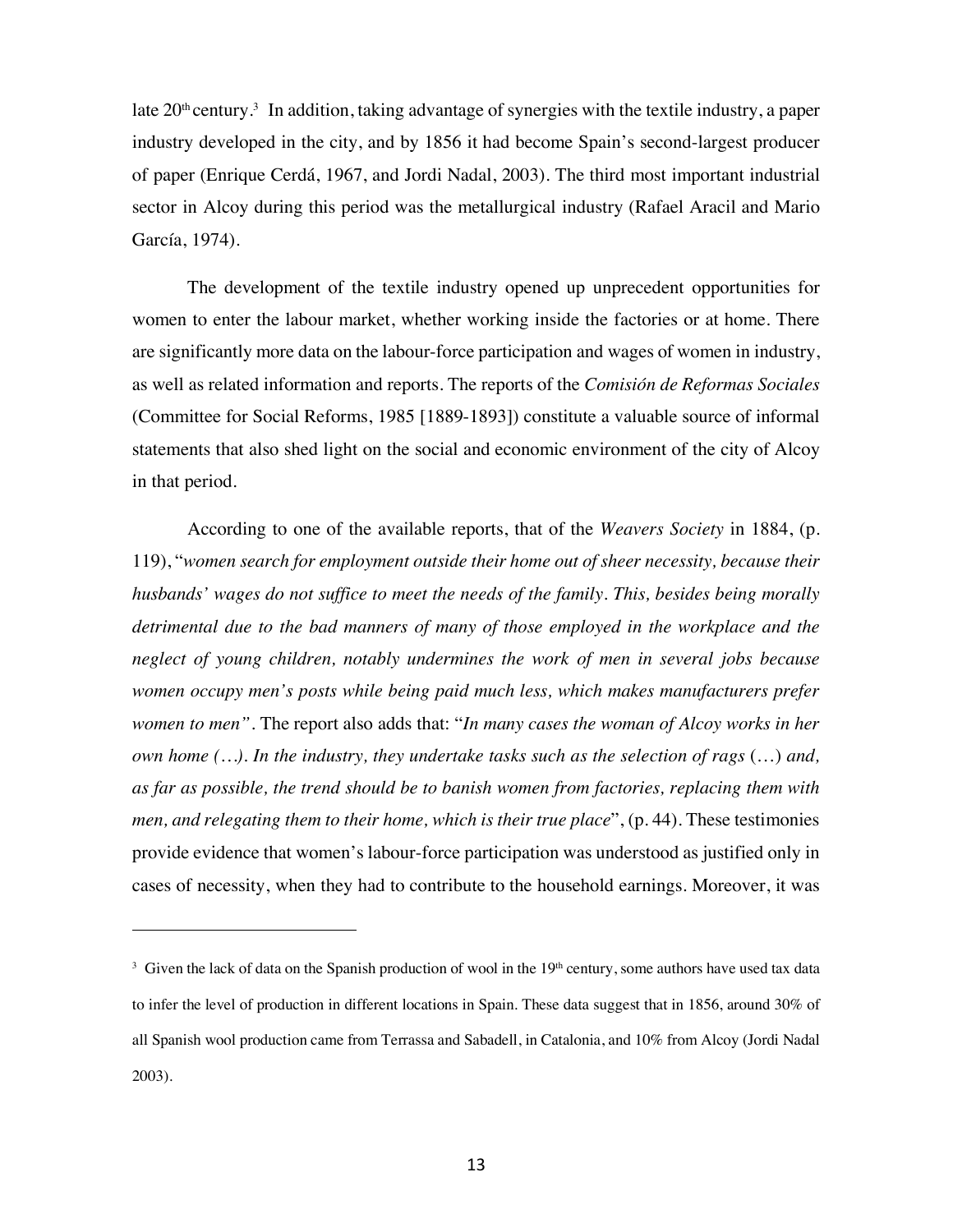expected that this participation should eventually be eliminated to avoid competition with men.

Another of the informants in the report states that "*unlike what happened with men, women's working hours are not regulated; women regularly work from dawn to dusk, without fixed hours"* and concludes by saying that "*women's bad working conditions lead to doleful consequences and it is essential to avoid them at all costs*", (p. 45). According to another informant, "*women in this industry have their own special tasks, different from men's, and they work fewer hours (9 instead of 11)*", (p. 103).

Hence, our constructed measures of daily wages could well be measuring different payments to men and women both because they performed different tasks within the production process and because of differences in their daily working-hours. Thus, our indicators of gender wage gaps should be taken as gaps in earnings per day, and we acknowledge the limitation of our data in this regard as an indicator of discrimination in the strictest sense (i.e., different pay for performing the same task for the same amount of time).

To provide a better idea of how important the labour-force participation of women was in this context, we present in Table 1 some figures on male and female labour-force participation rates in Alcoy during the period of analysis.<sup>4</sup> As we can see, the female labourforce participation rates in the city were notably high during the first decades of the industrialization process, peaking at 63.40% during the 1880s. As some authors have pointed out, high female labour-force participation rates were observed during recessionary cycles, in sectors and places that specialized in low-quality products manufactured using low-wage work, and in regions predominated by sectors in which the bulk of the work consisted of tasks traditionally considered women's work, such as the textile industry (Carlos Arenas, 2003).

 <sup>4</sup> Female labour-force participation rates were probably under-recorded by official bodies, especially from the last quarter of the 19<sup>th</sup> century (see, e.g., Jane Humphries and Carmen Sarasúa, 2012).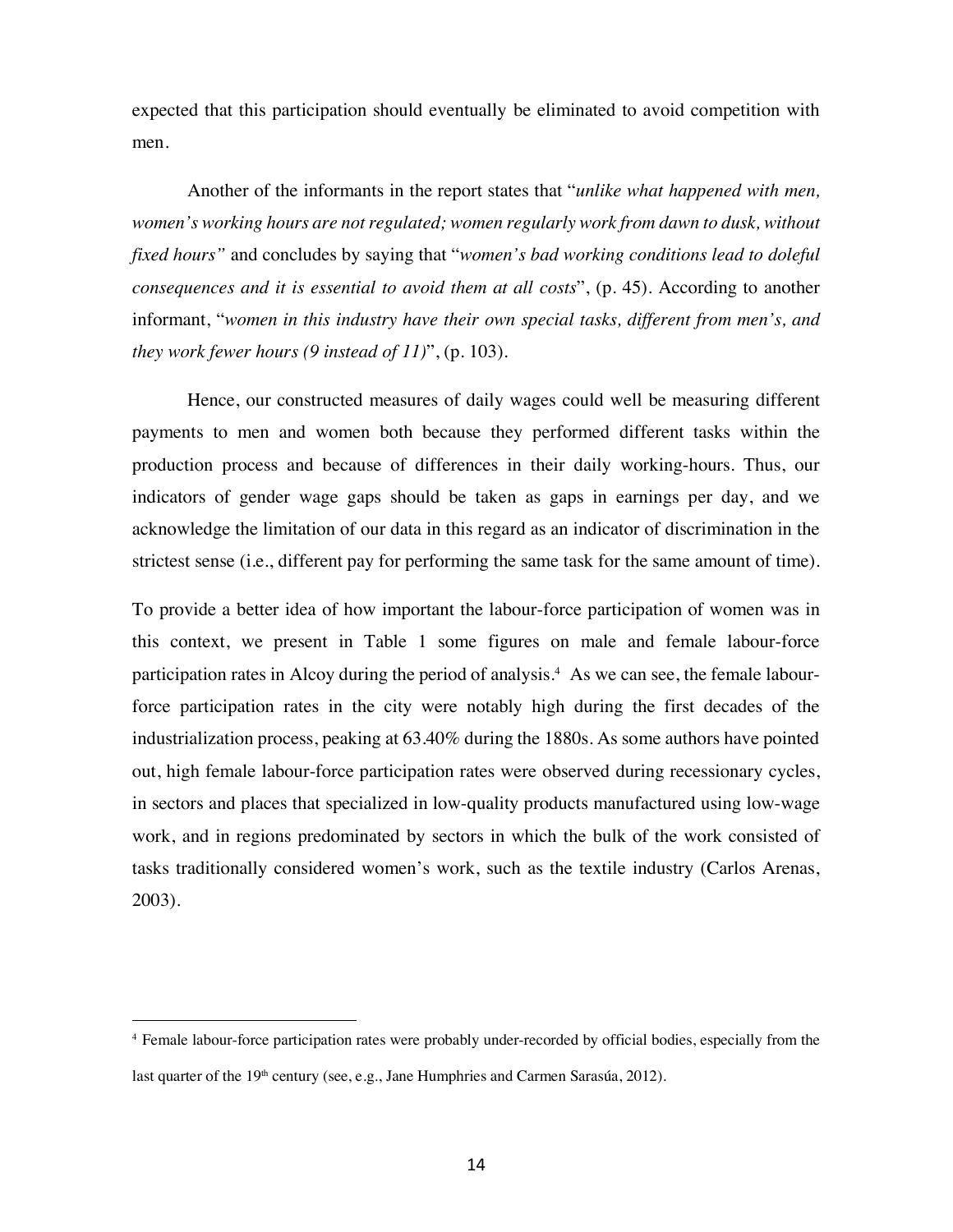| Decades   | Men $(\%)$ | Women $(\%)$ |
|-----------|------------|--------------|
| 1860-1869 | 61.24      | 47.58***     |
| 1870-1879 | 61.54      | 56.60***     |
| 1880-1889 | 61.83      | $63.40**$    |
| 1890-1899 | 62.12      | $53.20***$   |
| 1900-1914 | 62.50      | 48.80***     |
| Industry  | 61.90      | 51.30***     |

Table 1. Labour-Force Participation Rates, by Gender. Alcoy, 1860-1914

Source: Own elaboration. Differences significant at:  $1\%$  \*\*\*; 5 % \*\*

A noticeable decline in women's labour-force participation rates occurred towards the end of the  $19<sup>th</sup>$  century and the early years of the  $20<sup>th</sup>$  century, dropping to a value of 48.8% in the first decade of the  $20<sup>th</sup>$  century (around 35% in 1914). This reduction can be explained by several forces that intensified during the two last decades of the 19<sup>th</sup> century. On the one hand, the control exercised by the male workforce in the trade unions, who saw women as competitors driving wages downwards, led to the expulsion of many women from the factories. Along with this, women were pressured to return to their households by the socalled social hygienists and anarchists, for reasons relating to sexual control over women, childcare, improved hygiene and nutrition of the family members.5 Simultaneously, the technological and organizational modernization taking place in industry in the 1880s promoted changes in the legislation targeted at blocking women from working in many activities. As a result, in Alcoy, as in many other regions during the first Industrial Revolution, the female labour-force participation rate began to decline as its production system became more modernized and the economic level of the city started to rise rapidly in

<sup>&</sup>lt;sup>5</sup> The anarchist "Petroleum Revolution" in 1973 was linked to the Spanish cantonalist movement that arose during the First Republic (1873-1974). Events in Alcoy began with more than 10,000 workers taking part in a demonstration to demand higher salaries and shorter workdays. The factory owners' refusal to meet their demands and the intervention of the police to contain the insurrection resulted in 16 deaths and the burning down of several factories.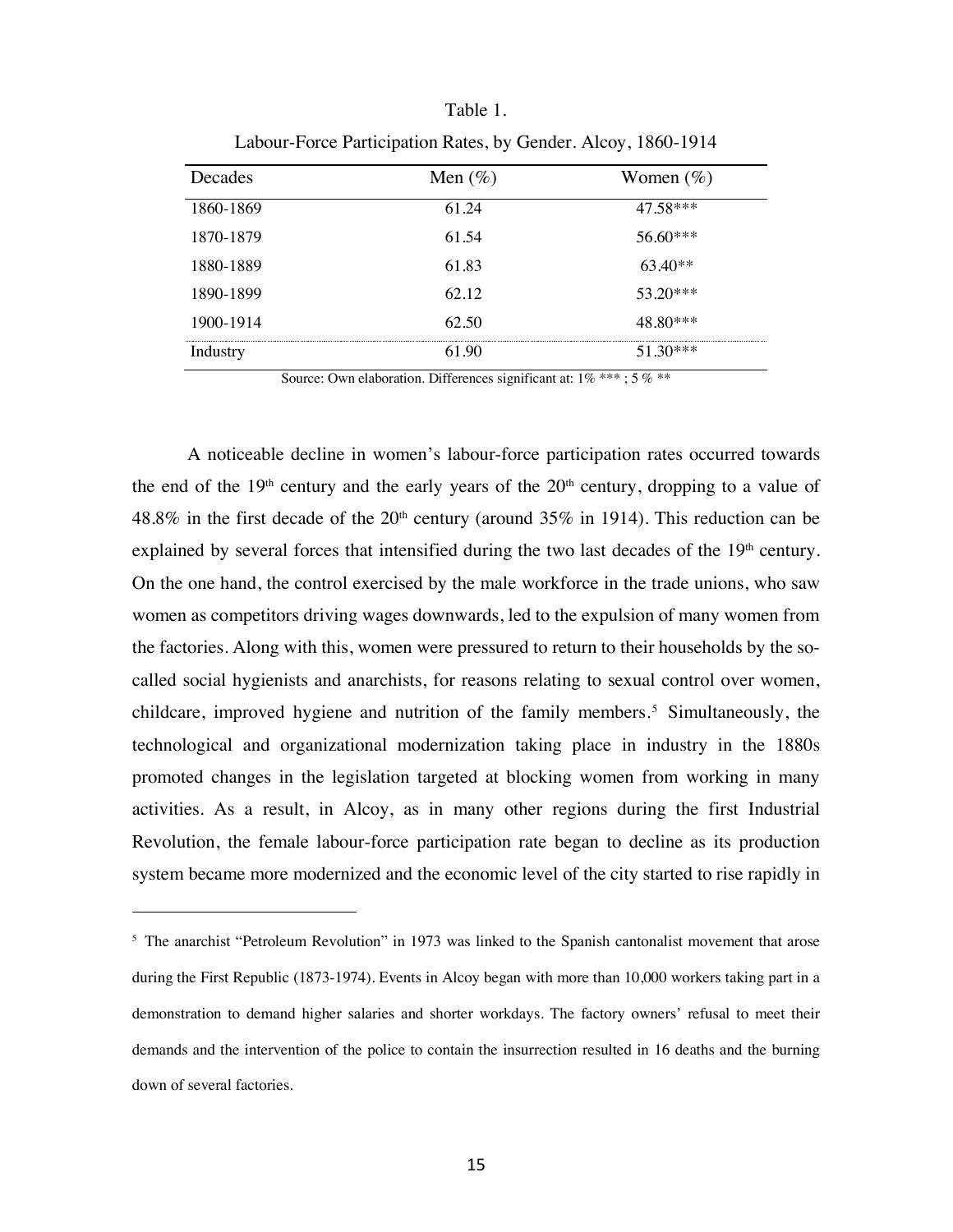1880. It was at this time that the stereotypical image of the male breadwinner started to become more widespread (Pilar Pérez-Fuentes 1993; Enriqueta Camps, 1995).

To contextualize the female labour-force participation rates of Alcoy during the analysed period, we present in Table 2 some corresponding figures for industries in other European regions during the 19<sup>th</sup> century. The female labour-force participation rates range from 36% in 1834 in the spinning industry of the French region of Seine, to above 70% in the dressmaking sector and in the wool industry of Verviers in the1850's. The figures are somewhat lower for the paper and shoemaking industries in Paris towards 1850, or at the beginning of the 20<sup>th</sup> century in the wool industry of the Belgian region of Ghent. Available figures for other industries and regions (not reported in the table) document female labourforce participation rates of around 40% in 1850 in the industrially-pioneering Great Britain, 60% in Argentina in 1869 (Donna Guy, 1981), and 45% in France in 1911 (Alain Dewerpe, 1996). Hence, the female labour force-participation rates in Alcoy during those decades were quite closely in line with those observed in other European regions as industrialization became established over the 19<sup>th</sup> century, at least in the textile and similar industries.

Towards the end of the 19<sup>th</sup> century, female labour-force participation rates declined in many industrial cities around Europe, including Alcoy, falling to rates of around 30 to 35% in textile cities such as Odense in Denmark (55% in 1872, 34% in 1910) or Twente in the Netherlands (Sara Horrell and Jane Humphries, 1997; Cristina Borderías and Pilar López, 2001). In Argentina, female labour-force participation rates dropped to 30% in 1895 (Donna Guy, 1981). Female labour-force participation in developed countries remained around these levels until the 1990s.

Alongside the profound changes of that period in the economic, social and labourmarket conditions of the people of Alcoy, significant demographic growth was registered from the 1880s onwards. This population rise was in response to the economic expansion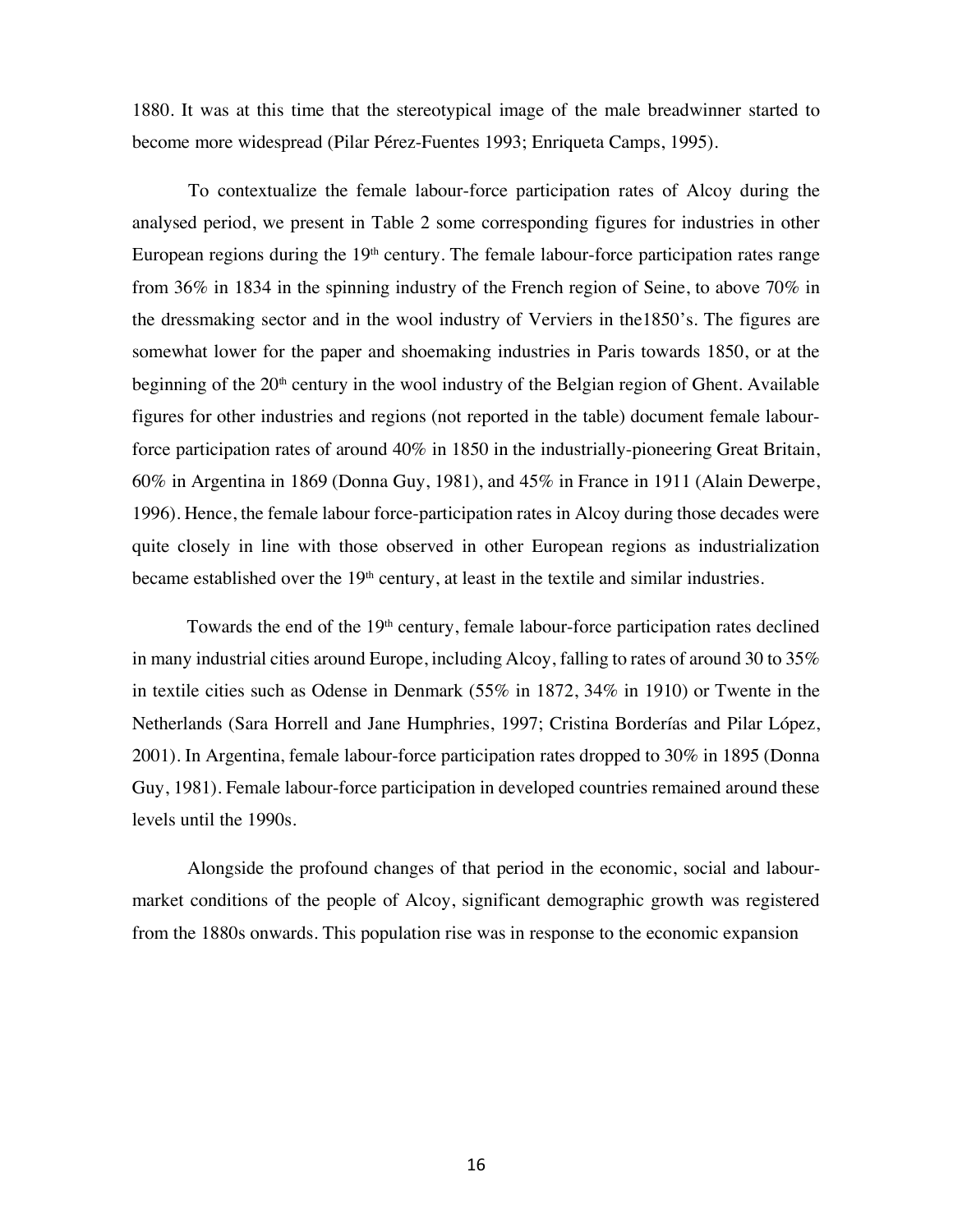| Textile Industry                  |      |           |                    |  |  |  |
|-----------------------------------|------|-----------|--------------------|--|--|--|
| Decades                           | Male | Female    | Female-male ratios |  |  |  |
| 1860-1869                         | 2.66 | $1.87***$ | 70.39%             |  |  |  |
| 1870-1879                         | 3.06 | $2.10***$ | 68.60%             |  |  |  |
| 1880-1889                         | 3.55 | $1.55***$ | 43.53%             |  |  |  |
| 1890-1899                         | 3.92 | $2.50***$ | 63.78%             |  |  |  |
| 1900-1914                         | 2.98 | $2.01***$ | 67.27%             |  |  |  |
| Whole period 1860-1914, by sector |      |           |                    |  |  |  |
| Industry                          | 3.21 | $2.00***$ | 62.25%             |  |  |  |
| Education                         | 6.63 | 5.93***   | 89.40%             |  |  |  |
| Health                            | 4.35 | $0.75***$ | 17.12%             |  |  |  |
| Low-skill services                | 2.07 | $1.12***$ | 54.20%             |  |  |  |
| All sectors and period            | 4.21 | $2.74***$ | 65.17%             |  |  |  |

# Table 2. Wages by Gender across Sectors. Alcoy, 1860-1914

Source: Own elaboration (sources cited in Section 2). \*\*\*: Differences significant at 1%

that was fully underway in that decade, but this economic development happened in a fairly uncontrolled way that accentuated the negative consequences of such accelerated industrialization and the accompanying chaotic urbanization (Ricardo Revenga, 1904). State intervention was crucial to help alleviate these negative externalities, particularly the public health reform undertaken in Alcoy in the last years of the 19<sup>th</sup> century (José J. García-Gómez and Salvador Salort, 2014). The progress made in public health spending was a salient feature of the period.

Figure 1 shows the evolution of public sector intervention in terms of spending on both health and education. We also show literacy rates by gender in the city over the period,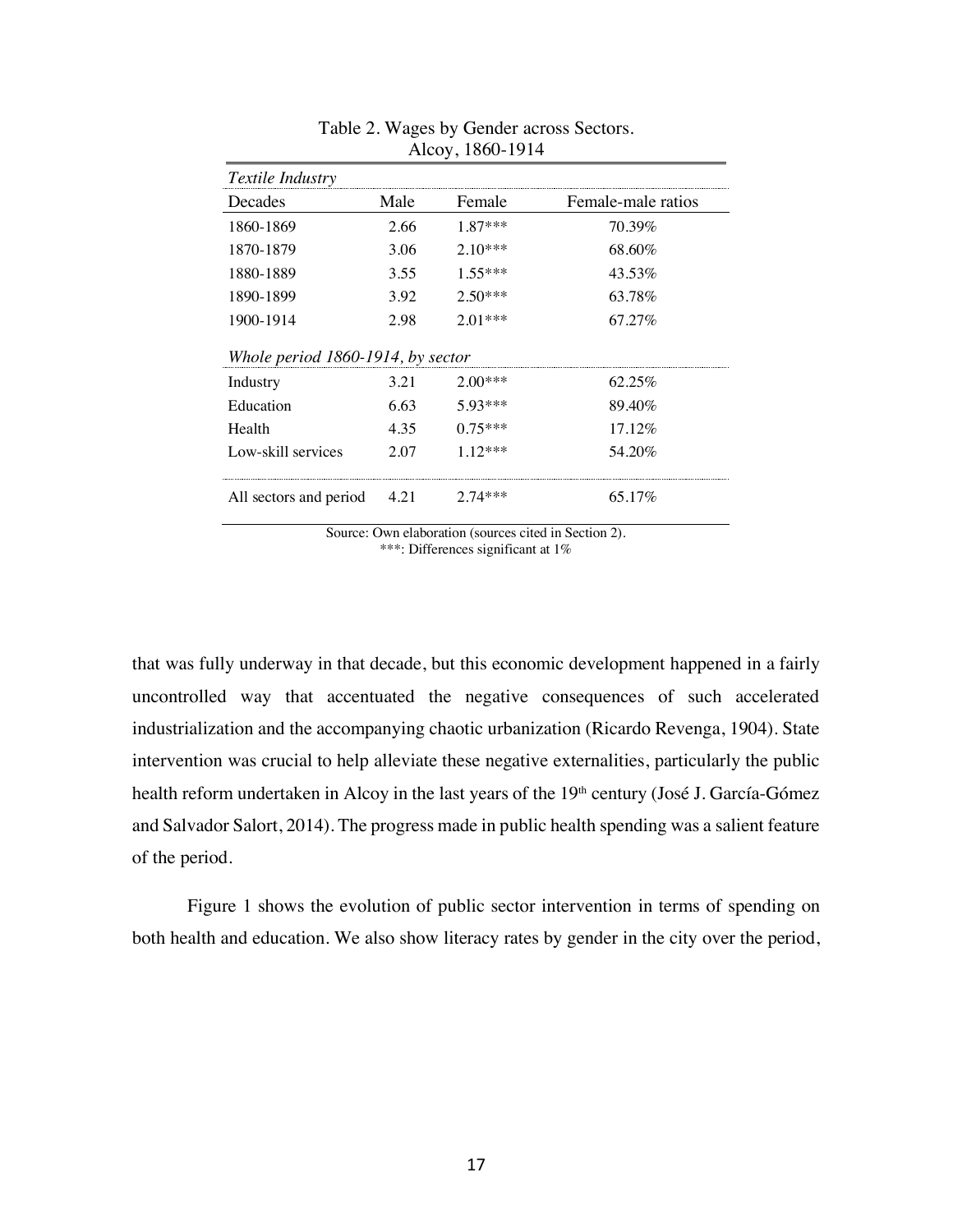

to convey a more complete picture of the evolution of living standards for Alcoy's population, other than in terms of wages and labour-force participation. A huge increase in public expenditures on health is evident from the mid-1880s onwards. Literacy rates also rose during the period, with male literacy rates rising from 38.75% in 1860 to 68.14% in 1914, and female rates changing from 14.11% to 36.25% over the same period. Hence, a remarkable difference between male and female literacy rates was evident and, although there was a positive and rapid change in these rates over the period, the gap between men and women widened even more.

In the next two sections we provide more detail on the data concerning wages and the related gender gap, as well as their connection with our measures of life expectancy and gender mortality gaps.

#### **4. Gender wage gaps: differences across sectors and years.**

In this section, we first present some basic descriptives and graphs to illustrate the differences in real wages by gender across sectors and over time. Then, we detail our regression results to ascertain the statistical significance of the main differences identified, and to examine the explanatory power of both gender differences in labour-force participation rates and literacy rates for the wage gaps.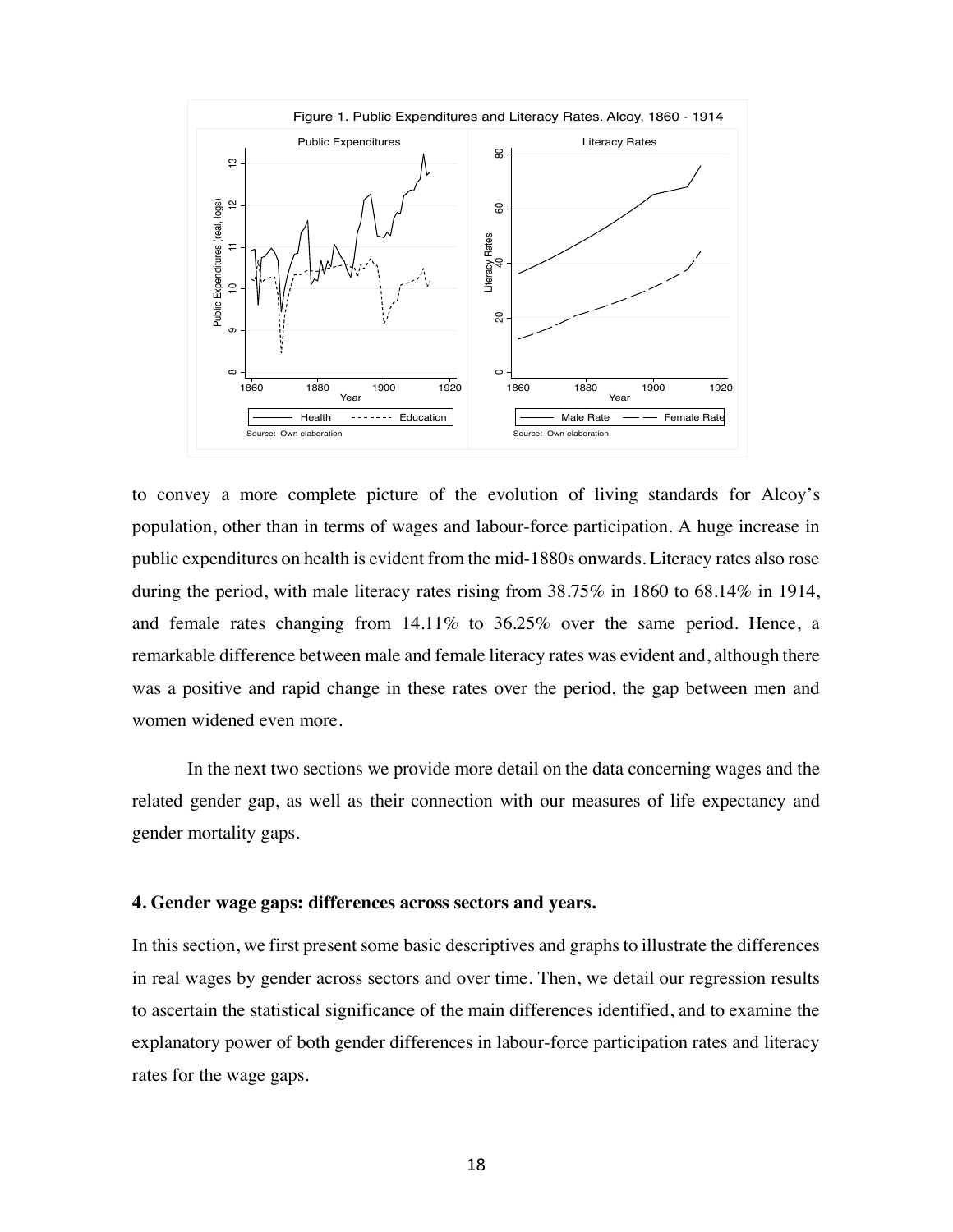Table 2 displays the levels of the real wages for males and females across sectors and time, showing the statistical significance of the differences in all cases. In the upper half of the table, we show the average wages in the textile industry, which at that time was a key economic activity in Alcoy. The average wage per day for males ranged from 2.66 pesetas per day during the 1860s to around 3 pesetas in the first decade of the  $20<sup>th</sup>$  century, following a sort of inverted U-shape with lower values at the beginning and end of the period and higher average wages in the intervening decades. The average wage for women was clearly below that for men over the whole period, with women's wages at around 70% of men's average wages at the beginning and end of the period, and as low as 43.5% during the 1880s. Hence, these initial results suggest that the gender earning gap in industry appears to be higher in the mid-1880s and the 1890s, coinciding with the intensification of the industrialization process in the city and when male wages, according to the figures in the table, reached their highest values.

Among other causes, these gender wage gaps reflect an appreciable gender segregation across tasks in this industry, where women used to work as cutters, seamstresses, spinners or selecting stuffing, while men worked as weavers, dyers and machine operators. In other words, women mainly held the lowest-paid jobs, and as a result were clearly penalized in the wage distribution. Nonetheless, we can find some women performing the same tasks as men, although it was not commonplace. For example, some women worked in weaving with daily wages slightly below 50% of the wage earned by men.

The bottom half of Table 2 displays the average wages and gender differences across sectors for the whole period and for the four sectors of activity considered. Men earned the highest wages in the high-skill occupations of the service sectors, that is, in the health sector (doctors) and in the education sector (schoolteachers), followed by wages in industry and, finally, in the low-skill service sector (janitors, caretakers or gardeners). However, women's highest wages were earned in the education sector, while their lowest wages were earned in the health sector. The health sector was probably the one affected by the highest and most persistent degree of gender segregation across occupations and time: doctors were always men, and women always worked as midwives or nurses. This would indicate the existence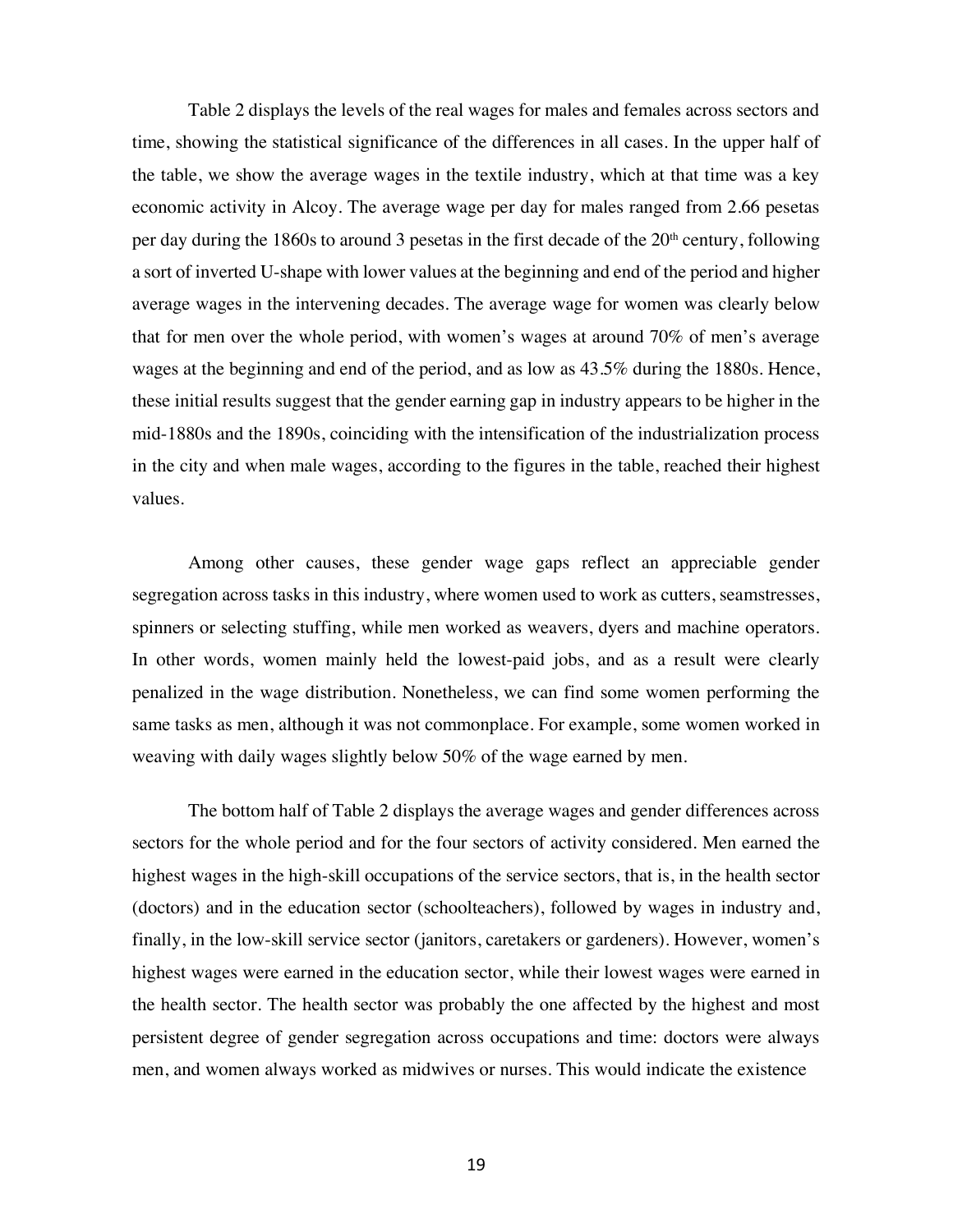| Factory                                       | Year      | Women wage / Men wage |
|-----------------------------------------------|-----------|-----------------------|
| Barcelona (all the city) $a$                  | 1856      | 52 $%$                |
| Santa Ana de Bolueta (Vizcaya) <sup>b</sup>   | 1877      | $48\%$                |
| Santa Ana de Bolueta (Vizcaya)                | 1889      | 45%                   |
| Santa Ana de Bolueta (Vizcaya)                | 1897      | 49%                   |
| Colonia Sedó (Barcelona) <sup>c</sup>         | 1901-1919 | $77\%$                |
| La Rambla (Barcelona) $\circ$                 | 1901-1919 | 62%                   |
| La España Industrial (Barcelona) <sup>c</sup> | 1901-1919 | 55%                   |
| Altos Hornos de Vizcaya (Vizcaya) d           | 1901-1915 | 38%                   |

Table 3. Gender Wage Gaps in several factories of Spain, 1856-1915

Sources: <sup>a</sup>Cristina Borderías and Pilar López Guallar, 2001; <sup>b</sup> Pedro Pérez Castroviejo, 1992; <sup>c</sup> Vilar 2014, op. cit. from Raimon Soler 1997, Enriqueta Camps 1995 and Álvaro Soto Carmona 1989. <sup>4</sup>Pérez Castroviejo, 1992, op. cit.

of a "glass ceiling" during industrialization, with women not having access to the best paid occupations in the service sector.6 Finally, we want to emphasize the relatively good position of women in education, with female teachers being greatly appreciated in this sector, a situation that has been historically acknowledged (e.g., Sónsoles San Román 2000). In fact, as our analysis below will show, women in this sector even earned more than men during certain parts of the period.

Figures 2 and 3 display the evolution of the gender wage gaps over the period of analysis. First, in Figure 2 we plot the (log of) male and female wages separately, as well as the (log of) the male-to-female wage ratio. Male wages were above female wages during the whole period, with the gap widening appreciably up to the mid-1880s and decreasing later on until around 1905. In the later years of the observed period, the gap started to increase considerably again, so that by 1914 the gap had once again reached the levels of the 1880s.

Second, in Figure 3 we display the (log of) male-to-female wage ratios in all four sectors considered. The first observation to be made is the appreciable difference in wage

<sup>6</sup> There were no women at all working in other high-paid jobs within the service sector, such as engineering.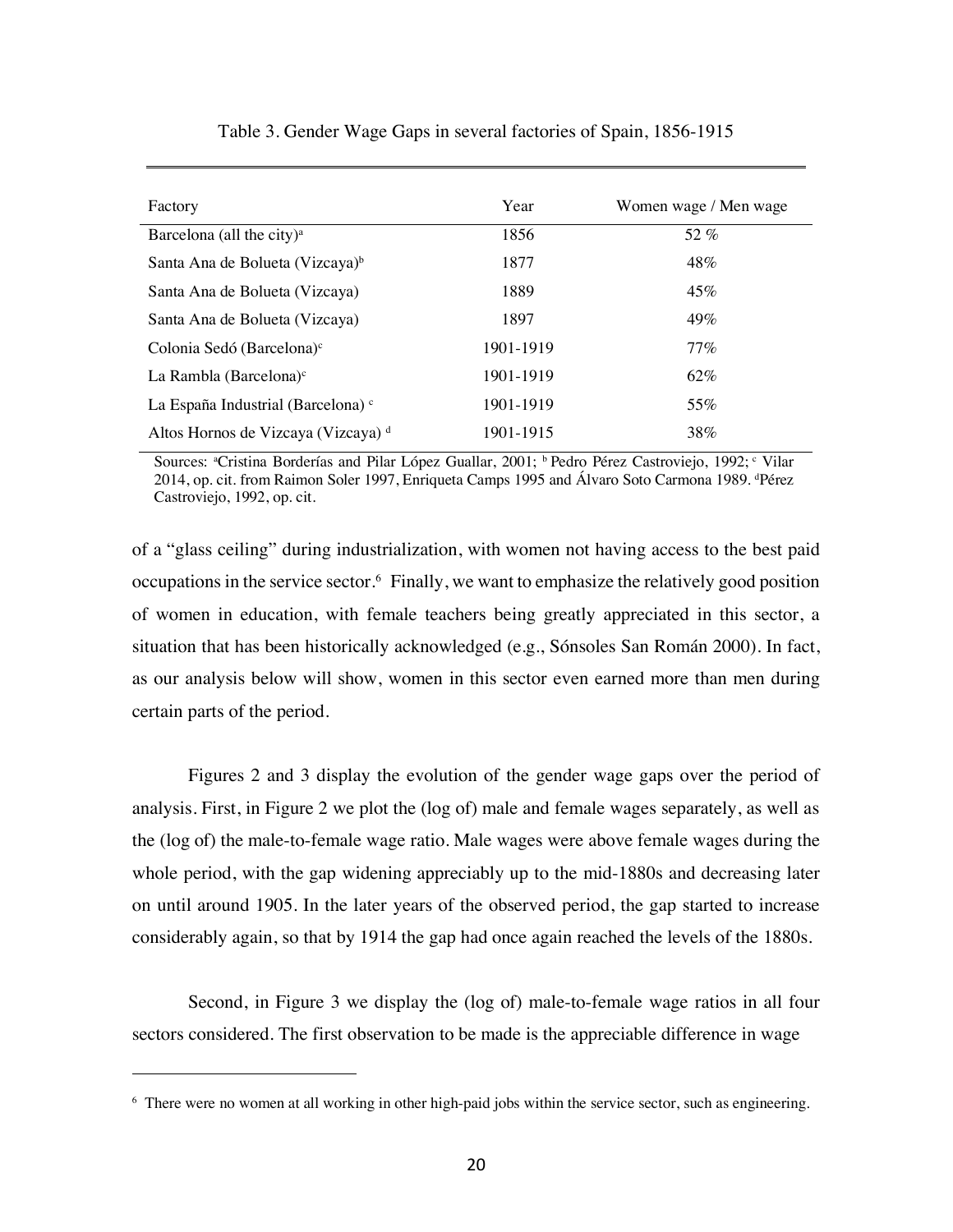

gaps across sectors, with the health sector and the low-skill service sector exhibiting the highest gaps, with a clear inverted U-shape up to the mid-1880s. In general, from then onwards the wage gaps started to decline in all sectors, with the exception of the low-skill sector, where we see an upward trend in the size of the gap until the end of the century. In the early years of the  $20<sup>th</sup>$  century, the wage gaps started to increase again. By 1914, the wage gap in industry had risen to the levels of the gaps in low-skill services.

The education sector merits special attention as the gaps remained largely unchanged over almost the entire period. To be more precise, the available data shows that male schoolteachers earned more than their female counterparts up to the mid-1880s (log of the male-to-female ratios above 0), but the gap improved slightly in favour of women from then onwards. In Spain, this sector received a vital boost with the *Moyano Law* of 1857, a central government law which made elementary education compulsory, and also aimed to promote middle-level and higher education. The enhanced demand for teachers from then onwards meant that women enjoyed a relatively good position in relation to men, especially when compared to other sectors of activity.

Although there is scarce literature and available documentation on wages by gender in Spain during the analysed period, in Table 3 we offer some figures that might serve as a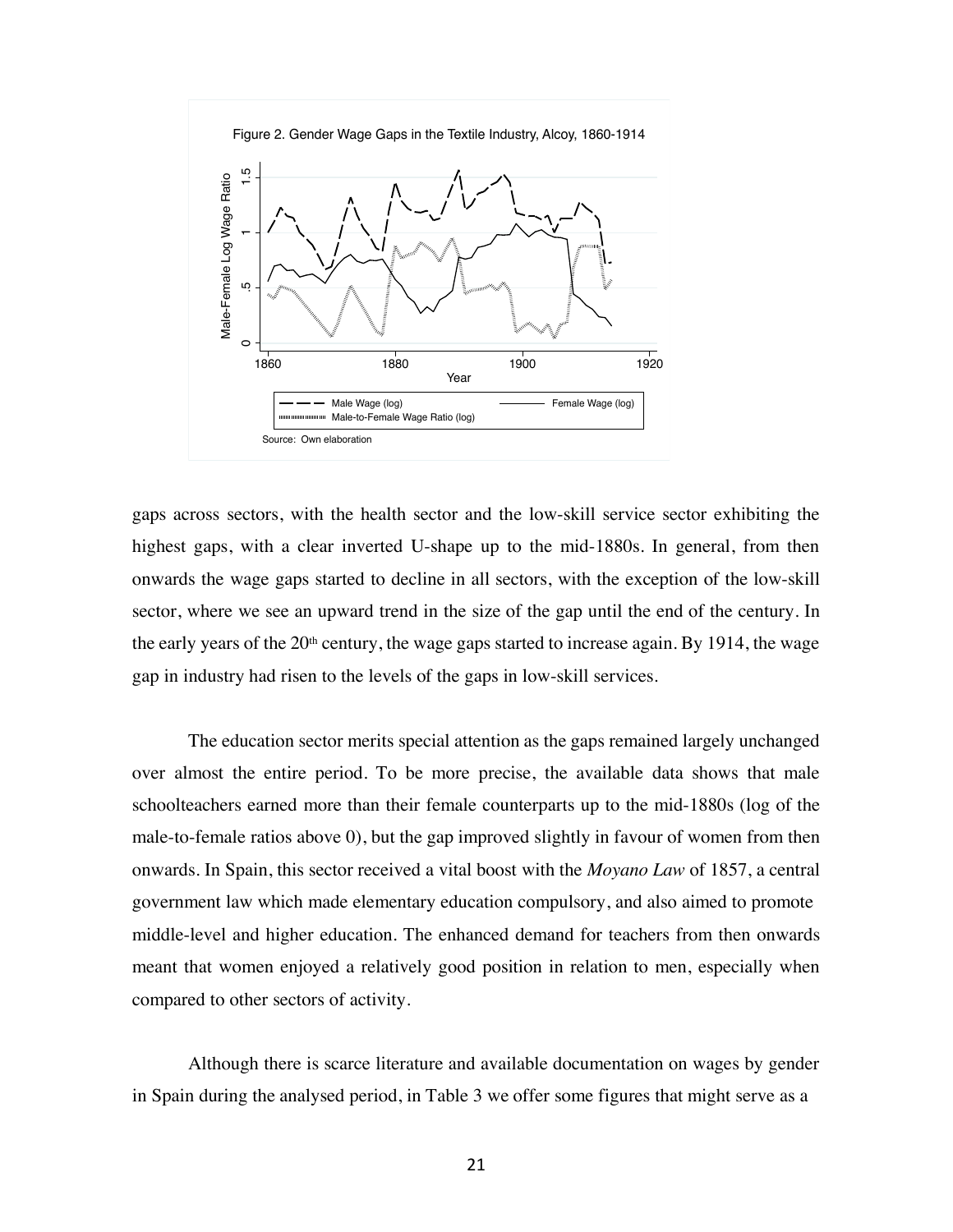

reference. These figures correspond to factories in the textile and metal sectors. The highest wages earned by women were in the textile factory of *Colonia Sedó* in Barcelona: in the early years of the 20<sup>th</sup> century (from 1901 to 1919), women's wages there were equivalent to 77% of those earned by men. The lowest female relative wage corresponds to the steel factory of *Santa Ana de Bolueta* in Vizcaya, with female-to-male ratios of below 50% in the last quarter of the 19th century, and *Altos Hornos de Vizcaya* with ratios around 38% over those years. The figures for the textile industry in Barcelona are quite closely in line with the wage gaps observed in Alcoy. Which and the new state in the state with the state and the state in the state in the state in the state in the state in the state in the continues and the state of the state in the continues and the state of the state in

In order to give a more accurate account of the sign, magnitude and statistical significance of the observed differences, we now present some regression results in Tables 4 and 5. Before proceeding with the estimation, we have applied the augmented Dickey-Fuller tests of unit root to the gender wage gap series. These results are displayed at the bottom of Table 4, and they allow us to rule out concerns of unit roots in the wage gap series in all the four sectors considered at conventional levels of significance.

Columns 1 to 5 in Table 4 show the estimates for different sectors and periods, first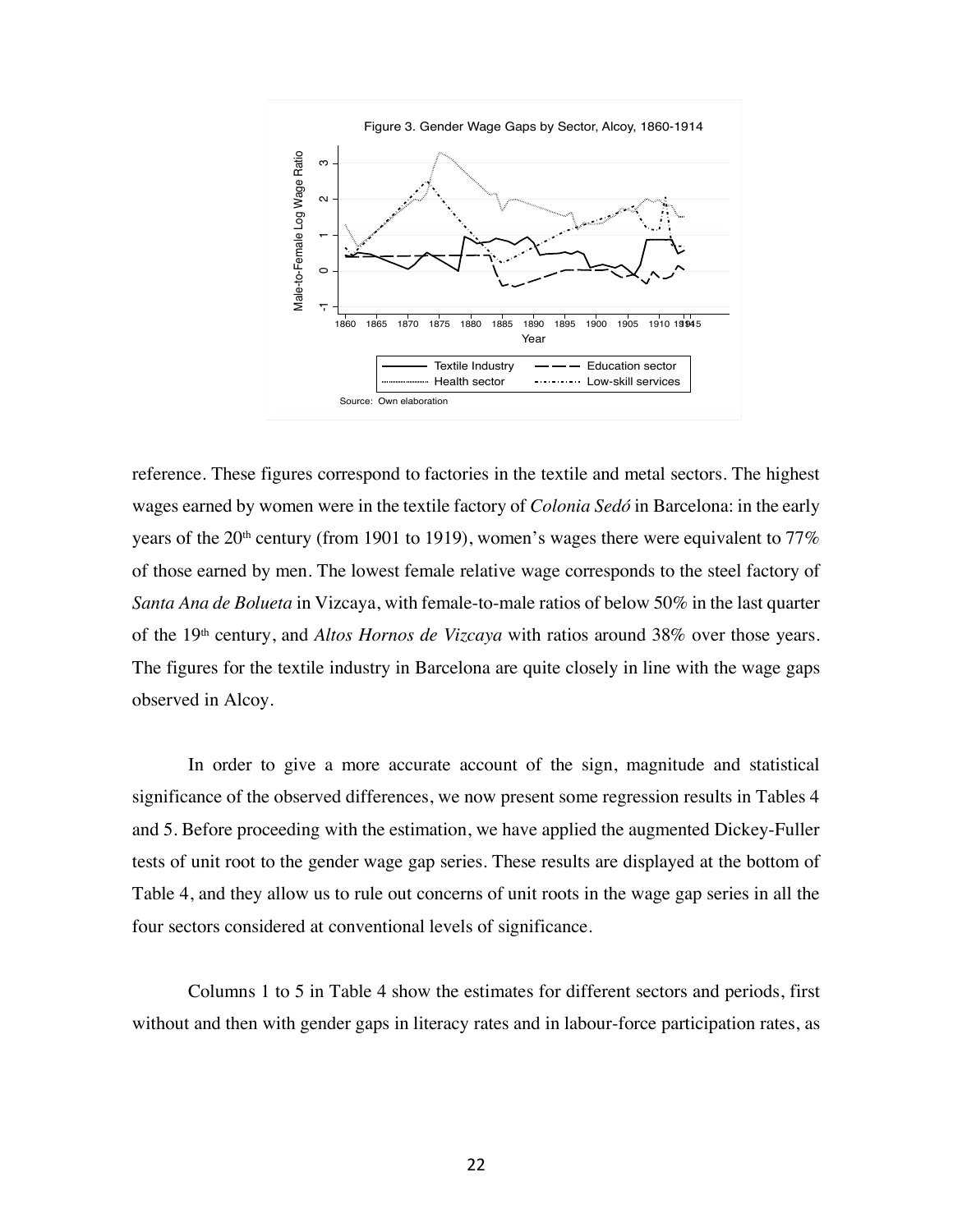|                                              | (1)         | (2)         | (3)         | (4)         | (5)         |
|----------------------------------------------|-------------|-------------|-------------|-------------|-------------|
| <b>Education</b> sector                      | $-0.360***$ | 0.004       | 0.004       | 0.004       | 0.004       |
|                                              | (0.058)     | (0.054)     | (0.100)     | (0.101)     | (0.103)     |
| Health sector                                | 1.345***    | 1.560***    | 1.560***    | 1.560***    | 1.560***    |
|                                              | (0.089)     | (0.173)     | (0.149)     | (0.148)     | (0.148)     |
| Low-skill services                           | $0.278***$  | $0.608***$  | $0.608***$  | $0.608***$  | $0.608***$  |
|                                              | (0.095)     | (0.152)     | (0.140)     | (0.140)     | (0.139)     |
| Period 2: 1885-1914                          |             | 0.103       | $0.714***$  | 1.197***    | 0.971**     |
|                                              |             | (0.081)     | (0.209)     | (0.376)     | (0.406)     |
| P <sub>2</sub> * Education sector            |             | $-0.655***$ | $-0.655***$ | $-0.655***$ | $-0.655***$ |
|                                              |             | (0.086)     | (0.122)     | (0.124)     | (0.126)     |
|                                              |             | $-0.387**$  | $-0.387**$  | $-0.387**$  | $-0.387**$  |
| P2 * Health sector                           |             |             |             |             |             |
|                                              |             | (0.188)     | (0.169)     | (0.167)     | (0.167)     |
| P2 Low-skill services                        |             | $-0.595***$ | $-0.595***$ | $-0.595***$ | $-0.595***$ |
|                                              |             | (0.186)     | (0.174)     | (0.175)     | (0.174)     |
| Period 1 trend                               |             |             | $0.124***$  | $0.135***$  | $0.125***$  |
|                                              |             |             | (0.029)     | (0.030)     | (0.032)     |
| Period 1 trend squared                       |             |             | $-0.004***$ | $-0.004***$ | $-0.004***$ |
|                                              |             |             | (0.001)     | (0.001)     | (0.001)     |
| Period 2 trend                               |             |             | 0.002       | 0.733       | 0.131       |
|                                              |             |             | (0.016)     | (1.090)     | (1.311)     |
| Period 2 trend squared                       |             |             | 0.000       | $-0.007$    | $-0.002$    |
|                                              |             |             | (0.000)     | (0.009)     | (0.011)     |
| Lab-force partic. rate gaps                  |             |             |             | $-0.468$    | $-0.045$    |
|                                              |             |             |             | (0.770)     | (0.928)     |
| Literacy rate gaps                           |             |             |             | $-0.104**$  | $-0.124**$  |
|                                              |             |             |             | (0.051)     | (0.059)     |
| Health pub exp. (log, real)                  |             |             |             |             | $-0.744$    |
|                                              |             |             |             |             | (0.530)     |
| Education pub exp. (log, real)               |             |             |             |             | 0.745       |
|                                              |             |             |             |             |             |
|                                              |             |             |             |             | (0.502)     |
| Constant                                     | $0.477***$  | $0.419***$  | $-0.277$    | $-0.127$    | 2.336       |
| (Textile Industry. 1st year                  | (0.041)     | (0.054)     | (0.170)     | (4.054)     | (5.223)     |
| Period 1)                                    |             |             |             |             |             |
| Observations                                 | 220         | 220         | 220         | 220         | 220         |
| Adj. R-squared                               | 0.637       | 0.694       | 0.748       | 0.749       | 0.750       |
|                                              |             |             |             |             |             |
| Unit Root Dickey-Fuller Tests <sup>a</sup> : |             |             |             |             |             |
|                                              | Z-statistic | p-value     |             |             |             |
| Textile industry                             | $-3.070$    | 0.001       |             |             |             |
| Education                                    | $-1.870$    | 0.033       |             |             |             |
| Health                                       | $-2.646$    | 0.005       |             |             |             |
| Low-skill sector                             | $-2.343$    | 0.011       |             |             |             |
|                                              |             |             |             |             |             |

# Table 4. Gender Wage Gaps (Alcoy. 1860-1914) Dep. Variable: log (Wage<sup>male</sup> / Wage<sup>female</sup>)

Period 1: years 1860-1884; Period 2: years 1885-1914.

Robust standard errors in parentheses \*\*\* p<0.01. \*\* p<0.05. \* p<0.1

<sup>a</sup>: Augmented Dickey-Fuller tests applied to the gender gap series in each sector; the null hypothesis is that the variable contains a unit root, and the alternative is that the variable was generated by a stationary process.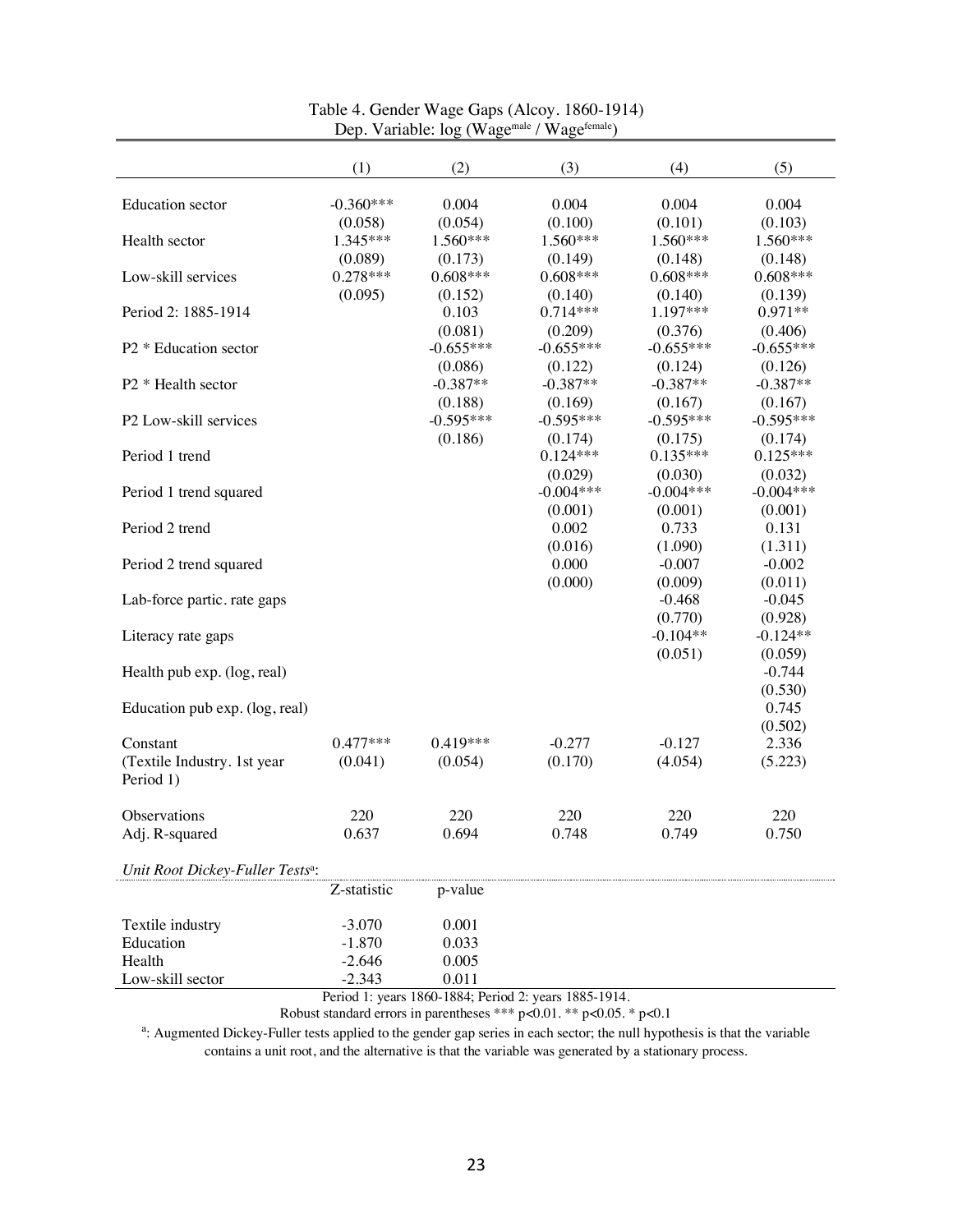well as public spending controls. In the regression analysis that follows, we split the whole period 1860-1914, identifying two subperiods: the first runs from 1860 to 1885, coinciding with the decades in which industrialization became established in the city, and the second runs from the mid-1880s to 1914, corresponding to a period of more widespread mechanization and the introduction of steam-powered machinery into the factories. This allows for a likely structural change in the estimated coefficients.

First, in column 1 we regress the wage gap on a set of three dummy variables that take the value 1 for each of the three sectors education, health and low-skill services, and the value 0 otherwise. The left-out category in this case is the textile sector, whose average wage gap level is represented by the constant. This first specification shows that the differences stated above are indeed statistically significant at conventional levels: on average over the whole period the gender wage gap was positive in all sectors, with the health and the lowskill service sector showing statistically significant larger gaps than in the textile industry or the education sector.

In column 2, we allow wage gaps over the subperiod 1885-1914 to have a different average value in each sector of activity. To this end, we include a dummy variable that takes the value 1 for all the years of that second subperiod, and we also interact it with all the sector dummy variables. Now the constant of the model measures the average wage gap in industry during the first subperiod. The main result emerging from this second specification is that gender wage gaps in all four sectors were, on average, lower in the second period than in the first, with the exception of the textile industry, for which the difference in the second period is positive (though not significant at conventional levels). As regards the education sector, the lowest gap observed in column 1 seems to correspond entirely to a reduction that occurred in the second period, as we also noticed in Figure 3.

In column 3, we allow for different time trends within each of the two subperiods considered. The trend variable starts with a value of 0 in the first year of each subperiod, and is crossed with the dummy for each period. In this specification, the constant measures the gender wage gap in the textile sector in the first year of the first period. Our estimation results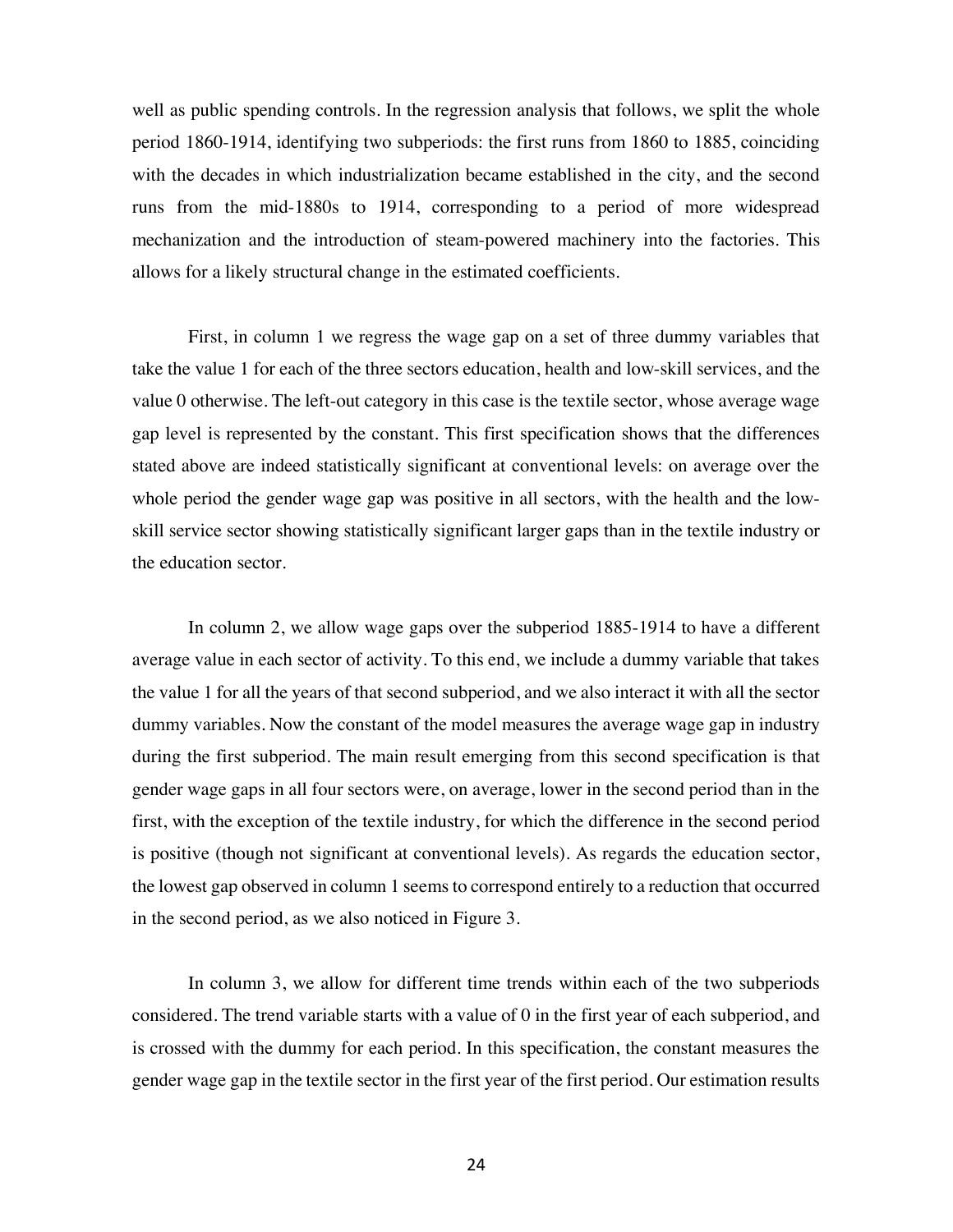capture the previously observed inverted U-shape in some wage gaps during the first period, since we estimate a significant non-linear trend in wage gaps, which is positive at the beginning but declines with time until the wage gaps reach the lowest levels observed in the second period.

In column 4, we add to the specification the gender gaps in literacy rates and in labour-force participation rates (male minus female rates), and, finally, in column 5 we also include the available real per capita measures of public spending on health and education. The purpose of this is, on the one hand, to check whether the previously observed levels and trends remain robust to the inclusion of these controls into the regression, and, on the other hand, to ascertain the contribution made by these variables to explaining the gender gaps. A first observation is that the results reported above prove to be very robust to the inclusion of these gender gaps in literacy and labour-force participation rates. A second result is the statistically significant and negative correlation of the literacy gaps with the wage gaps. Thus, it could be possible that the enhanced literacy rates over the period benefit women more than men when it comes to finding better paid jobs, which could explain why the higher literacy gaps lead to lower wage gaps over the period. This result holds in column 5, where the inclusion of the public spending variables does not significantly alter any of the previously described results.

The estimated impacts of the gender gaps in literacy rates and labour-force participation rates may combine the effect derived from gender differences in these rates with different payments to men and women in response to these literacy or labour-force participation rates. In order to further disentangle these effects, we display in Table 5 the traditional Oaxaca-Blinder decomposition. Using this technique, the differences in log wages for men and women are split into a component explained by differences in characteristics that vary by gender (in our case the literacy and participation gaps) and an unexplained component (Ronald Oaxaca 1973; Alan Blinder 1973). <sup>7</sup> The latter is taken as an estimate of the unequal pay for workers who have equal characteristics but are of a different gender. In

<sup>7</sup> We apply the *oaxaca* command in Stata for the two-fold decomposition as proposed and programmed by Ben Jann 2008.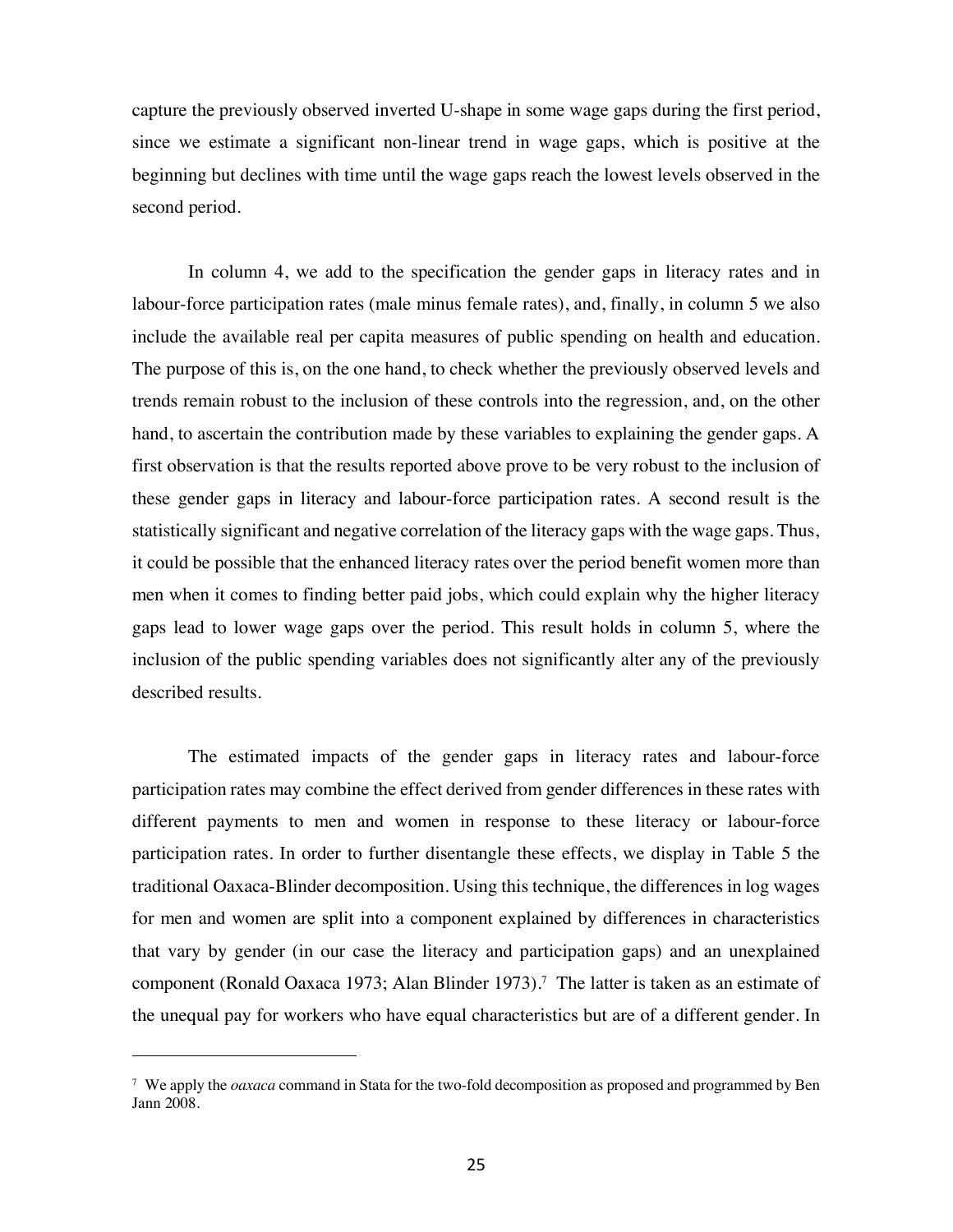our case, the dummy variables for sectors and periods are common to both the male and female samples, so the sectoral and temporal differences can only be attributed to different payments for men and women across these sectors and periods.

The results in Table 5 show that the gaps in the labour-force participation rates and literacy rates in favour of men significantly explain the positive wage gaps in their favour. The unexplained components of these two variables are negative, thus suggesting some sort of discrimination in favour of women, or, in other words, that literacy and participation rates result in pay increases higher for women than for men. These findings would thus provide support for the negative association found between literacy rates and wage gaps in Table 4. However, the estimated standard errors of these unexplained components are high and so these estimates are not statistically significant. Finally, the different payments received by men and women across sectors and over the years of the whole analysed period match quite closely with the results previously shown in Table 4.

To sum up, our analysis of the evolution of the gender wage gaps during the period of industrialization in Alcoy indicates that the gaps were, in general, considerable but varied across sectors. Moreover, the evolution of these gaps over time reveals differences across sectors that tended to decrease in the subperiod 1885-1900 with respect to the earlier 1860- 1884 period, before rebounding in the early years of the  $20<sup>th</sup>$  century. Education was an exception, as women in this sector earned wages that were notably closer to those of men. In the textile industry, the most prominent sector of economic activity in that period in Alcoy, the gender wage gap registered an inverted U-shape curve from 1860 to 1900, with the highest gender inequality appearing in the 90's. The reduction in the gaps towards the end of the  $19<sup>th</sup>$  century seemed to reverse in the first decade of  $20<sup>th</sup>$  century. The pressure exerted by the male-dominated unions, which fought against women's progress in industry in the late 19<sup>th</sup> and early 20<sup>th</sup> centuries, is likely to be one of the reasons. Differences in literacy rates and labour-force participation rates between men and women also help explain part of this evolution.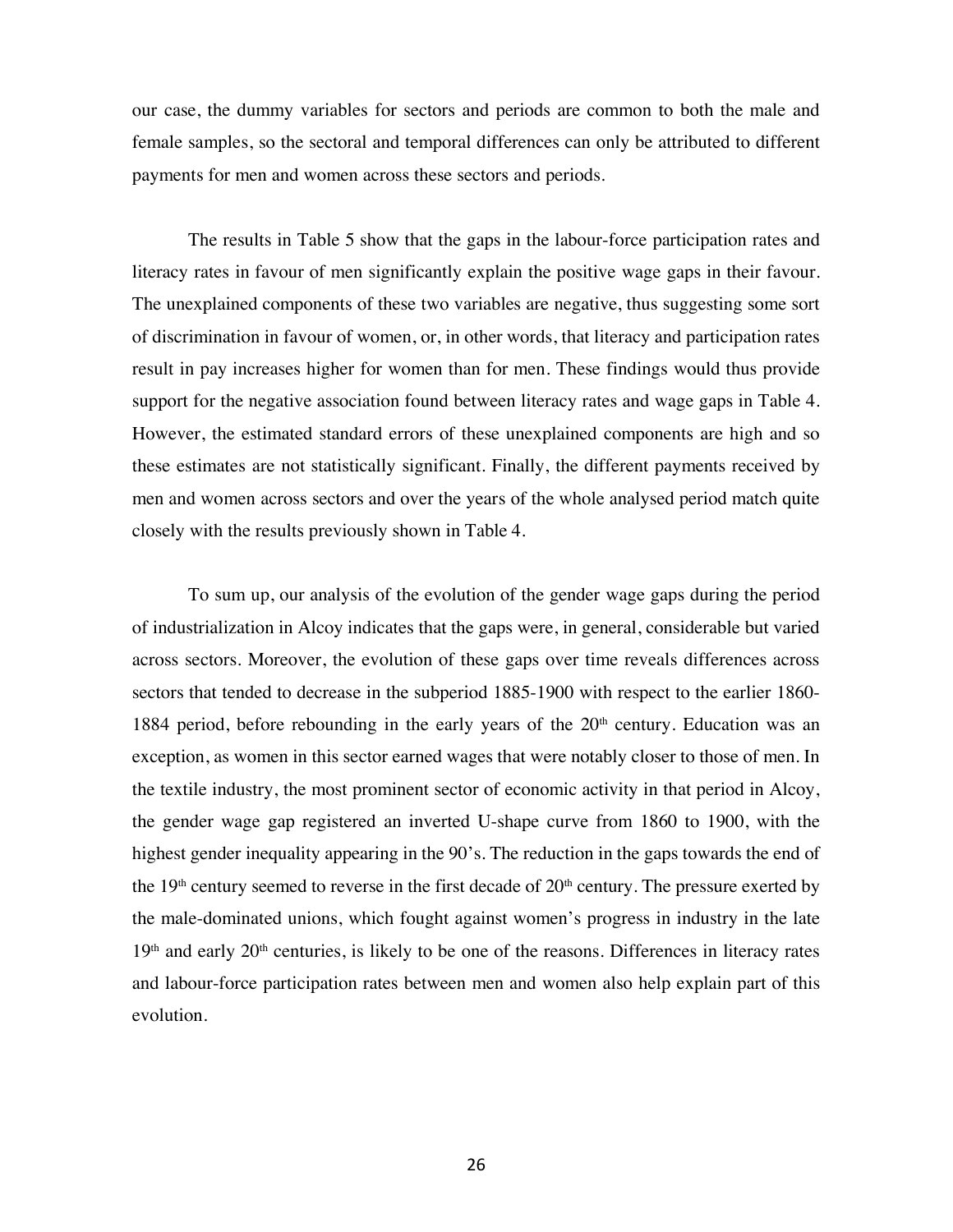|                                | Explained<br>(differences in<br>characteristics) | Unexplained           |
|--------------------------------|--------------------------------------------------|-----------------------|
| Lab-force partic. rate gaps    | $0.367***$                                       | $-0.286$              |
|                                | (0.096)                                          | (1.048)               |
| Literacy rate gaps             | $0.401***$                                       | $-1.703$              |
|                                | (0.108)                                          | (1.905)               |
| Health pub exp. (log, real)    |                                                  | 0.047                 |
| Education pub exp. (log, real) |                                                  | (0.045)<br>0.130      |
|                                |                                                  | (0.101)               |
| Period 2: 1985-1914            |                                                  | 0.001                 |
|                                |                                                  | (0.022)               |
| <b>Education</b> sector        |                                                  | 0.390***              |
|                                |                                                  | (0.045)               |
| Health sector                  |                                                  | $0.152***$            |
|                                |                                                  | (0.031)               |
| Low-skill services             |                                                  | 0.743                 |
|                                |                                                  | (0.476)               |
| P2 Education                   |                                                  | $-0.091***$           |
|                                |                                                  | (0.019)               |
| P <sub>2</sub> Health          |                                                  | $-0.054**$            |
|                                |                                                  | (0.021)               |
| P2 Low-skill services          |                                                  | $-0.083***$           |
| Period 1 trend                 |                                                  | (0.022)<br>$0.817***$ |
|                                |                                                  | (0.229)               |
| Period 1 trend squared         |                                                  | $-0.365***$           |
|                                |                                                  | (0.093)               |
| Period 2 trend                 |                                                  | 0.055                 |
|                                |                                                  | (0.261)               |
| Period 2 trend squared         |                                                  | $0.271*$              |
|                                |                                                  | (0.144)               |
| Constant                       |                                                  | $0.403**$             |
|                                |                                                  | (0.164)               |
|                                |                                                  |                       |
| Men                            | 1.294***                                         |                       |
|                                | (0.033)                                          |                       |
| Women                          | $0.502***$                                       |                       |
|                                | (0.062)                                          |                       |
| Difference                     | $0.792***$                                       |                       |
| Explained                      | (0.070)                                          |                       |
|                                | $0.768***$                                       |                       |
| Unexplained                    | (0.070)<br>0.024                                 |                       |
|                                | (0.048)                                          |                       |
|                                |                                                  |                       |
| Observations                   | 440                                              |                       |
|                                |                                                  |                       |

Table 5. Oaxaca-Blinder Decomposition of Gender Wage Gaps. All sectors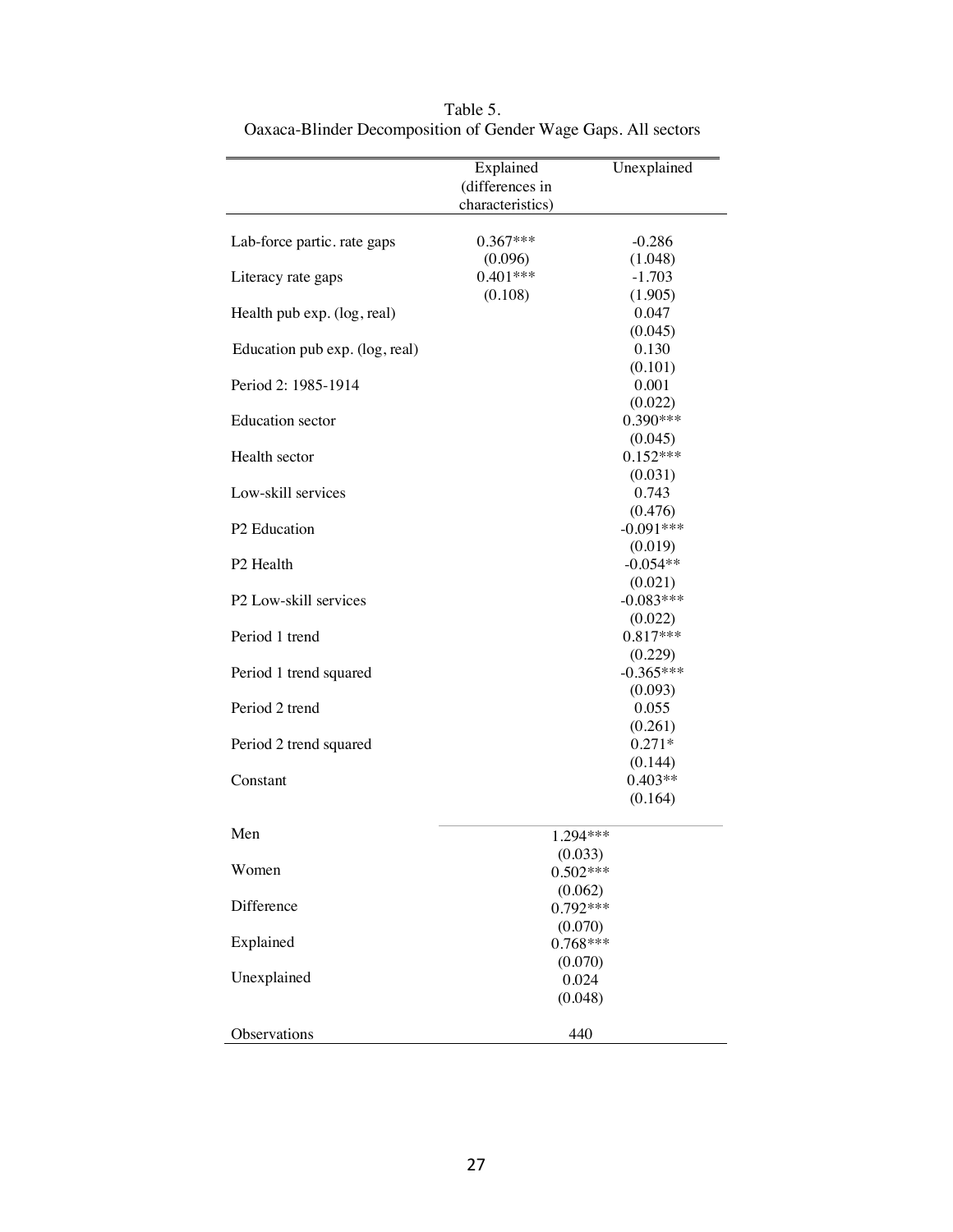# **5. Gender wage gaps and gender mortality gaps.**

As described in Section 2, we were able to construct an indicator of life expectancy at birth by gender in that period in Alcoy. Figure 4 shows the evolution of life expectancy by gender, showing that the so-called "female advantage" in life expectancy could also be observed in that period in Alcoy. We can distinguish three patterns over time. Up to 1875, life expectancy rose rapidly, both for men and women. This was followed by a period, up to the end of the century, where life expectancy remained virtually constant, with a slight decline affecting women and men equally. This decline is very likely the consequence of the fairly uncontrolled economic development occurring in the city, whereby the positive economic effects of industrialization could have been offset by the accelerated industrialization and chaotic urbanization during these years.

From 1890 onwards, life expectancy returned to a path of growth, a period where the enhanced economic level of the city was accompanied by a significant increase in the percapita public health expenditure during the health reform (see Figure 1 above) and the improvements in the population's working conditions (due to the pressure of unions, leftwing political parties, social hygienists and the anarchist press; see Álvaro Soto Carmona, 1989). Overall, during the whole period 1860-1900, the life expectancy gap remained constant, with women living an average of 3.5 years more than men did. However, over the course of the early  $20<sup>th</sup>$  century, the differential in life expectancy of women over men increased by almost 0.5 years on average, reaching a differential of 4.5 years in 1914 (a figure that would eventually reach 5 years in 1930, according to the available data).<sup>8</sup>

In Tables 6 and 7, we present some estimation results to highlight the relationship between the gender wage gaps in that period and the life-expectancy gaps. In this case, we define the gaps as female-to-male ratios to facilitate their interpretation as women's advantage over men. In Table 6, we estimate the female advantage in life expectancy at birth (female-to-male life expectancy ratio) following a sequential process: first, we perform the regression on the female-to-male wage ratios in the textile industry; then, we add the female-

<sup>8</sup> Today's gender differentials in life expectancy around the world mostly range between 4 and 6 years (7 in Japan). In Spain, according to the latest official data from the World Health Organization, the difference in 2016 was 5.8 years (WHO 2016).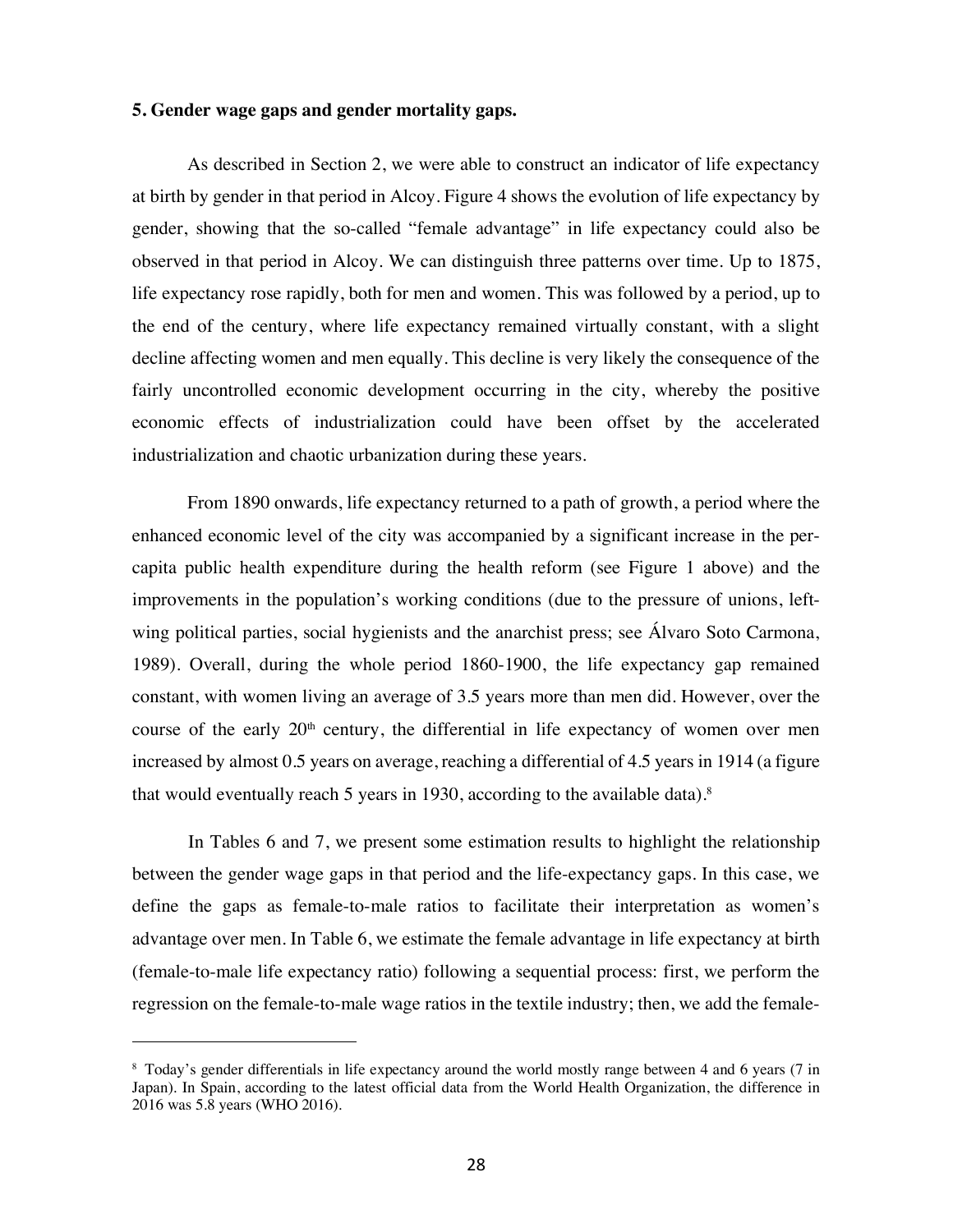

to-male participation rate and literacy rate ratios (plus the time trend and its squared value); and, finally, we add the levels of public spending on health and education. All the explanatory variables are 5-year moving average measures (averaged wages over the current plus the 4 lagged years) both to avoid simultaneity bias in the estimated effects, and to allow changes in the labour market to affect mortality with certain lags.<sup>9</sup>

The results in the first column of Table 6 suggest a positive effect of female-to-male wage ratios on the female advantage in life expectancy. In addition, the results in column 2 suggest that a reduction in the difference between women's and men's labour-force participation rate could have had a positive impact on the female longevity advantage during those years. The estimated impacts of the wage gap in industry keep the same sign although the estimated impact is now lower. This change is probably a result of the likely correlation between gender earning gaps in industry and the evolution of the labour-force participation rates, suggesting that a more/less intense involvement of women in the labour market

<sup>&</sup>lt;sup>9</sup> We checked for robustness with 3- and 4-year moving averages; results do not appreciably change.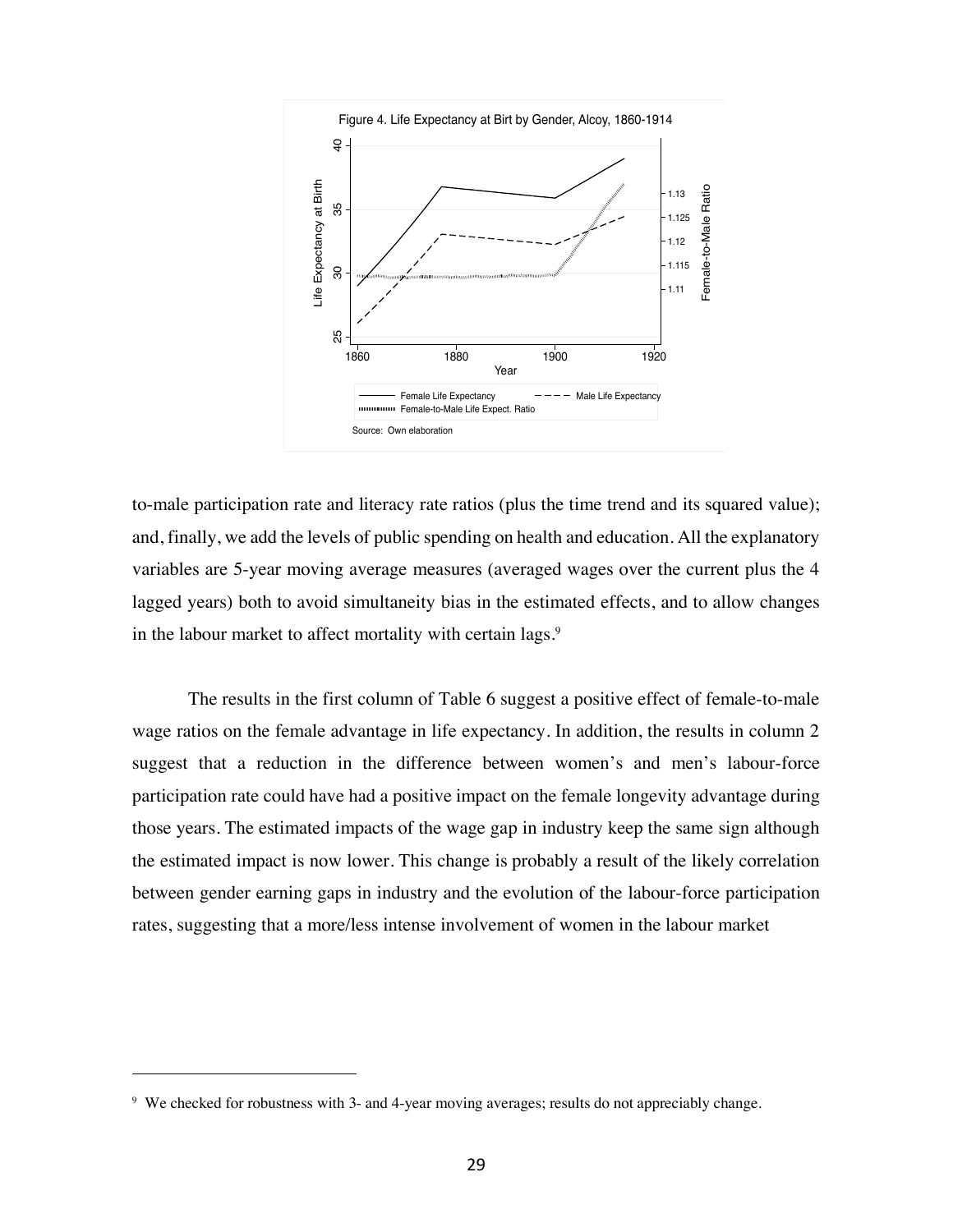|                                     | (1)         | (2)                     | (3)                      |
|-------------------------------------|-------------|-------------------------|--------------------------|
| Wfemale/Wmale in Textile Industry   | $0.0111***$ | $0.0020***$             | $0.0029***$              |
|                                     | (0.0019)    | (0.0007)                | (0.0009)                 |
| Female/Male Labour Force part. rate |             | $0.0001*$               | $0.0001**$               |
|                                     |             | (0.0000)                | (0.0001)                 |
| Female/Male Literacy rate           |             | $0.0013***$<br>(0.0001) | $0.0013***$<br>(0.0001)  |
| Health pub exp. (log, real)         |             |                         | 0.0002                   |
|                                     |             |                         | (0.0002)                 |
| Education pub exp. (log, real)      |             |                         | $-0.0008$ ***            |
|                                     |             | $-0.0005***$            | (0.0003)<br>$-0.0013***$ |
| Time trend                          |             | (0.0000)                | (0.0001)                 |
| Time trend squared                  |             | $0.0000$ ***            | $0.0000$ ***             |
|                                     |             | (0.0000)                | (0.0000)                 |
| Constant                            | $1.1041***$ | $1.1219***$             | $1.0641***$              |
|                                     | (0.0014)    | (0.0013)                | (0.0048)                 |
| <b>Observations</b>                 | 55          | 55                      | 55                       |
| Adj. R-squared                      | 0.4799      | 0.9256                  | 0.9918                   |

Table 6. Dependent variable: Female-Male Ratio of Life Expectancy Rates at Birth (OLS estimation, 5-year moving averages of explanatory variables)

Robust standard errors in parentheses \*\*\* p<0.01. \*\* p<0.05. \* p<0.1 A time trend and its square was initially included, their estimated effects with p-values<0.0000

(particularly associated with factory jobs) negatively/positively impacted women's life conditions. Finally, the results in column 3 suggest that women's catching-up in terms of literacy correlated positively with the female life-expectancy advantage. The results are robust to the inclusion of public spending on health and education in the equation.

The measure 'life expectancy at birth' actually refers to the average number of years a newborn is expected to live if mortality patterns at the time of its birth remain constant throughout its life. To construct the measure in each period, we need to look at the number of people of different ages dying in that period, which provides a snapshot of the overall mortality characteristics for the population. Thus, changes in the mortality rates of people of different ages in the population affect the life expectancy recorded at that time.

Therefore, the effects of the industrialization process on the life expectancy measure would depend on how industrialization affected people of different ages. For example, the children or the elderly in a family unit could have been positively affected by the higher level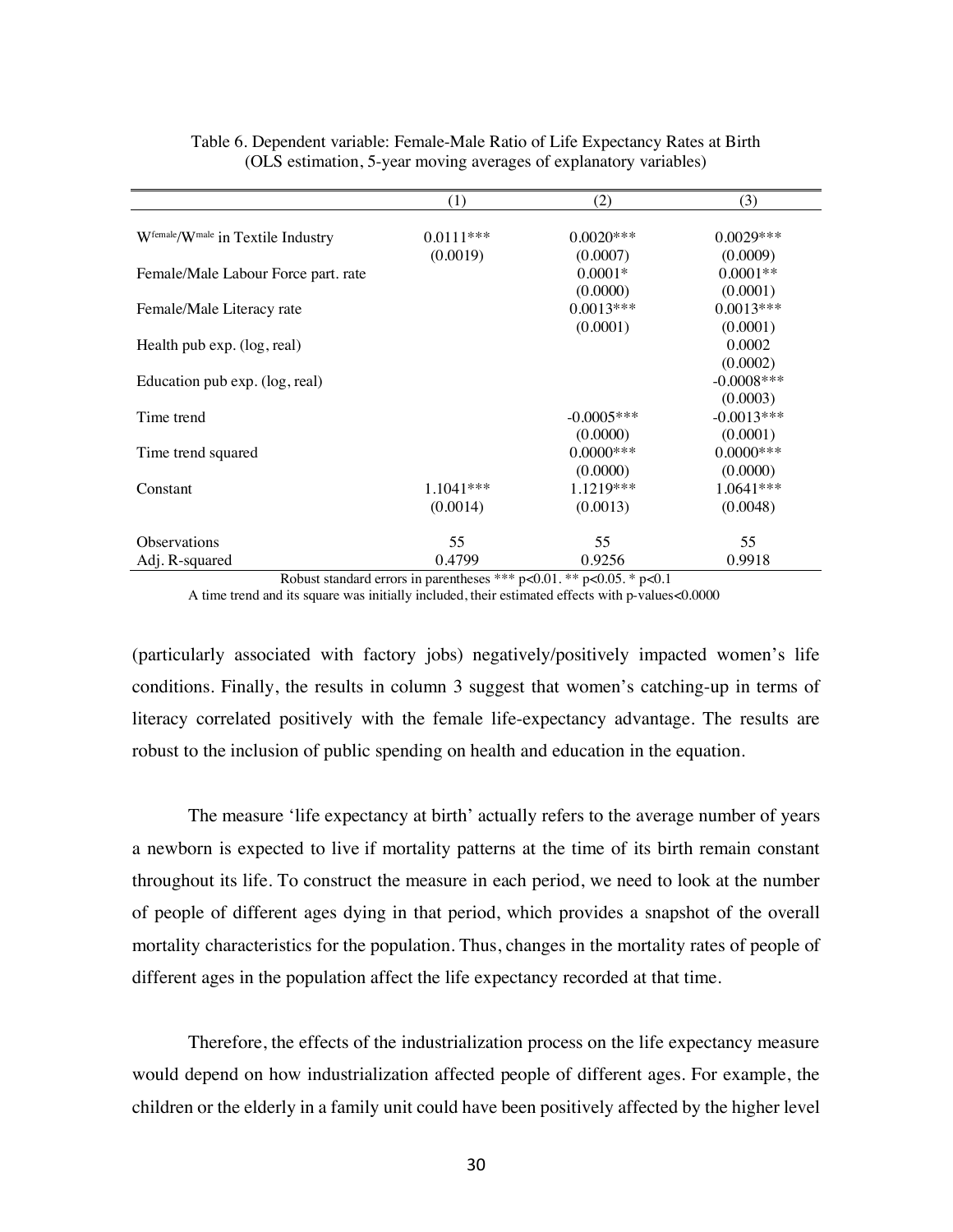of earnings entering the household thanks to the higher participation in the labour market of the adult female members; as the same time, they would not have been directly affected by the detrimental effects of working conditions. For those women actively participating in industry or other sectors of activity, the detrimental effects of working would have been more directly noticeable.

For these reasons, in Table 7 we analyse the impacts of the female-to-male gaps in wages and the rest of the covariates on the female-to-male mortality rate ratios for different ages for the population of Alcoy in that period. Gender mortality gaps are available for ten age intervals that we have aggregated into six life stages: childhood  $0<5$  years, childhood 5<10 years, childhood 10<15 years, working-age adulthood covered by two age intervals (25<35 and 35<45) and old age (65 years or older). We use a finer disaggregation of the childhood age interval because, as emphasized by Bernard Harris (2001), the statistical preponderance of deaths at younger ages could obscure the relationship if treated together with ages 5 and upwards. Then, we estimate jointly a system composed of the six equations to allow the error terms, and possibly shocks, affecting mortality at all ages to be correlated.

An interesting result emerges in Table 7: the estimated signs of the coefficients change depending on the life stage we are looking at: higher female-to-male earnings ratios correlate significantly and negatively with gender mortality gaps in childhood, the correlation turns positive for the working age intervals, before becoming negative again for the 65-orolder range. The weaker and non-significant correlation for the  $10<15$  years interval may be due to the fact that this interval could also include boys and girls working in the factories, and thus the effect is probably somewhere in between the effect for younger children and the effects for adults.

Hence, changes in women's earnings relative to men's during the period correlated significantly with changes in gender gaps in mortality rates. Female children and elderly women would have benefited from the higher earnings entering the household, while women of working age probably suffered a deterioration in life conditions that was reflected in a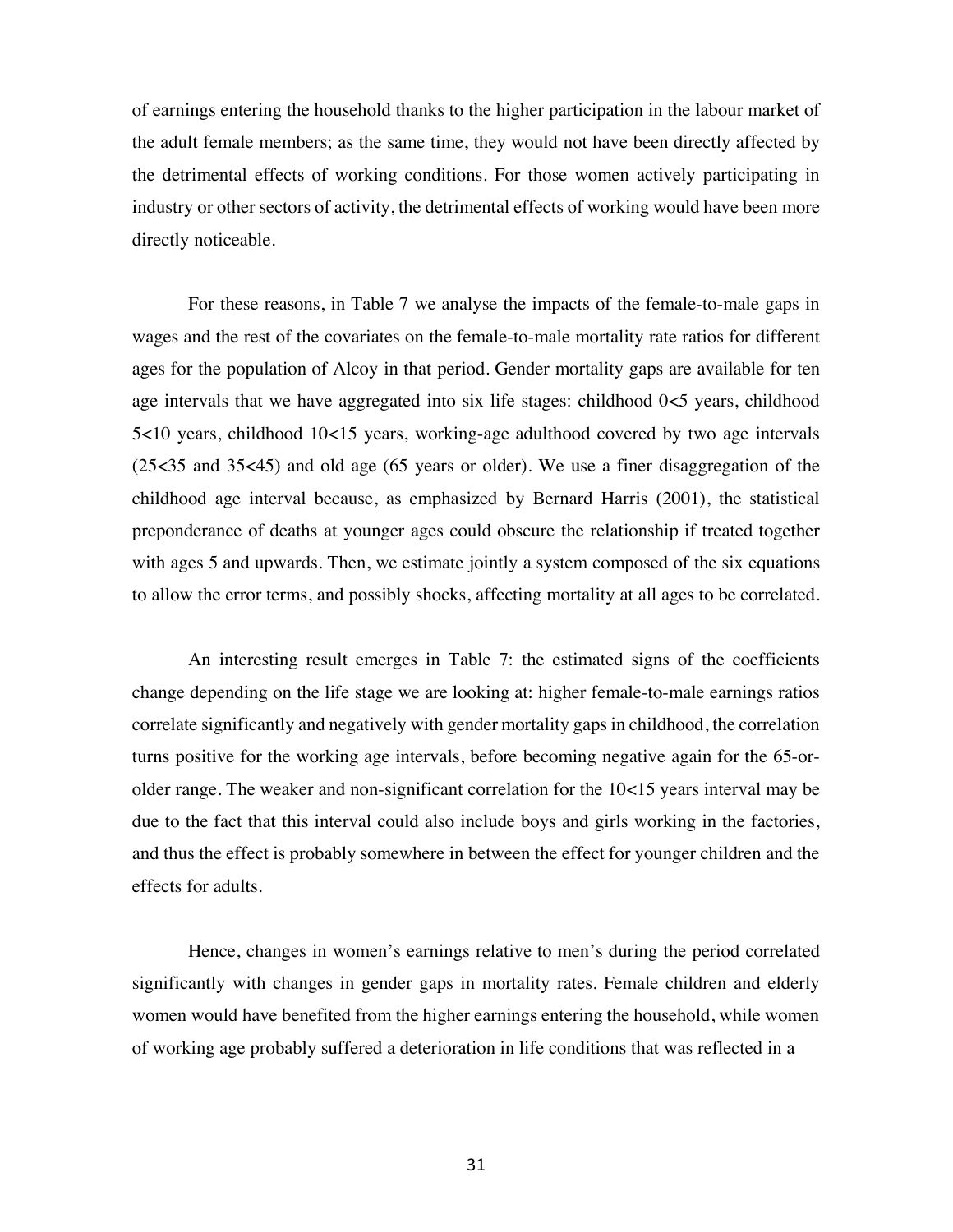|                                   | Childhood<br>$(0-5 \text{ years})$ | Childhood<br>$(5-10 \text{ years})$ | Childhood<br>$(10-15 \text{ years})$ | Adulthood<br>$(15-35 \text{ years})$ | Adulthood<br>$(35-55 \text{ years})$ | Old Age<br>$(55 + years)$ |
|-----------------------------------|------------------------------------|-------------------------------------|--------------------------------------|--------------------------------------|--------------------------------------|---------------------------|
| Wfemale/Wmale in Textile Industry | $-0.041*$                          | $-0.066***$                         | $-0.036$                             | $0.041***$                           | $0.043***$                           | $-0.029***$               |
|                                   | (0.024)                            | (0.019)                             | (0.029)                              | (0.007)                              | (0.011)                              | (0.009)                   |
| Female/Male Lab Force rate        | 0.005                              | 0.003                               | 0.001                                | $-0.003$                             | $-0.003$                             | 0.001                     |
|                                   | (0.003)                            | (0.002)                             | (0.004)                              | (0.002)                              | (0.002)                              | (0.001)                   |
| Female/Male Literacy rate         | $-0.020***$                        | $-0.003$                            | $0.046***$                           | $0.029***$                           | $0.006***$                           | $0.003*$                  |
|                                   | (0.004)                            | (0.003)                             | (0.005)                              | (0.001)                              | (0.002)                              | (0.002)                   |
| Health pub exp. (log, real)       | $-0.018*$                          | $-0.010$                            | 0.002                                | $0.010***$                           | 0.007                                | $-0.002$                  |
|                                   | (0.010)                            | (0.008)                             | (0.012)                              | (0.003)                              | (0.004)                              | (0.004)                   |
| Education pub exp. (log, real)    | $0.031**$                          | $0.019*$                            | $-0.009$                             | $-0.022***$                          | $-0.013**$                           | $0.016***$                |
|                                   | (0.013)                            | (0.010)                             | (0.016)                              | (0.004)                              | (0.006)                              | (0.005)                   |
| Time Trend                        | $-0.008***$                        | $-0.002**$                          | $-0.045***$                          | $-0.025***$                          | $-0.001$                             | $0.012***$                |
|                                   | (0.001)                            | (0.001)                             | (0.001)                              | (0.000)                              | (0.001)                              | (0.000)                   |
| Time Trend squared                | $0.000***$                         | $0.000*$                            | $0.001***$                           | $0.000***$                           | $-0.000$ ***                         | $-0.000$ ***              |
|                                   | (0.000)                            | (0.000)                             | (0.000)                              | (0.000)                              | (0.000)                              | (0.000)                   |
| Constant                          | $1.072***$                         | $0.716***$                          | $-0.528$                             | $0.503***$                           | $0.927***$                           | $0.337***$                |
|                                   | (0.261)                            | (0.210)                             | (0.321)                              | (0.079)                              | (0.117)                              | (0.104)                   |
|                                   | 55                                 | 55                                  | 55                                   | 55                                   | 55                                   | 55                        |
| Constant                          | 0.915                              | 0.501                               | 0.963                                | 0.995                                | 0.979                                | 0.984                     |

Table 7. Female-Male Ratio of Mortality Rates. Alcoy 1860-1914 (Regression on Female-Male Earnings Ratios)

Robust standard errors in parentheses \*\*\*  $p<0.01$ , \*\*  $p<0.05$ , \*  $p<0.1$ 

reduction in their mortality advantage over men during that period. These impacts on mortality differentials might be behind the observed subsequent patterns in life expectancy, with the decline in infant mortality having an important positive impact on later lifeexpectancy differentials.

As regards the role of public intervention in gender differences in life standards, we obtain estimated signs that we cannot readily interpret in all cases. At least to some extent, reverse causality may be affecting some of these results: for example, public spending on health could have risen in response to a higher incidence of disease that afflicted the population in particular years and with possible gender differences in incidence. In any case, the interest in these variables mainly lies in their use as control variables, that is, they allow us to assess whether the effects of the wage gap are mixed up with relevant unmeasured effects.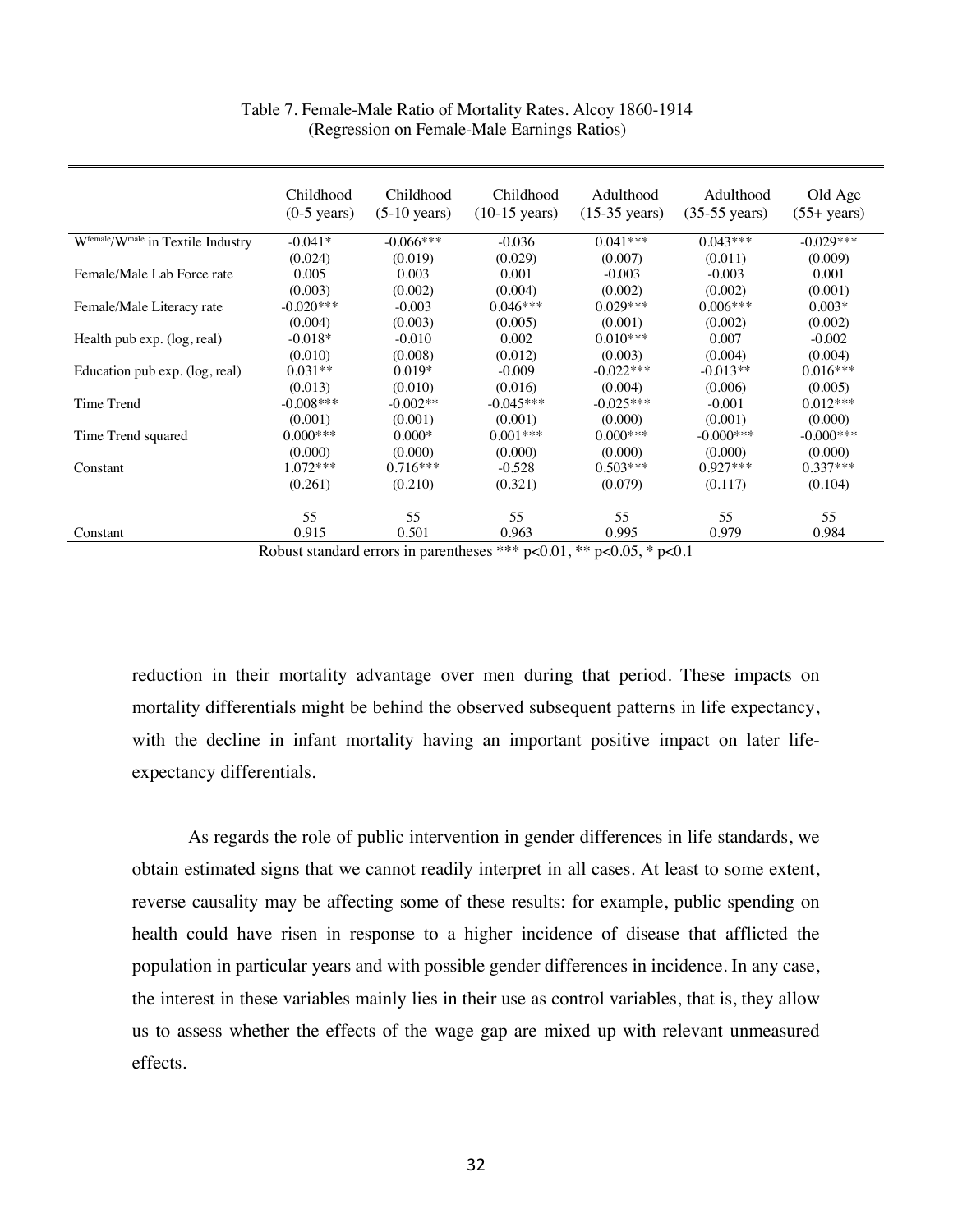Our results for the effects of female wages on childhood mortality are largely coherent with the hypothesis of gender discrimination in the allocation of resources inside the household, as supported by the "*missing girls*" anomaly documented by Beltrán and Gallego-Martínez (2017 and 2018). The income-enhancing effect of the wage opportunities for women would have resulted in an alleviation of the relatively higher deprivation likely suffered by girls (Beltrán and Gallego-Martínez 2017 and 2018), with a subsequent beneficial impact on their survival. This outcome would have occurred at the expense of a higher mortality rate of working-age women.

## **6. Concluding remarks**

In this paper, we have analysed gender inequalities in both wages and life expectancy in Alcoy, Spain, during the first Industrial Revolution in the  $19<sup>th</sup>$  century. Furthermore, we have explored the relationship between these gaps. The period under study runs from 1860 to 1914. Our data reveal patterns in female labour-force participation and wage gaps in the textile industry that match similar documented experiences in other regions and countries, namely, high female labour-force participation and comparable wage gaps ranging from 44% to 70% on average. Somewhat different patterns were observed in sectors such as education and health, with gender wage gaps being appreciably smaller in education (female wages as high as 89% of male wages), but huge in health services (women earning no more than 17% of the male wage).

How did this economic revolution and, in particular, the role of women in that process impact female life conditions? Our results suggest that the contribution of women to household income might have favoured the female life-expectancy advantage, an effect that seems to have been channelled through a reduction in the relative mortality rates of female infants and children, at the expense of a higher mortality rate of working-age women. These findings are in line with two of the best-established hypotheses regarding the life conditions of people in that period of history: the first concerns the discrimination against and mortal neglect of girls in households during periods of severe poverty, and the second relates to the idea that the women's well-being was very adversely affected by the working conditions in the factories.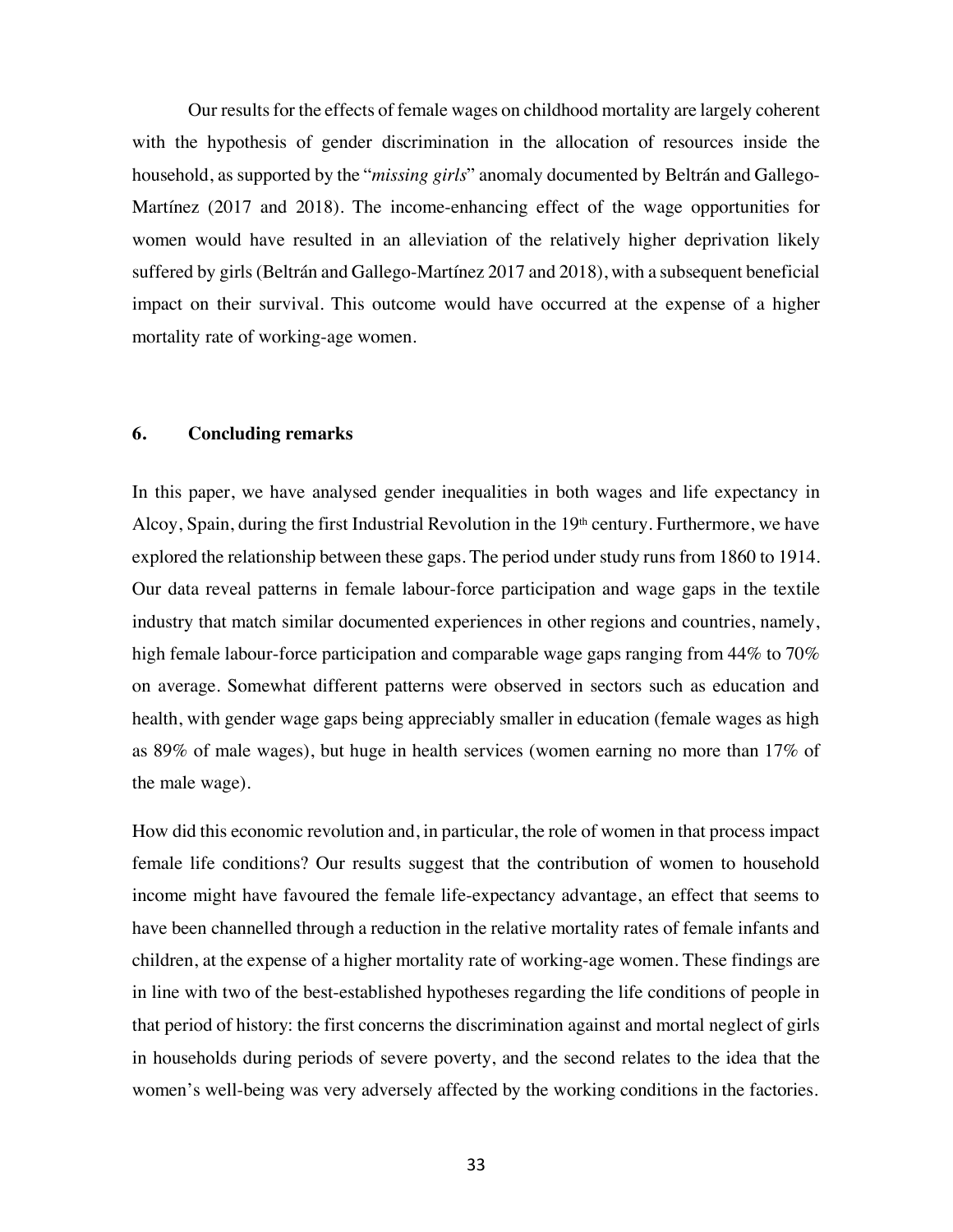Future research in the line opened by this paper could provide further evidence on the connection between female earnings during industrialization and the evolution of gender differentials in life expectancy. Although theories about earnings and life conditions during that period of our history have been widely discussed, the empirical documentation of the interplay between the gender gaps in these two indicators is almost non-existent.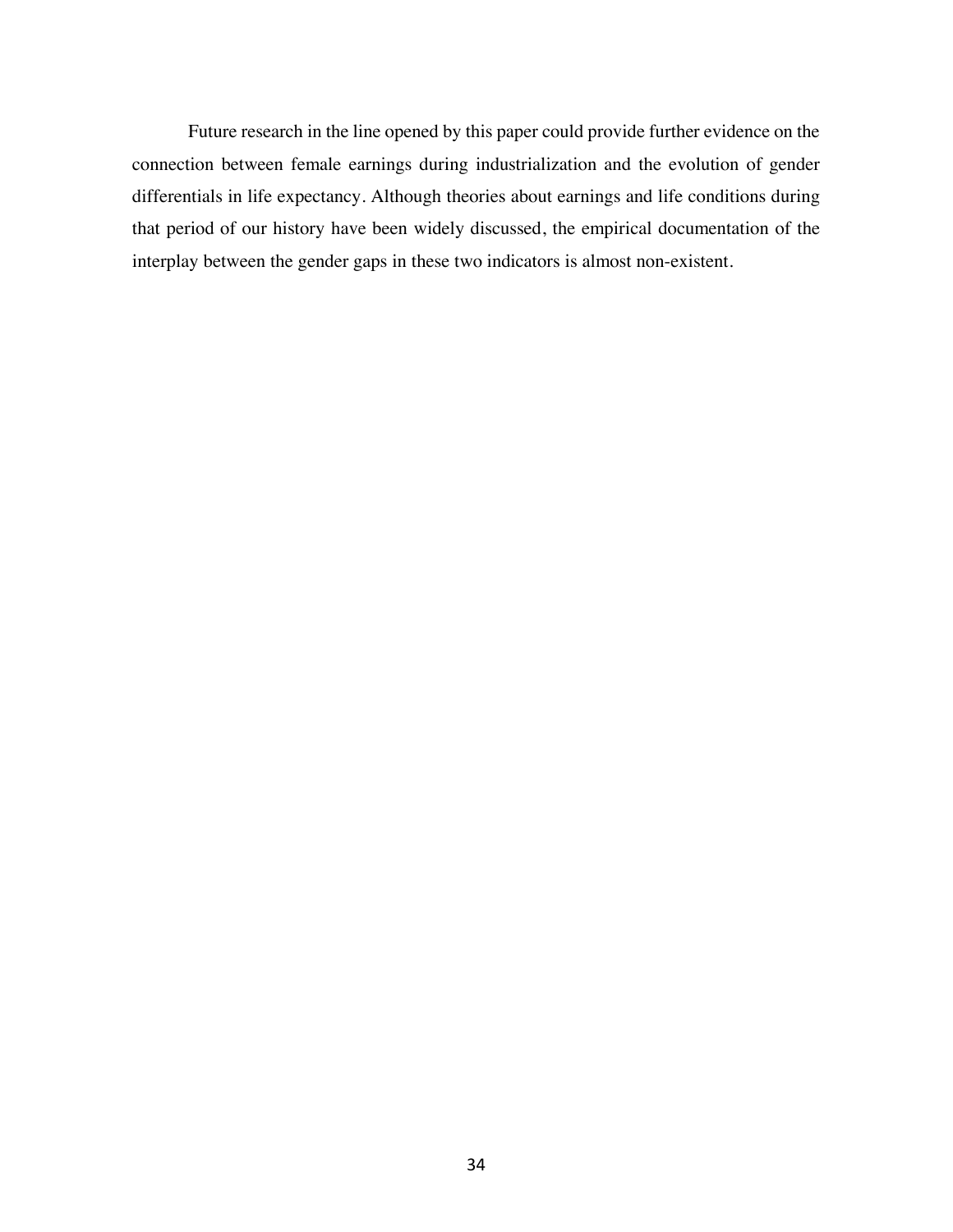# **7. References**

ALLEN, Robert C. 2009. *The British Industrial Revolution In Global Perspective*. Cambridge: Cambridge University Press.

ARACIL, Rafael, GARCÍA BONAFÉ, Mario. 1974. Industrialització al País Valencià: el cas d´Alcoi. Valencia: Eliseu Climent.

ARENAS, Carlos. 2003. *Historia económica del trabajo*. Madrid: Tecnos.

AUSTAD, Steven N. 2006. "Why Women Live Longer than Men: Sex Differences in Longevity". *Gender Medicine*, 3(2): 79-92.

BAGGE, Gosta, LUNDBERG, Erik, SVENNILSON, Ingvar. 1933. *Wages, Cost of Living and National Income in Sweden, 1860-1930*, Vol. II, "Wages in Sweden,". Westminster: PS King & Son.

BARFORD, Anna, DORLING, Danny and SMITH, George Davey. 2006. "Life expectancy: Women now on Top Everywhere during 2006. Even in the Poorest Countries, Women can Expect to Outlive Men". *British Medical Journal*, 332(7545): 808.

BENEITO, Àngel. 1993. *Comportamiento epidémico y evolución de las causas de defunción en la comarca de l´Alcoià-El Comtat. Siglos XIX-XX*. Tesis doctoral inédita.

BERG, Maxine. 1991. "Women´s work and the Industrial Revolution". *ReFresh*, 12.

BERG, Maxine. 1993. "What Difference Did Women's Work Make to the Industrial Revolution?". *History Workshop Journal* 35(1): 22-44.

BERG, Maxine and HUDSON, Pat. 1992. "Rehabilitating the Industrial Revolution". *Economic History Review*, 45(1): 24-50.

BELTRÁN-TAPIA, Francisco J. and GALLEGO-MARTÍNEZ, Domingo. 2017. "Where are the missing girls? Gender discrimination in 19th-century Spain". *Explorations in Economic History*, 66: 117-126.

BELTRÁN-TAPIA, Francisco J. and GALLEGO-MARTÍNEZ, Domingo. 2018. "What explains the missing girls in nineteenth-century Spain?". *Economic History Review*, 00, 0: 1–19.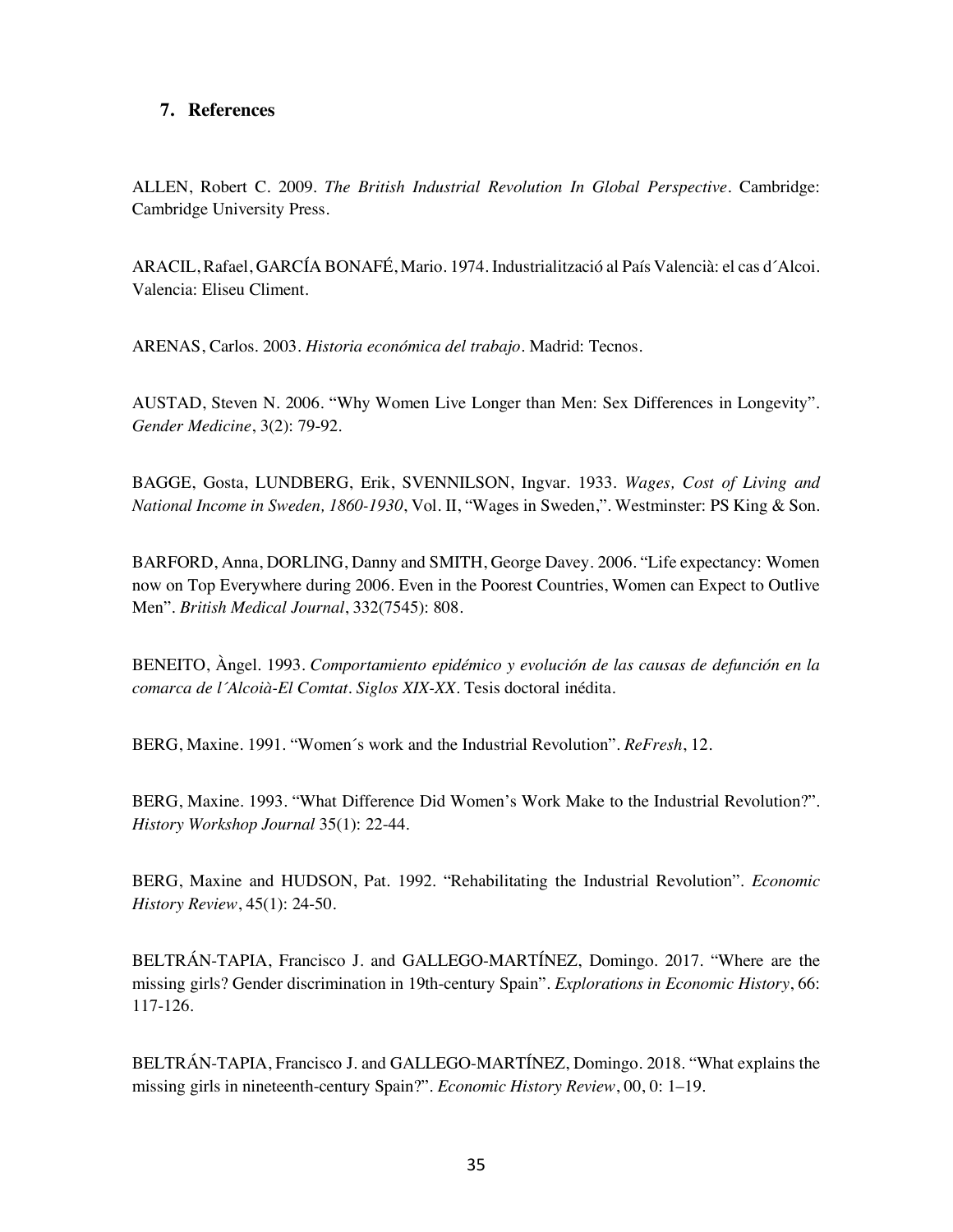BELTRÁN-SÁNCHEZ, Hiram, FINCH, Caleb E. and CRIMMINS, Eileen M. 2015. "Twentieth Century Surge of Excess Adult Male Mortality". *Proceedings of the National Academy of Sciences*, 112(29): 8993-8998.

BLAU, Francine and KAHN, Lawrence. 2017. "The gender wage gap: Extent, trends and explanations", *Journal of Economic Literature,* 55(3): 789-865.

BLINDER, Alan S. 1973. "Wage discrimination: reduced form and structural estimates", *Journal of Human resources*, 8(4): 436-455.

BORDERÍAS, Cristina. and LÓPEZ GUALLAR, Pilar. 2001. "La teoría del salario obrero y la subestimación del trabajo femenino en Ildefonso Cerdà", *Quaderns del Seminari d´Història de Barcelona*, 5.

BROADBERRY, Stephen, et al. 2015. *British Economic Growth, 1270-1870*. Cambridge: Cambridge University Press.

BRY, Gerhard. 1960. *Wages in Germany, 1871-1945*. Princeton: Princeton University Press/NBER.

BURNETTE, Joyce. 1997. "An Investigation of the Female–Male Wage Gap During the Industrial Revolution in Britain". Economic History Review, 50(2): 257-281.

BURNETTE, Joyce. 1999. "Labourers at the Oakes: Changes in the Demand for Female Day-Laborers at a Farm near Sheffield During the Agricultural Revolution". *Journal of Economic History*, 59: 41-67.

BURNETTE, Joyce. 2008. Gender, work and wages in Industrial Revolution Britain. Cambridge: Cambridge University Press.

CAMPS, Enriqueta. 1995. *La formación del mercado de trabajo industrial en la Cataluña del siglo XIX*. Madrid: Ministerio de Trabajo y Seguridad Social.

CERDÁ, Enrique. 1967. *Monografía sobre la industria papelera*. Alcoy: Gráficas Aitana.

COMISIÓN DE REFORMAS SOCIALES. 1985 [1889-1893]. *Información oral y escrita practicada en virtud de la Real Orden de 5 de diciembre de 1883*. Madrid: Ed. Santiago Castillo, Edición facsímil del Centro de Publicaciones del Ministerio de Trabajo y Seguridad Social.

COX, Donald and NYE Vincent. 1989. "Male–Female Wage Discrimination in Nineteenth-Century France". *Journal of Economic History*, 49: 903–920.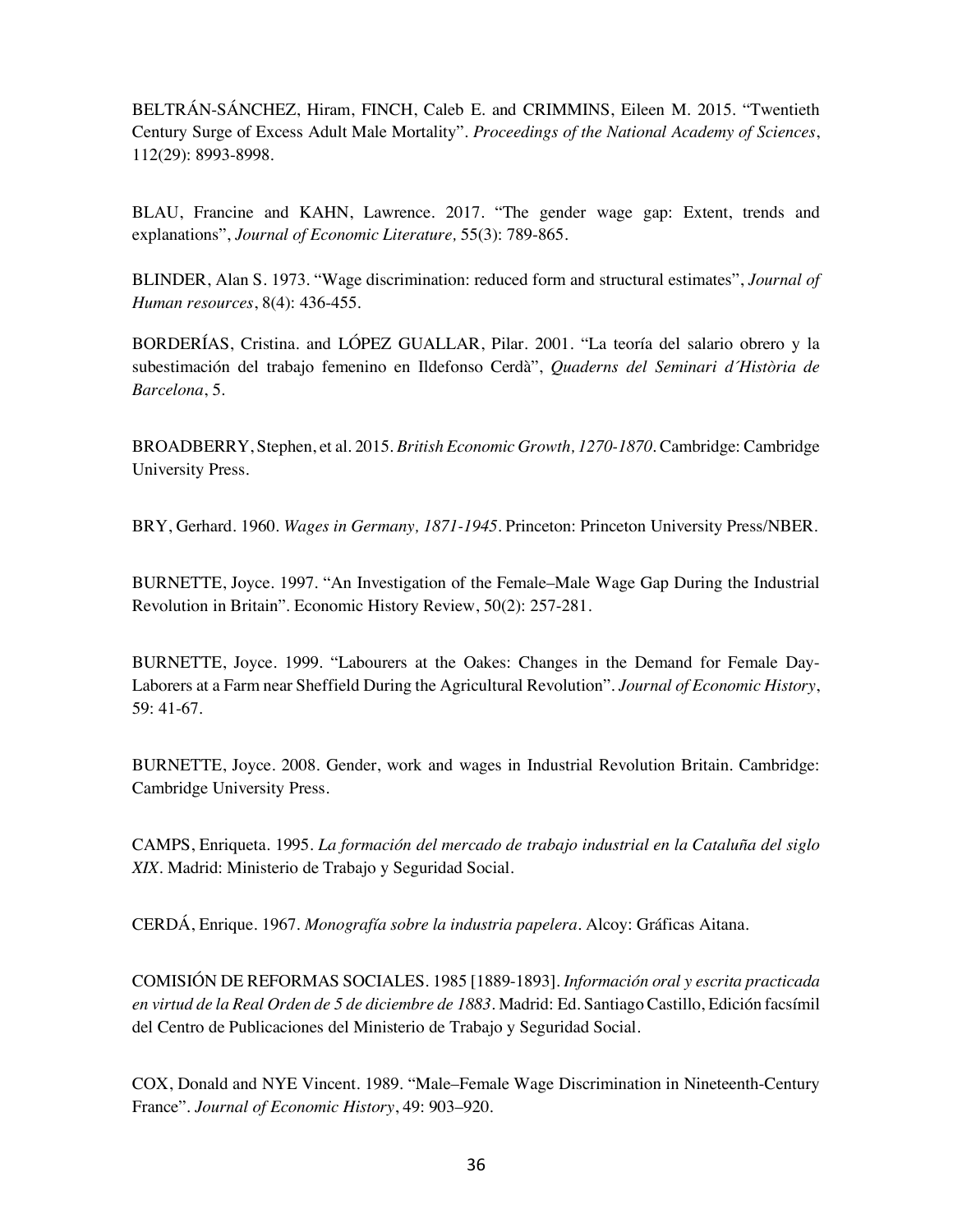CUEVAS, Joaquim. 1999. *Los orígenes financieros de la industria de Alcoi (1770-1900)*. Inedited Doctoral Thesis.

CULLEN, Mark, BAIOCCHI, Michael, EGGLESTON, Karen, LOFTUS, Pooja and FUCHS, Victor. 2016. "The Weaker Sex? Vulnerable Men and Women´s Resilience to Socio-Economic Disadvantage". *Population Health*, 2: 512-524.

De GROOT, Gertjan. 2001. *Fabricage van Verschillen. Mannenwerk, Vrouwenwerk in de Nederlandse Industrie (1850-1940)*. Amsterdam.

DEWERPE, Alain. 1996. *Le monde du travail en France, 1800-1950*. Paris: Armand Colin.

GARCÍA-GÓMEZ, José J. 2016. "Urban penalty en España: El caso de Alcoy (1857-1930)". *Historia Industrial*, 63: 49-78.

GARCÍA-GÓMEZ, José J. and SALORT, Salvador. 2014. "La reforma sanitaria en Alcoi (1836- 1914): industrialización, urbanización, fallos de mercado e intervención pública". *Historia Social*, 80: 95-112.

GARCÍA-GÓMEZ, José J. and ESCUDERO, Antonio. 2018. "The Standard of Living of the Workers in a Spanish Industrial City: Wages, Nutrition, Life Expectancy and Height in Alcoy (1870-1930)". Social Indicators Research, 140: 347-367.

GOLDIN, Claudia. 1990. *Understanding the Gender Wage Gap: An Economic History of American Women*. Oxford: Oxford University Press.

GOLDIN, Claudia. 1995. "The U-Shaped Female Labor Force Function in Economic Development and Economic History", in T. Paul SCHULTZ (ed.), *Investment in Women's Human Capital*, pp. 61– 89. Chicago: University of Chicago Press.

GOLDIN, Claudia and LLERAS-MUNEY, Adriana. 2018. "XX>XY?: The Changing Female Advantage in Life Expectancy". *NBER Working Papers Series*, 24716.

GUY, Donna J. 1981. "Women, Peonage, and Industrialization: Argentina, 1810-1914". *Latin American Research Review*, 16(3): 65-89.

HARRIS, Bernard. 2001. "The child is father to the man'. The relationship between child health and adult mortality in the 19th and 20th centuries". *International Journal of Epidemiology*, 30: 88–96.

HORRELL, Sara and HUMPHRIES, Jane. 1995. "Women's Labour Force Participation and the Transition to the Male-Breadwinner Family, 1790-1865". *Economic History Review,* 48(1): 89-117.

HORRELL, Sara and HUMPHRIES, Jane. 1997. "The origins and expansion of the male breadwinner family: the case of the nineteenth-century Britain". *International Review of Social History*, 42: 25- 64.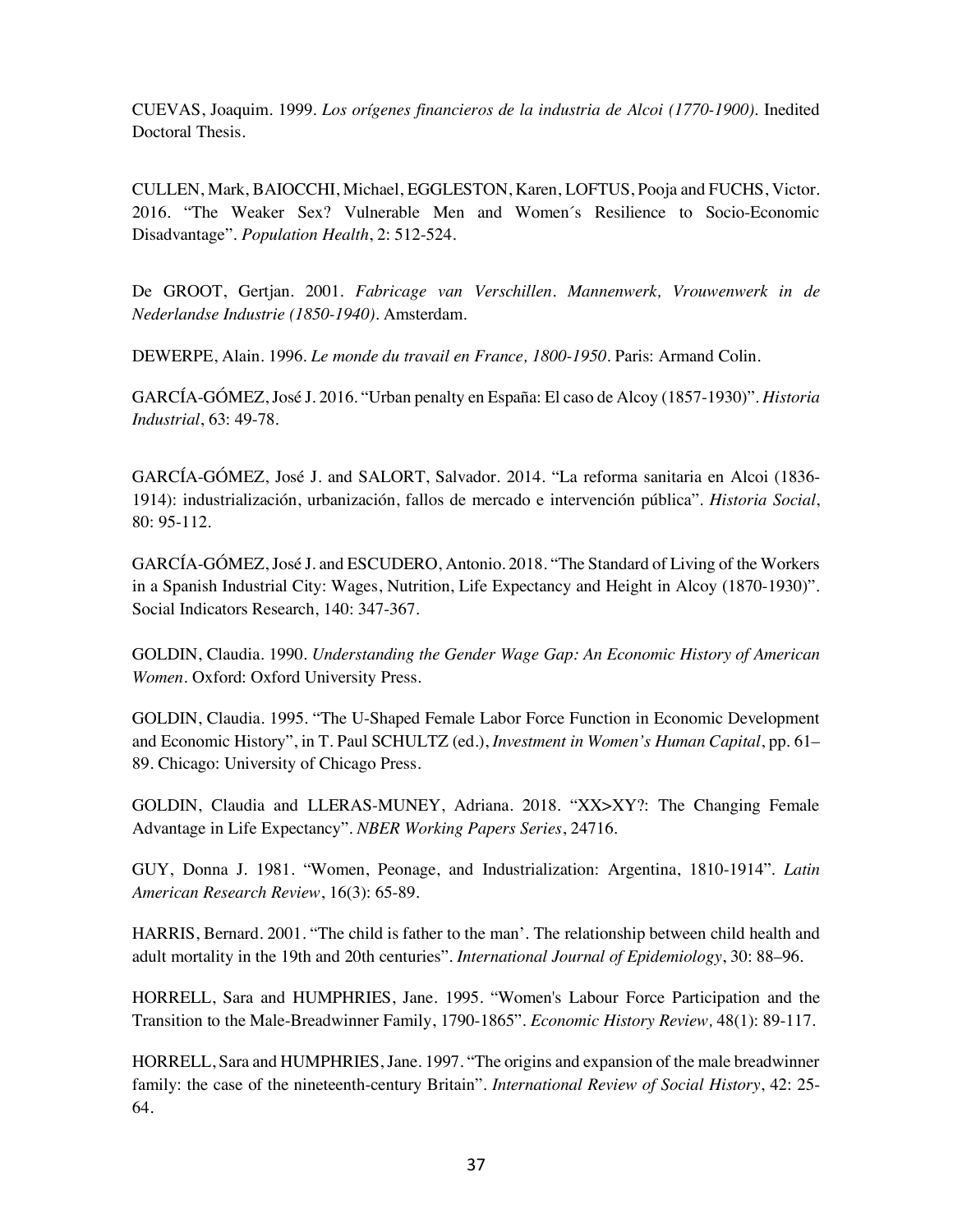HUMPHRIES, Jane and SARASÚA, Carmen. 2012. "Off the Record: Reconstructing Women´s Labor Force Participation in the European Past", *Feminist Economics*, 18 (4): 39-67.

HUMPHRIES, Jane and SCHNEIDER, Benjamin. 2019. "Spinning the Industrial Revolution", *The Economic History Review*, 72(1): 126-155.

INTERNATIONAL LABOUR CONFERENCE. 1933. *Employment Of Women On Underground Work In Mines Of All Kinds*. Geneva: International Labour Office.

JANN, Ben. 2008. "The Blinder–Oaxaca decomposition for linear regression models". *The Stata Journal*, 8(4): 453-479.

JANSSENS, Angélique. 1997. "The Rise and Decline of the Male Breadwinner Family? An Overview of the Debate". *International Review of Social History*, 42(S5): 1-23.

JOHN, Angela V. 1984. *By the Sweat of Their Brow: Women Workers at Victorian Coal Mines*. London: Routledge & Kegan Paul.

LANDES, David S. 1969. *The Unbound Prometheus: Technological Change and Industrial Development in Western Europe from 1750 to the Present*. Cambridge: Cambridge University Press.

MADOZ, Pascual. 1846. *Diccionario Geográfico, Estadístico e Histórico de España y sus posesiones de ultramar, Tomo I, 2ª edición*. Madrid: Est. Literario-Tipográfico de P. Madoz y L. Sagasti.

McKENDRICK, Neil (ed.). 1974. *Historical perspectives : studies in English thought and society, in honour of J.H. Plumb.* London: Europa Publications.

MOKYR, Joel. 1990. The Lever of Riches: Technological Creativity and Economic Progress. Oxford: Oxford University Press.

MUÑOZ, Luisa. 2012. "Women in the Rural and Industrial Labor Force in Nineteenth Century Spain". *Feminist Economics*, 18/4: 121-143.

NADAL, Jordi. (dir.). 2003. *Atlas de la industrialización de España, 1750-2000*. Barcelona: Crítica.

OAXACA, Ronald. 1973. "Male-female wage differentials in urban labor markets". *International Economic Review*, 14(3): 693-709.

OGILVIE, Sheilagh. 2004. "Guilds, Efficiency and Social Capital: Evidence from German Proto-Industry". *Economic History Review*, 57(2): 286-333.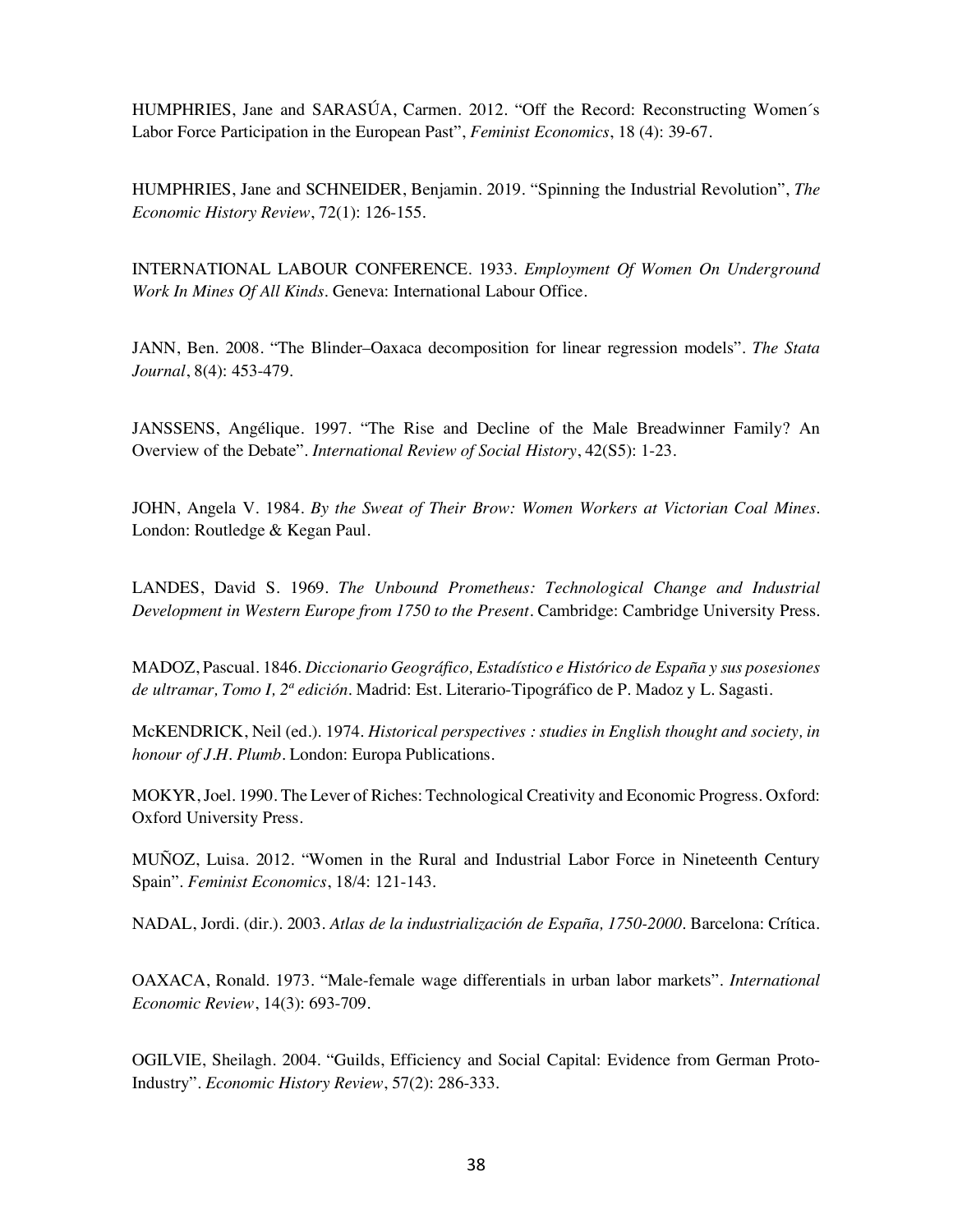PAREJO, Antonio. 2006. "De la región a la ciudad: hacia un nuevo enfoque de la historia industrial española contemporánea". *Revista de Historia Industrial*, 30: 53-101.

PÉREZ CASTROVIEJO, Pedro Mª 1992. *Clase obrera y niveles de vida en las primeras fases de la industrialización vizcaína*. Madrid: Ministerio de Trabajo y Seguridad Social.

PÉREZ FUENTES, Pilar. 1993. Vivir y morir en las minas. Estrategias familiares y relaciones de género en la primera industrialización vizcaína: 1877-1913. Bilbao: Universidad del País Vasco.

PUCHE, Javier. 2011. "Evolución del nivel de vida biológico en la Comunidad Valenciana, 1840- 1969". *Investigaciones de Historia Económica*, 7 (3): 380-394.

REAL ACADEMIA DE MEDICINA. 1879. *Anales de la Real Academia de Medicina. Tomo I, Cuaderno I*. Madrid: Imprenta y fundición de Manuel Tello.

REVENGA, Ricardo. 1904. *La muerte en España: Un estudio estadístico sobre la mortalidad*. Madrid: Prensa de Madrid.

SAN ROMÁN, Sónsoles. 2000. "La maestra española de la tradición a la modernidad". *Educação & Sociedade*, 72: 110-142.

SARASÚA, Carmen. 2018. "Women´s work and structural change: occupational structure in eighteen-century Spain". *Economic History Review*, 00: 1-29.

SOLER, Raimon. 1997. "La evolución del salario en una empresa textil algodonera. La Fábrica de la Rambla de Vilanova i la Geltrú (1891-1925)". *Revista de Historia Económica*, 2: 399-411.

SOTO CARMONA, Álvaro. 1989. *El Trabajo industrial en la España contemporánea, 1874-1936*. Barcelona: Anthropos.

TORRÓ, LLuís. 1994. "Los inicios de la mecanización de la industria lanera en Alcoi". *Revista de Historia Industrial*, 6: 133-141.

VAZQUEZ, Enrique, CAMAÑO, Francisco, SILVI, John and ROCA, Anne. 2003. "La tabla de vida: una técnica para resumir la mortalidad y la sobrevivencia". Boletín epidemiológico, 24 (4): 6-10.

VILAR, Margarita. 2014. "Los diferenciales salariales entre mujeres y hombres en España (c. 1850- 1975): un análisis provisional". *Áreas, Revista Internacional de Ciencias Sociales*, 33: 63-85.